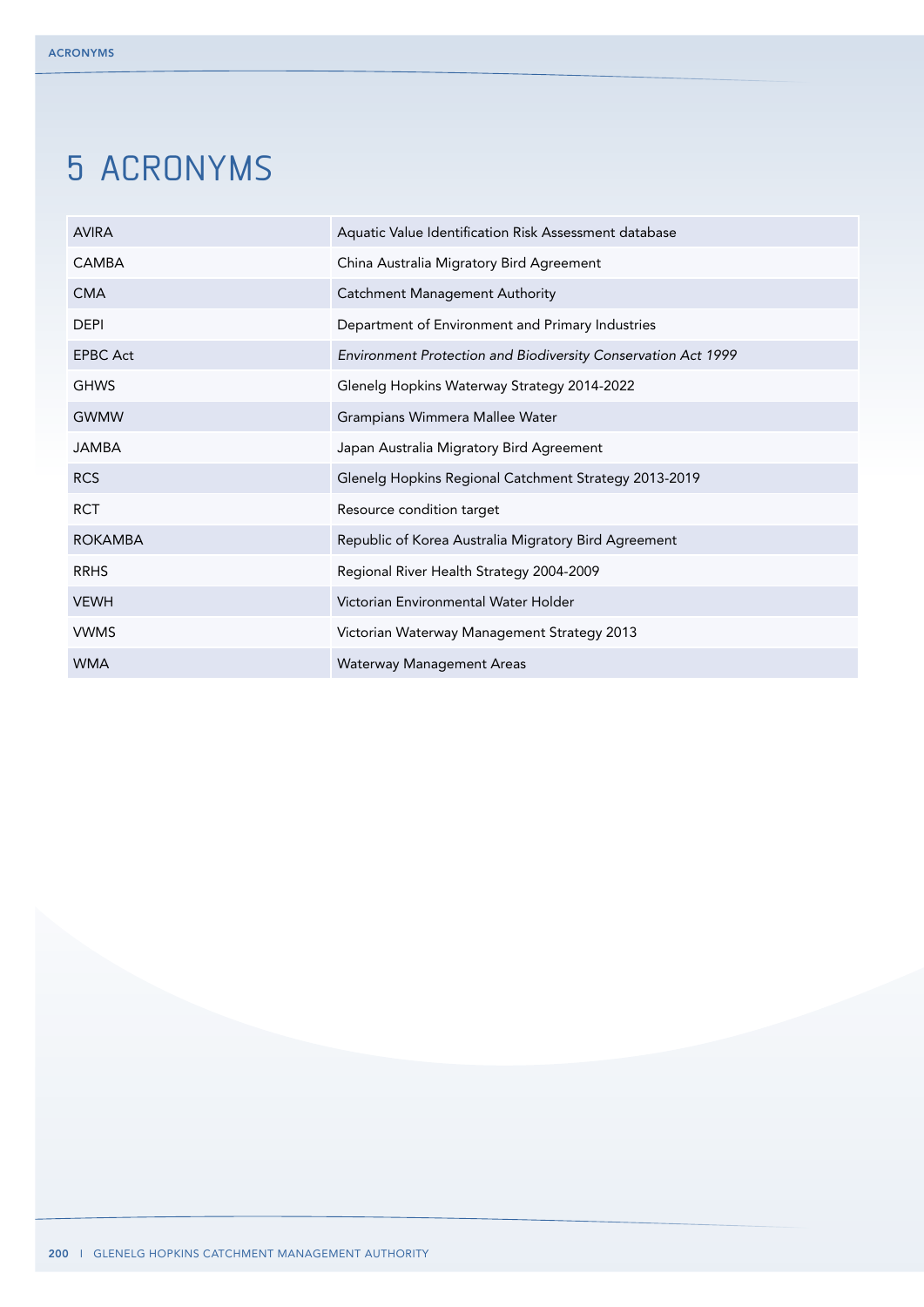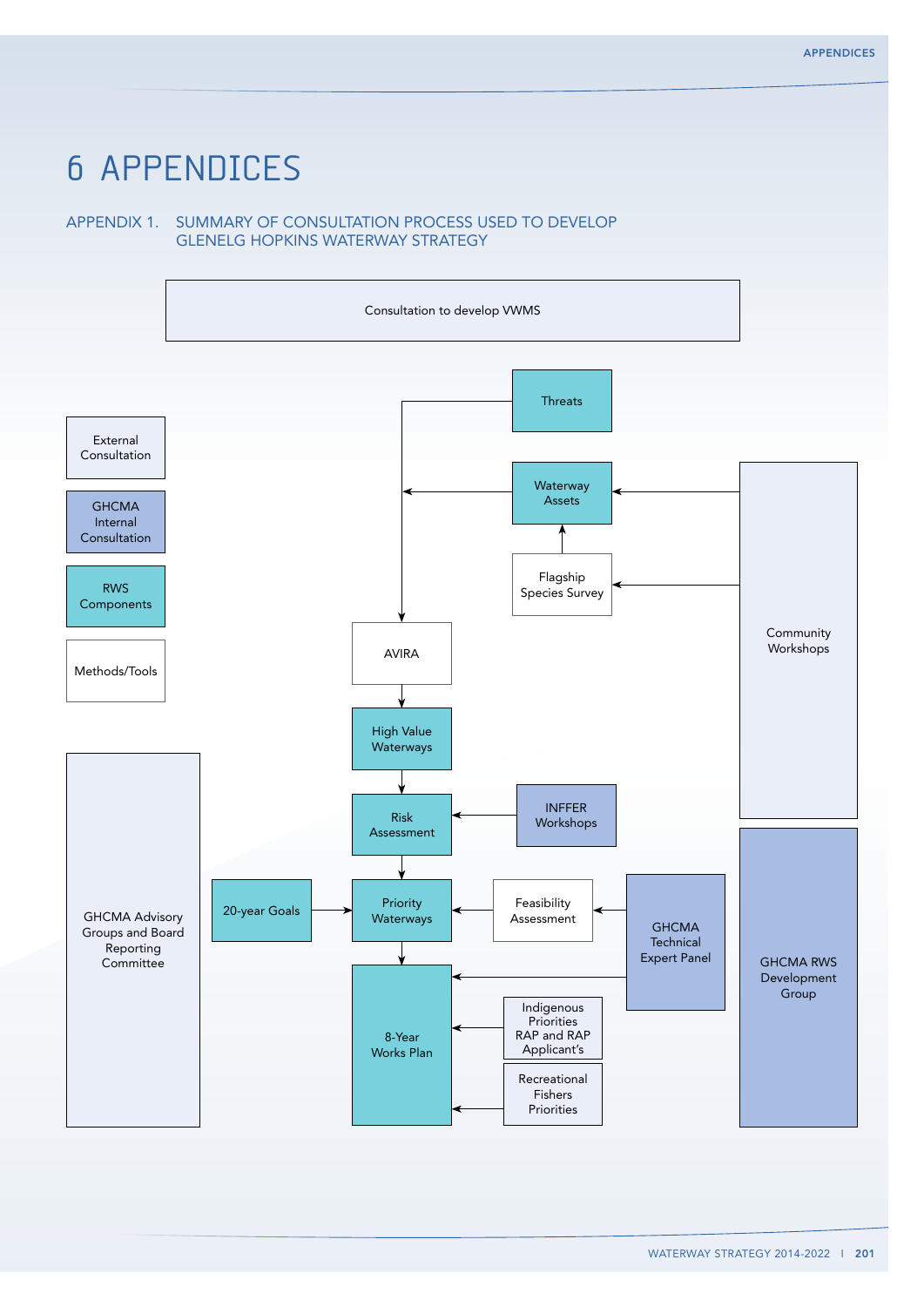

# Appendix 2. waterway values and priorities identified in consultation with registered aboriginal parties

*Figure 31. Registered Aboriginal Parties (RAPs) and RAP applicants in the Glenelg Hopkins CMA area*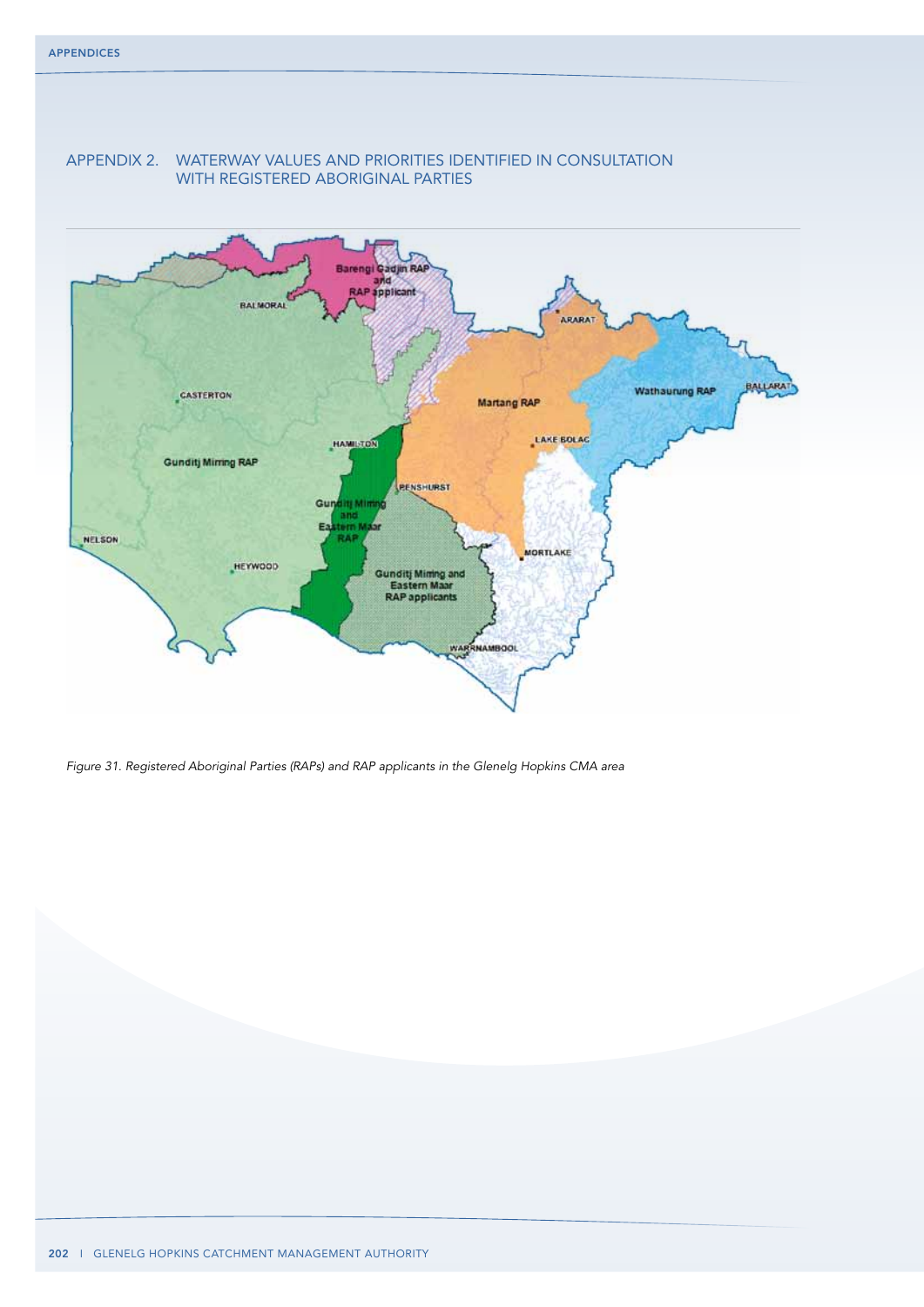## WATHAURUNG ABORIGINAL CORPORATION waterway values and actions

The following aspirations and actions regarding waterway management on Wathaurung Country were collated from discussion with Sean Fagan (Wathaurung Aboriginal Corporation) and members of Wadawurrung Traditional Owners Board.

Facilitate identification of cultural heritage features:

The Wathaurung Aboriginal Corporation (Wadawurrung) has commenced identifying cultural heritage features that are not formally recognised in Cultural Heritage Sensitivity Overlays. Property names in the language of traditional owners are an initial indication of a potential feature. Many early settlements were named after landscape features to enable Aboriginal guides to locate properties.

## ACTION 6-1:

Support 'Country Mapping' activities either in a formal project or through informal contact with individual landholders and in community workshops to raise awareness of and record potential features

Lead: CMA, Wathaurung Aboriginal Corporation (Wadawurrung), Landcare and community groups

Facilitate access to private land: The Wadawurrung Traditional Owners would welcome access to private properties to identify new cultural sites. There could be arrangements for landholders undertaking environmental works to receive additional incentives if access is allowed and actions undertaken to protect any sites identified.

## ACTION 6-2:

Investigate opportunities for the CMA to encourage landholders to both provide access to Indigenous project officers for site assessments and undertake work to protect sites

Lead: CMA, Wathaurung Aboriginal Corporation (Wadawurrung), Landcare and community groups

Provide capacity building opportunities: Encourage participation of Indigenous people in training programs to improve skills and increase employment opportunities in environmental programs.

#### ACTION 6-3:

Provide opportunities for Indigenous people to participate in environmental assessment training e.g. use of tools such as habitat hectares and Index of Wetland Condition

Lead: CMA, DEPI, Wathaurung Aboriginal Corporation (Wadawurrung)

Promote knowledge sharing: Wadawurrung Traditional Owners would like to be engaged in forums for information exchange and awareness raising, sharing experiences and knowledge about NRM and cultural heritage with other landholders.

#### ACTION 6-4:

Help co-ordinate and assist with opportunities for Indigenous people to exchange information and raise awareness of Indigenous cultural perspectives with other landholders in the region

Lead: CMA, DEPI, Wathaurung Aboriginal Corporation (Wadawurrung), Landcare and community groups

#### Encourage planting of endemic species of Indigenous significance: Wadawurrung Traditional Owners are

concerned about a loss of plant species that are traditionally used as bush tucker or for medicinal purposes. CMA revegetation programs are an opportunity to encourage planting of these species.

## $ACTION 6-5$ :

Encourage propagation of plant species traditionally utilised by Indigenous people. Support planting of these species in revegetation programs. Develop and provide species lists of culturally important plants to inform revegetation programs

Lead: CMA, Wathaurung Aboriginal Corporation (Wadawurrung), Land care and community groups, nursery owners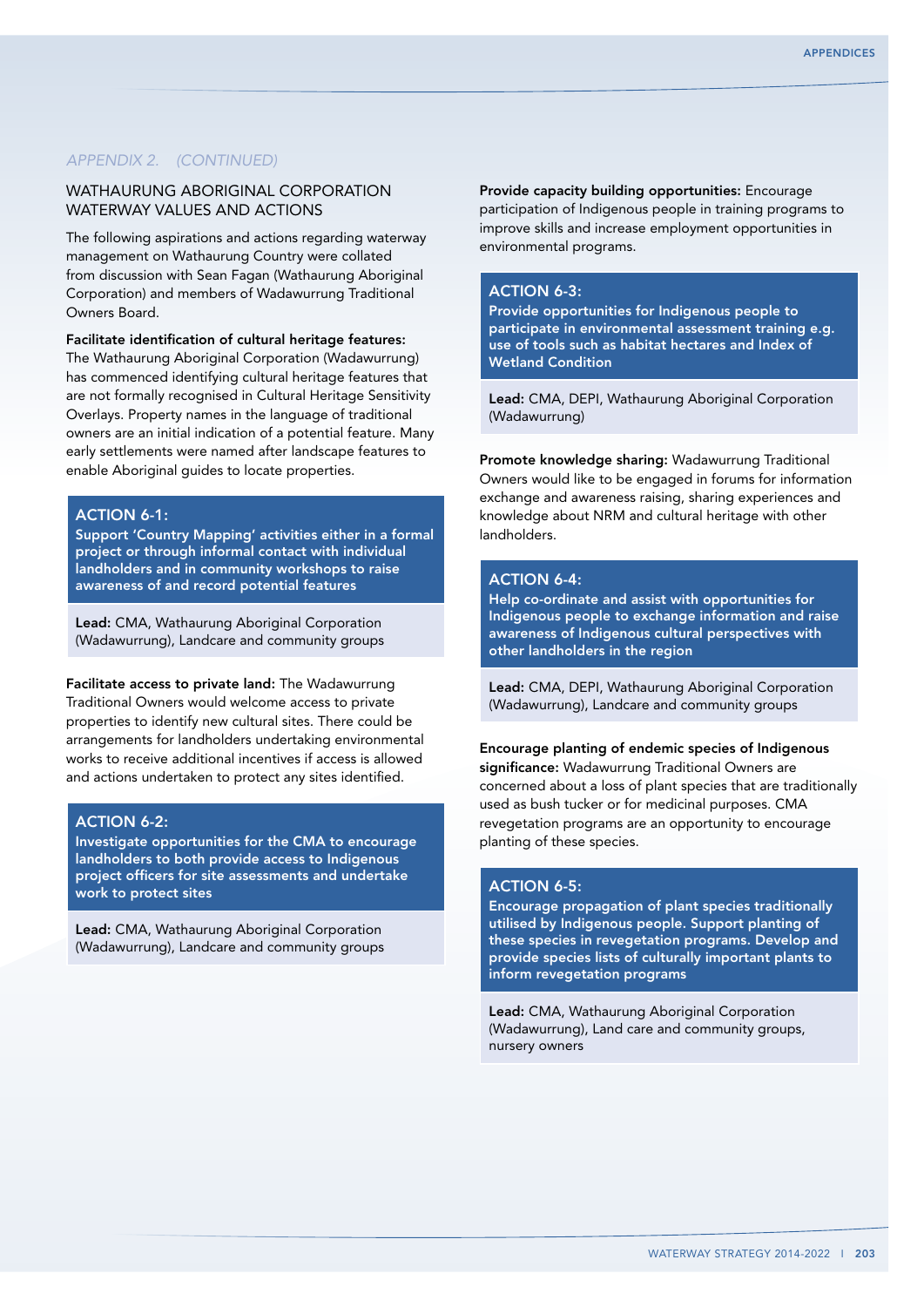#### Facilitate employment opportunities:

Green Teams: Wadawurrung People expressed an interest in establishing 'green teams' to participate in on-ground work programs such as weed control and revegetation projects – particularly planting species traditionally used by Aboriginal People.

## ACTION 6-6:

Investigate opportunities to employ Indigenous people in on-ground work programs such as weed control and revegetation

Lead: Wathaurung Aboriginal Corporation (Wadawurrung), CMA; local government, DEPI, Parks Victoria

Cultural heritage advice: Wadawurrung people also have skills to undertake due diligence assessments. These assessments provide necessary information with regards to Country and are undertaken in the project planning phase and can be used as desktop assessments in Cultural Heritage Management Plans (CHMP). Wadawurrung people can also provide advice on statutory obligations, relating to particular projects, on how to manage risk and protect Aboriginal Cultural Heritage.

### ACTION 6-7:

Utilise Wadawurrung peoples knowledge of their Country when requiring advice on statutory obligations or developing due diligence assessments and Cultural Heritage Management Plans

Lead: Wathaurung Aboriginal Corporation (Wadawurrung), CMA; local government, DEPI, Parks Victoria

Key Waterways: All waterways are significant and viewed as a priority for protection from threats by Wadawurrung people. Key waterways for focus of works in the next eight years are Lake Wongan, Mt Emu Creek and Lake Burrumbeet.

## Gunditj Mirring Traditional Owners waterway values and actions

The following values and actions were collated from discussion with Damein Bell and previous engagement with representatives of Gunditj Mirring Traditional Owners, which were documented in DSE (2009) Consultation with Indigenous Groups for the Development of the Draft Sustainable Water Strategy (Prepared by Effective Management Solutions).

Recognition of Cultural Flows: (Glenelg River and Lake Condah).

## ACTION 6-8:

Ensure engagement of Gunditj Mirring Traditional Owners prior to development of Seasonal Watering Proposals

Lead: CMA

Support waterway health to enable customary catch of eels by Indigenous people:

Promote knowledge sharing: Gunditi Mirring Traditional owners are working with partners such as government agencies, research and tertiary education institutes to establish a program to promote knowledge of traditional and contemporary laws and practices.

Encourage planting of endemic species of Indigenous significance:

#### ACTION 6-9:

Encourage propagation of plant species traditionally utilised by Indigenous people Support planting of these species in revegetation programs Develop and provide species lists of culturally important plants to inform revegetation programs

Lead: CMA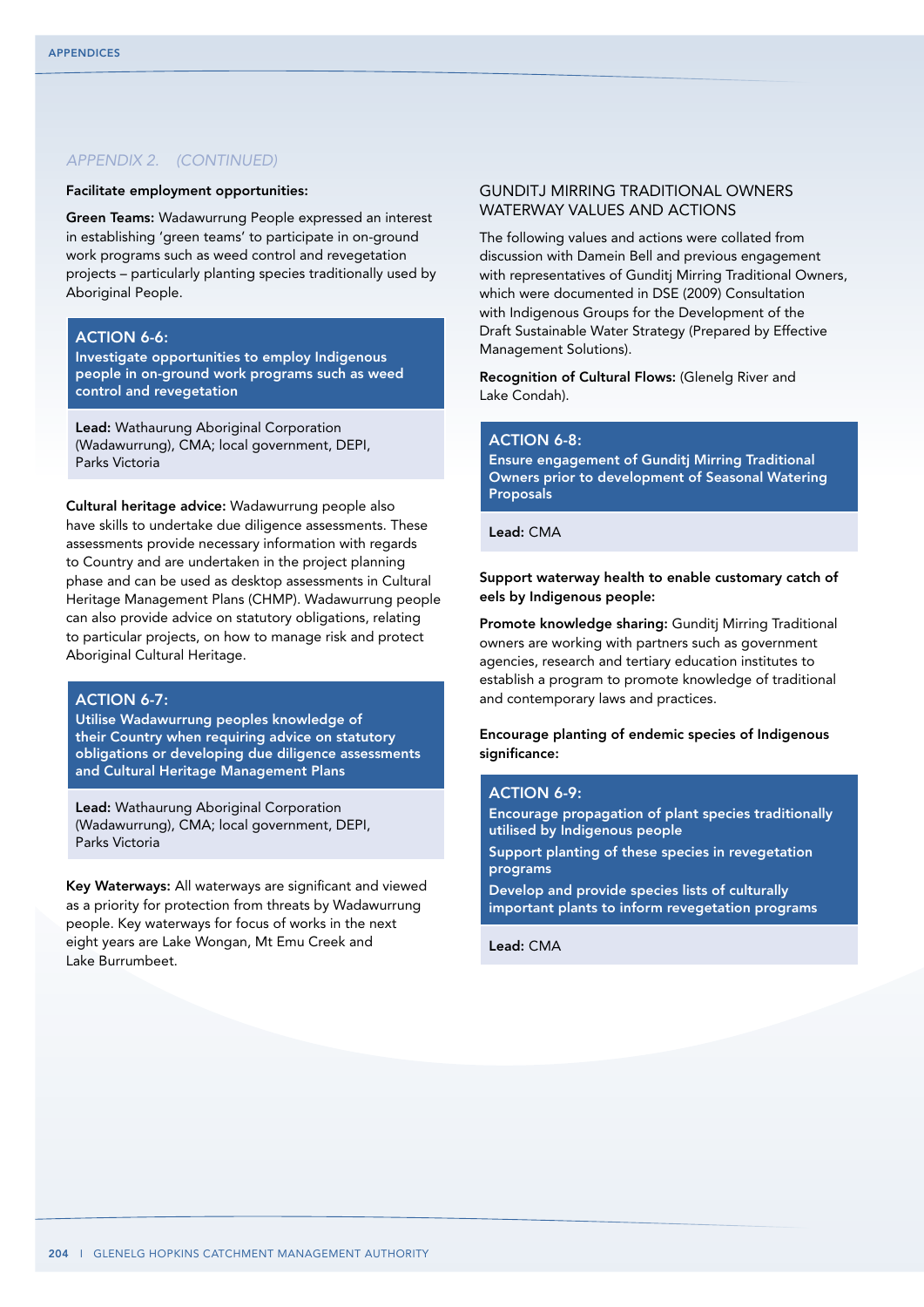Support Traditional land management practices:

## ACTION 6-10:

Investigate opportunities to incorporate traditional land management practices in property management plans developed as part of incentive programs. Support promotion of these practices through engagement activities such as 'yarns on farms'

Lead: CMA, Gunditj Mirring Traditional Owner Group

Provide capacity building opportunities:

#### **ACTION 6-11:**

Investigate opportunities to involve Indigenous people in training programs run by the CMA

Lead: CMA

#### Facilitate employment opportunities:

## ACTION 6-12:

Investigate opportunities to employ Indigenous people in on-ground work programs such as weed control and revegetation

Utilise Gunditj Mirring Traditional Owner knowledge of their Country when requiring advice on statutory obligations or developing due diligence assessments and Cultural Heritage Management Plans

Lead: CMA, Gunditj Mirring Traditional Owner

Key Waterways: All waterways are significant and viewed by Gunditjmara as a priority for protection from threats. Increased priorities for investigation over the next eight years include Lake Gorrie, Sinclair wetlands, Kurtonitj wetlands and the Wannon River.

## Barengi Gadjin Land Council waterway values and priorities

The following aspirations and actions regarding waterway management were collated from discussion with Michael Stewart (Executive Officer) and members of Barengi Gadjin Land Council Aboriginal Corporation

## Facilitate identification of cultural heritage features:

The Barengi Gadjin Land Council has commenced identifying cultural heritage features that are not formally recognised in Cultural Heritage Sensitivity Overlays.

## ACTION 6-13:

Support 'Country mapping' activities either in a formal project or through informal contact with individual landholders and in community workshops to raise awareness of and record cultural features

Lead: CMA, Barengi Gadjin Land Council, Landcare and community groups

Promote knowledge sharing: Barengi Gadjin Land Council is keen to promote knowledge of traditional and contemporary laws and practices.

ACTION 6-14: Support inclusion of traditional knowledge into waterway management

Lead: CMA, Barengi Gadjin Land Council

Encourage planting of endemic species of Indigenous significance:

## **ACTION 6-15:**

Encourage propagation of plant species traditionally utilised by Indigenous people

- Support planting of these species in revegetation programs
- Develop and provide species lists of culturally important plants to inform revegetation programs

Lead: CMA, Barengi Gadjin Land Council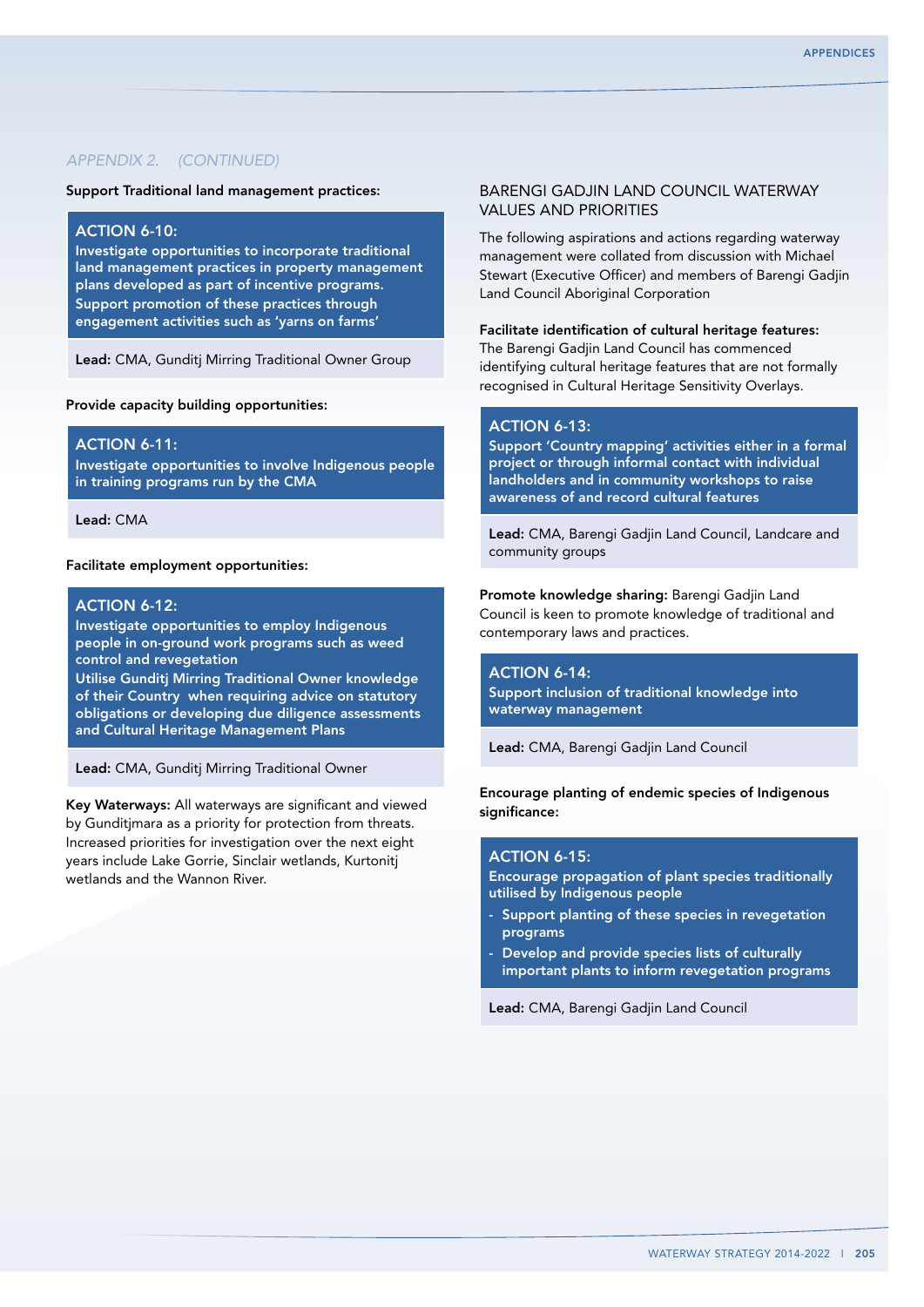Provide capacity building opportunities: Barengi Gadjin Land Council is interested in opportunities to increase skills of work crews e.g. use of cybertrackers for mapping cultural features.

#### **ACTION 6-16:**

Investigate opportunities to involve Indigenous people in training programs run by the CMA

Lead: CMA, Barengi Gadjin Land Council

Facilitate employment opportunities:

#### ACTION 6-17:

Investigate opportunities to employ Indigenous people in on-ground work programs such as weed control and revegetation

## **ACTION 6-18:**

Use Barengi Gadjin Land Council and Indigenous knowledge of their country for advice on statutory obligations or when developing due diligence assessments and Cultural Heritage Management Plans

Lead: CMA, Barengi Gadjin Land Council

Key waterways: All waterways considered as significant by Barengi Gadjin Land Council. Many waterways form boundaries between different language groups. However, the following waterways have recognised features or particular cultural significance:

- • Salt Creek (tributary of the Glenelg confluence just south of Rocklands reservoir) – possible scar trees
- Muline Creek significant density of Indigenous cultural features. Flows to Glenelg River to north of Rocklands Reservoir
- Muchong Creek flows from Black Range to Glenelg River north of Rocklands Reservoir
- Two other significant waterways, Wimmera River, which is a key feature and an important trade and travel route, and Mosquito Creek are both in the Wimmera CMA region.

#### Key waterway species

Long-necked tortoises are an important food source and cultural indicator species for seasonal change.

Eels are culturally important species particularly in the south of the Barengi Gadjin area.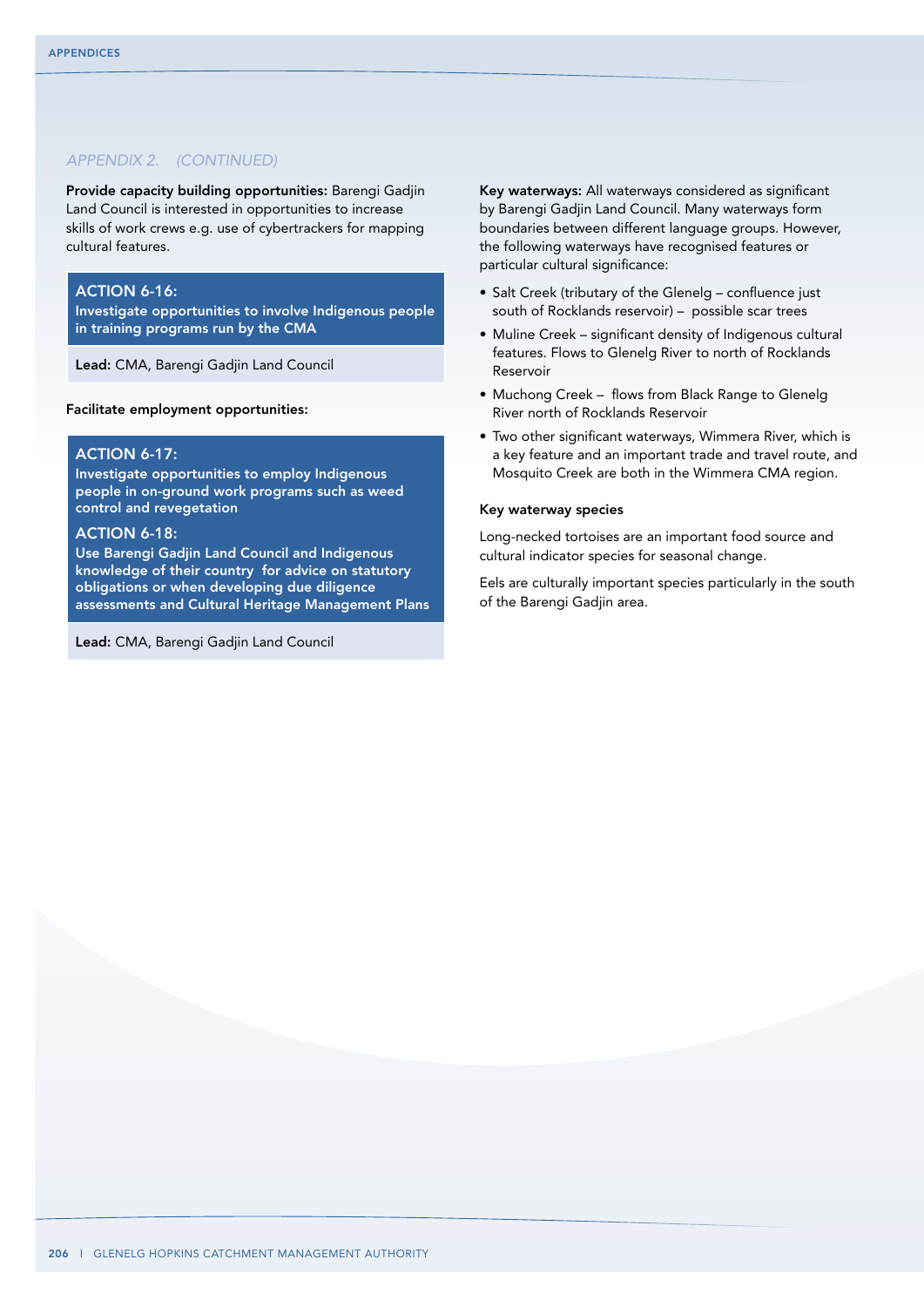## Appendix 3. Glenelg Hopkins recreational fisheries management priorities

Fisheries Victoria and the CMA convened a workshop with key recreational fishing representatives on 19 November 2013 to identify key fisheries management priorities for the region. The following notes are a record of actions identified at that meeting.

Workshop attendees: John Hotchin and Martin Ellul (VRFish), Tim Curmi (Native Fish Australia), Ray White (Western District Association of Angling Clubs), Gary Cronin (South West Anglers Association and Camperdown Angling Club), Ray McLeod (Lake Bolac Angling Club), Ben Pohlner (Warrnambool Offshore and Light Game Fishing Club and Wannon Water), Brian Murrell (Casterton Angling Society), Steve Wickson, Helen Arundel and Adam Bester (Glenelg Hopkins Catchment Management Authority), Renae Ayres (Arthur Rylah Institute, Fish Habitat Network), Cameron McCallum, Anthony Forster and Taylor Hunt (Fisheries Victoria).

Workshop apologies: Australian Trout Foundation, Futurefish Foundation, Fishcare, Hamilton Angling Club, Allansford Angling Club, Koroit and District Angling Club and Warrnambool and District Anglers.

#### Background

Recreational fishing makes an important social and economic contribution to Victorian regional communities. In particular, the Glenelg Hopkins CMA region provides popular native and trout recreational fishing opportunities.

DEPI (Fisheries Victoria) is focused on managing fisheries in a balanced way to ensure ecological sustainability and social and economic outcomes. Fisheries Victoria is also responsible for implementing state government initiatives to improve recreational fishing opportunities by supporting fish habitat recovery works, improving angler access and facilities, fish stocking, protecting fisheries resources and education and compliance activities.

Recreational fishing is highly dependent on the health of the environment including the availability of suitable habitat, water quality and water flow regimes to sustain productive fisheries. Recreational fishers acknowledged this critical dependency in surveys (2009 and 2012) that revealed 'repairing where fish live' was the most important recreational fishing investment priority. To improve habitat outcomes on the ground, there is mutual benefit in Fisheries Victoria and recreational fishers working with the CMA to identify and collaborate on habitat related projects that lead to better fishing outcomes.

#### Key recreational fisheries in the Glenelg Hopkins Catchment

The Glenelg Hopkins region includes many popular recreational fisheries. In 2012, a survey of recreational fishers they considered important fisheries in the region included the Glenelg River and estuary, Hopkins River and estuary, Rocklands Reservoir, Lake Bolac, Moyne River and Lake Burrumbeet.

A more complete assessment of Victoria's recreational fishing waters can be found in a Guide to Inland Angling Waters of Victoria at: www.dpi.vic.gov.au/fisheries/ recreational-fishing/inland-angling-guide.

#### Strategic Priorities

Fisheries Victoria invests in the following strategic priorities for the management of inland fishing in Victoria:

- 1. Protect key fisheries assets
- 2. Advocate for fish habitat recovery works
- 3. Manage fish stocking
- 4. Encourage compliance with regulations
- 5. Improve angler access
- 6. Develop recreational fishing opportunities.

The first two of these strategic priorities fall within the scope of the Regional Waterway Strategy.

#### Fishery management priorities

The ideas and proposals from the workshop were reviewed by Fisheries Victoria against project feasibility criteria and are captured as fishery management priorities *(Table 1 page 208)*. The outcomes of this workshop builds on past fishery management planning processes, in particular the 2006 Glenelg Hopkins Fishery Management Plan.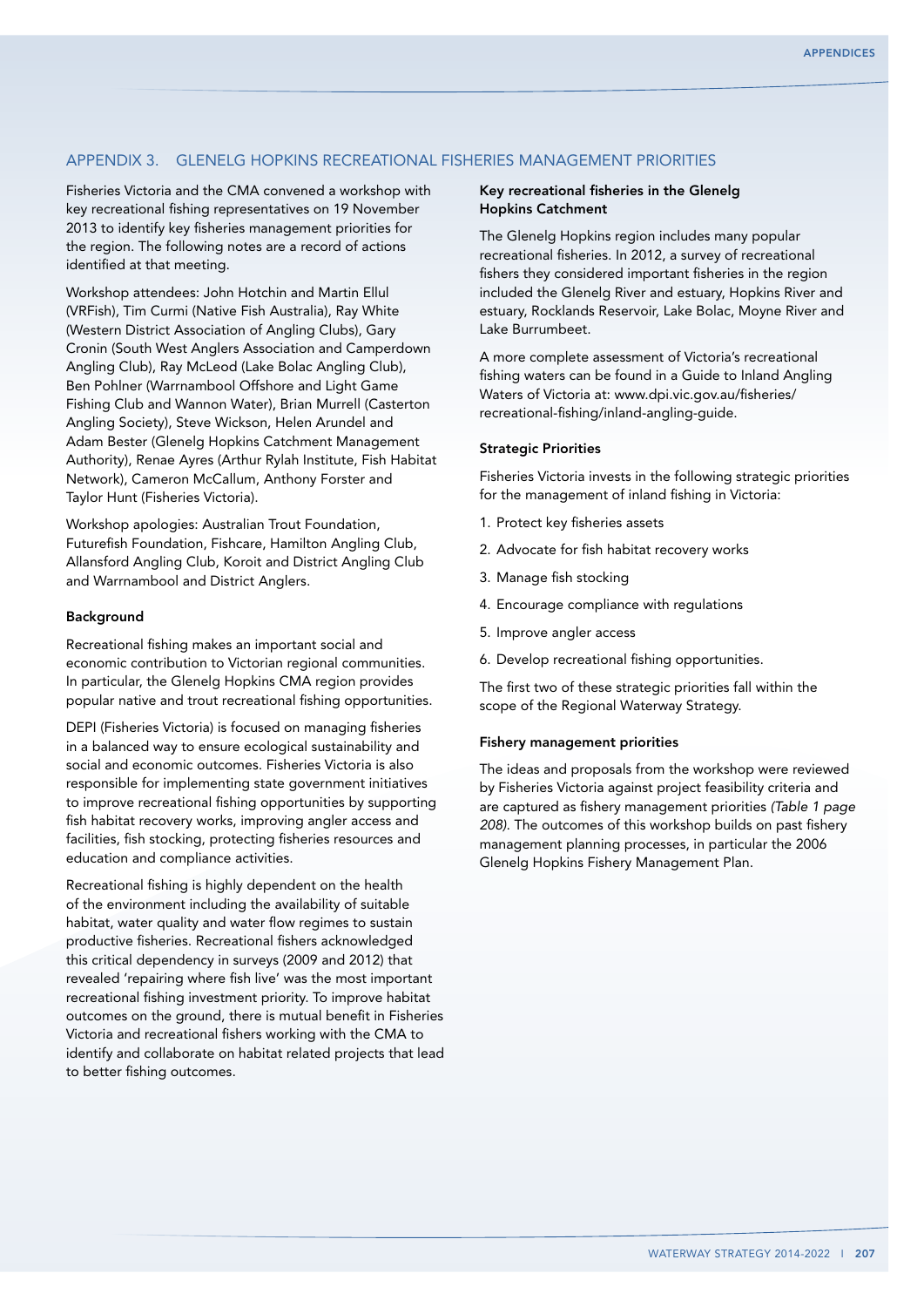*Table 1: Glenelg Hopkins Fishery Management Priorities* 

| No.            | <b>Fishery management priorities</b>                                                                                                                                                                                |
|----------------|---------------------------------------------------------------------------------------------------------------------------------------------------------------------------------------------------------------------|
| $\mathbf{1}$   | Investigate the feasibility of sand extraction on the Glenelg River at alternative downstream locations (Myaring<br>bridge and Beddison road) by identifying potential access points in conjunction with contractor |
| $\overline{2}$ | Work with farmers and appropriate authorities to reduce point source dairy effluent draining into key waterways<br>(e.g. Fitzroy River)                                                                             |
| 3              | Work with land managers and CMA to rehabilitate native riparian vegetation at Grange Burn                                                                                                                           |
| $\overline{4}$ | Investigate the effectiveness of the fish ladder and potential improvement to the Bromfield/Wollaston weir on the<br>Merri River                                                                                    |
| 5              | Work with recreational fishers and land holders to establish a habitat hotspot (in-stream and riparian habitat) on the<br>Merri River from the Bromfield/Wollaston weir downstream                                  |
| 6              | Raise awareness of efforts to control and manage carp, improve cross agency and community collaboration and<br>develop a protocol for carp removal based on the results of the trial                                |
| 7              | Promote recreational fisher engagement in the design, implementation and monitoring of environmental flows                                                                                                          |
| 8              | Investigate options to restore flows to the Wannon River and assess the requirement for diversions out of the<br>Glenelg catchment                                                                                  |
| 9              | Investigate options for in-stream habitat restoration (wood, rocks, vegetation etc.) in the lower Hopkins river                                                                                                     |
| 10             | Work with recreational fishers and local water authority to enhance Konongwootong Reservoir as a<br>recreational fishery                                                                                            |



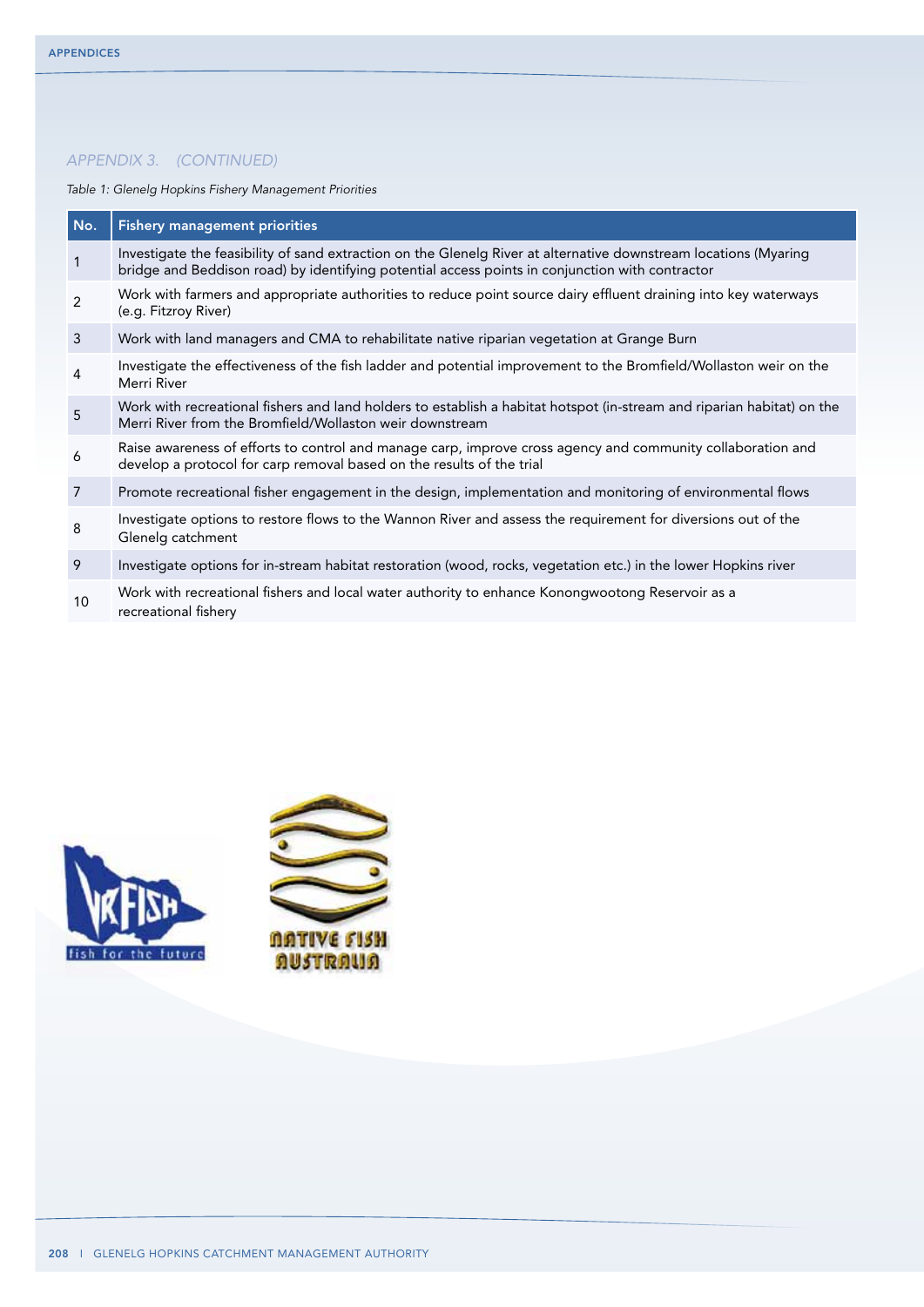## Appendix 4. Relevant legislation

#### State

Under the *Water Act 1989*, the Victorian Government retains the overall right to the use, flow and control of all surface water and groundwater for both consumptive and environmental purposes. The *Water Act* defines the Environmental Water Reserve (EWR) as the amount of water set aside to meet environmental needs. The Victorian Environmental Water Holder was established in 2011, under the *Water Act,* as an independent statutory body responsible for making decisions on the most efficient and effective use of Victoria's environmental entitlements. The *Water Act* directs development of the Victorian and Regional Waterway Strategies.

The State Environment Protection Policy (Waters of Victoria) provides a statutory framework for state and local government agencies, businesses and communities to work together to protect and rehabilitate Victoria's surface water environments. It identifies beneficial uses of water and sets the environmental quality objectives and policy directions required to address higher risk impacts and activities.

The *Flora and Fauna Guarantee Act 1988 (FFG Act)* lists threatened species and ecological communities and is the key Victorian legislation for the conservation of these species and communities and for the management of potentially threatening processes. The *FFG Act* provides for the preparation of a Flora and Fauna Guarantee Strategy, which was launched as Victoria's Biodiversity Strategy 2010.

The *Coastal Management Act 1995* establishes a framework for co-ordinated strategic coastal planning in Victoria and provides for the use, development and protection of coastal Crown Land. The *Act* establishes the Victorian Coastal Council and the three Coastal boards: Western, Central and Gippsland. The *Act* provides for the preparation of the Victorian Coastal Strategy, Coastal Action Plans and management plans.

The *Planning and Environment Act 1985* provides a template (Victorian Planning Provisions) for the construction of consistent planning schemes across the state.

The *Aboriginal Heritage Act 2006* provides for the protection and management of Victoria's Aboriginal heritage. It establishes the Victorian Aboriginal Heritage Council to advise the Minister in the management of cultural heritage and registered Aboriginal parties. The Act also provides advice with regard to cultural heritage management plans, cultural heritage permits and agreements.

#### Regional

The *Catchment and Land Protection Act 1994* establishes Regional Catchment Strategies (RCSs) as the primary framework for integrated management of land, water and biodiversity in each of the ten catchment regions of Victoria. The Glenelg Hopkins CMA is responsible for preparing the Glenelg Hopkins RCS and co-ordinating and monitoring its implementation. The Glenelg Hopkins RCS is the overarching strategy, under which are a range of sub-strategies and action plans for the Glenelg Hopkins region. The long-term objectives and priorities for action in the Glenelg Hopkins RCS that relate to waterways will be implemented through this strategy.

Regional planning processes for waterway management were established in 2002 under the Victorian River health Strategy and implemented through the ten regional river health strategies (RRHSs). The RRHSs identified high value rivers and priority management actions to be undertaken over a six-year period. These RRHSs were the cornerstone of the regional planning framework for waterways (supported in some areas by regional wetland strategies) but have now exceeded their intended lifespan. The development of this strategy is a statutory requirement under the *Water Act* and will replace the RRHS.

The Western Region Sustainable Water Strategy (SWS) sets out long-term regional plans to secure water for regional growth, while safeguarding the future of its rivers and other natural water sources. It investigates the range of potential changes to water availability under several climate change scenarios. The Western Region SWS examines future consumptive demand and environmental needs and sets out proposed options to balance and secure water for all users.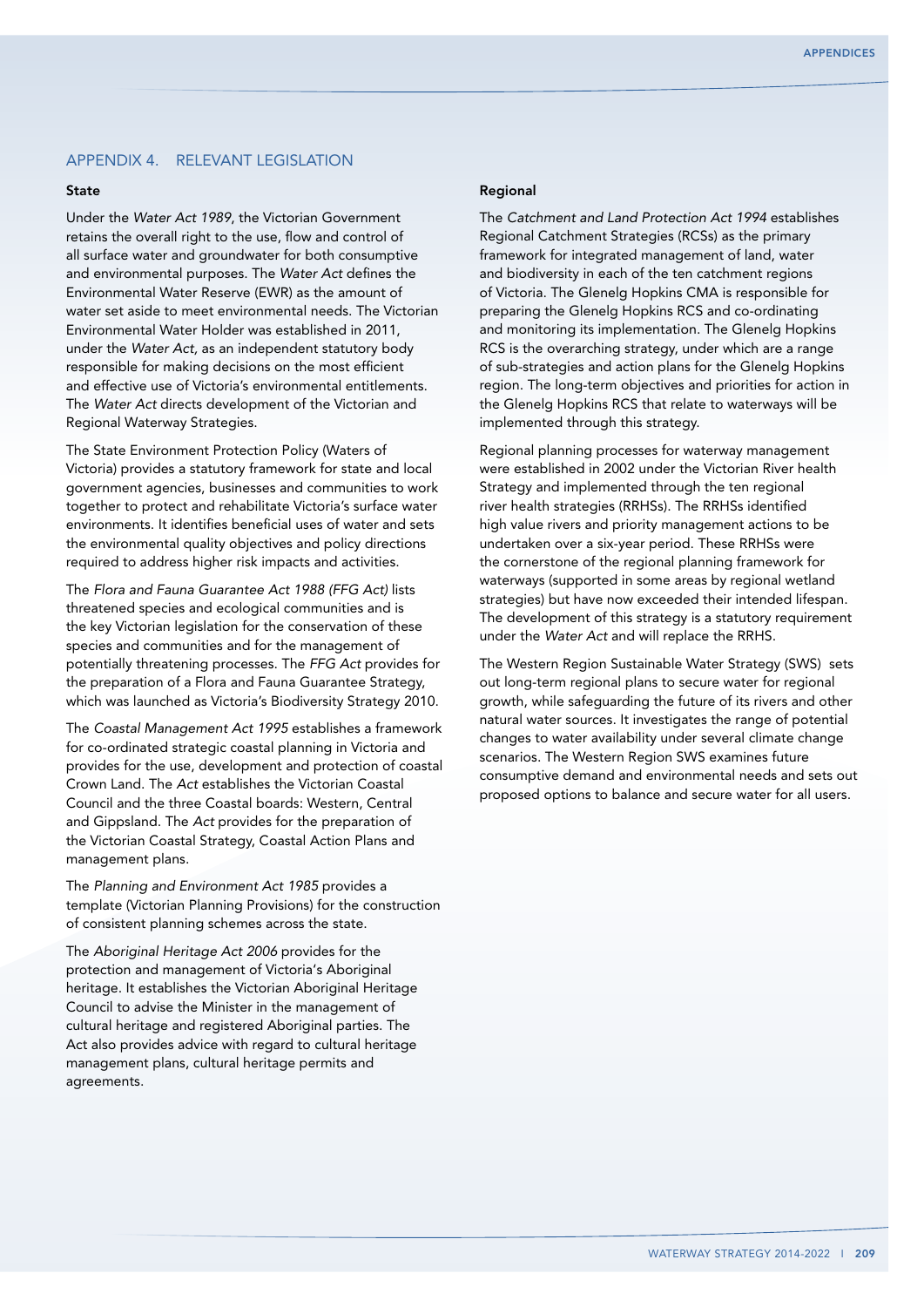#### National

At the federal level, water reform has been guided by the National Water Initiative (NWI) since 2004. Under this agreement, governments across Australia have committed to actions to achieve a more cohesive national approach to the way Australia manages, measures, plans for, prices, and trades water. The NWI recognises the need to build on the water reforms of the 1994 Council of Australian Governments (COAG) agreement to ensure increased productivity and efficiency of Australia's water use. It includes clear steps to return river and groundwater systems to environmentally sustainable levels of extraction and achieve integrated management of environmental water.

The *Environment Protection and Biodiversity Conservation Act 1999* is the Australian Government's central piece of environmental legislation. It provides a legal framework to protect and manage nationally and internationally important flora, fauna, ecological communities and heritage places defined in the Act as matters of national environmental significance.

The *Native Title Act 1993* provides a framework for the protection and recognition of native title. The *Act* gives Indigenous Australians who hold native title rights and interests – or who have made a native title claim – the right to be consulted and, in some cases, to participate in decisions about activities proposed to be undertaken on the land.

#### International

The Australian Government has ratified several international human rights instruments that recognise and protect Indigenous peoples' special connection to land and waters and provide for the right to practice, revitalise, teach and develop culture, customs and spiritual practices and to utilise natural resources (for example, the United Nations Declaration of Rights of Indigenous Peoples).

The Convention on Wetlands of International Importance (the Ramsar Convention) provides the framework for national action and international co-operation for the conservation and wise use of wetlands and their resources. The Convention encourages member countries to nominate sites containing representative, rare or unique wetlands, or that are important for conserving biological diversity, to the List of Wetlands of International Importance (Ramsar sites). Ramsar sites are a matter of national environmental significance under the *Environment Protection and Biodiversity Act.*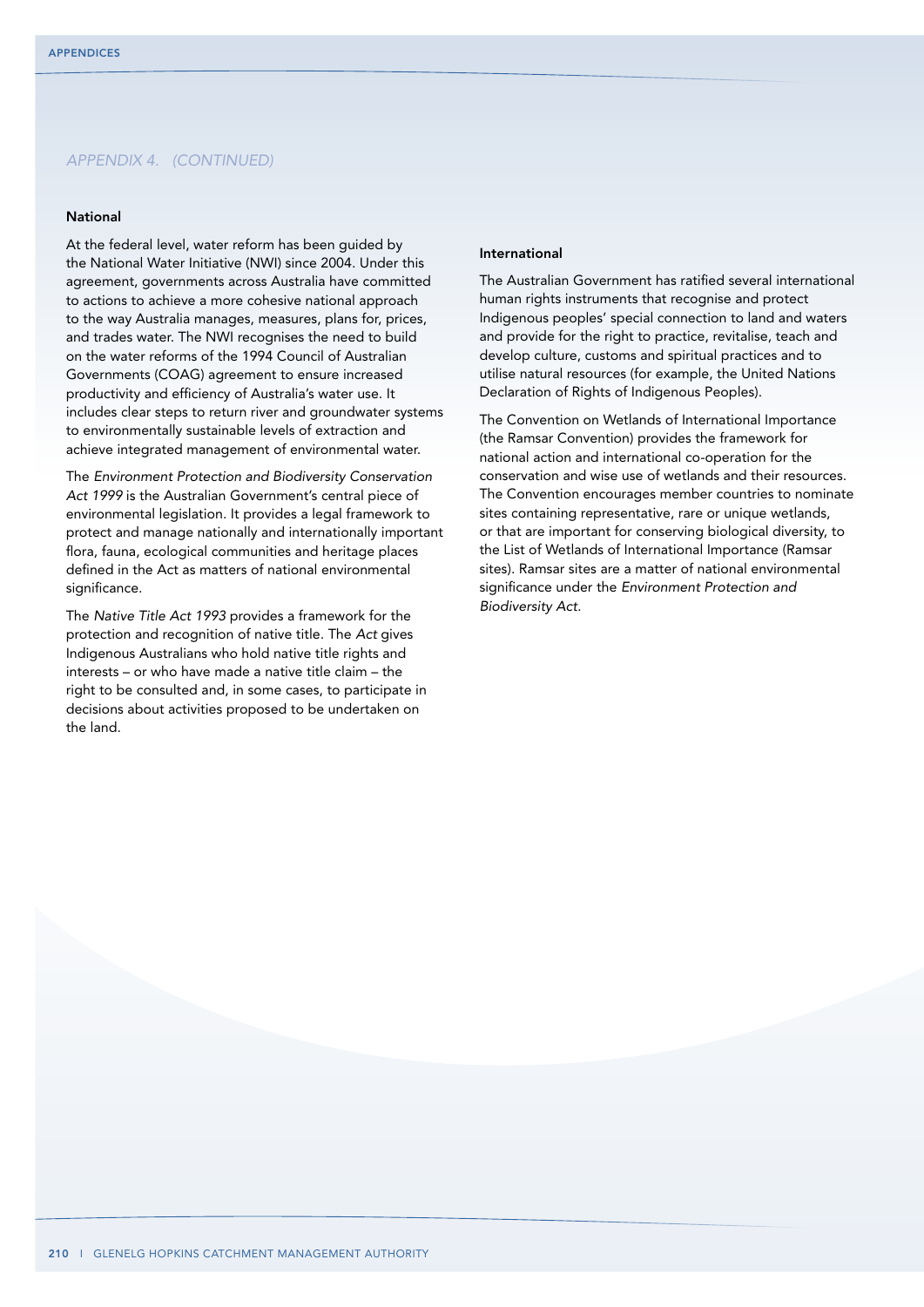## Appendix 5. Management planning for Lake Bookar in the Western District Lakes Ramsar site

*Table A: Limits of Acceptable Change for the Western District Lakes Ramsar site. (Source Hale, J. and Butcher, R., 2011)*

| Component,<br><b>Process and</b><br><b>Service</b> | <b>Baseline/Supporting Evidence</b>                                                                                                                                                                                                                                                                                                                                                                                                                                                                                                                                                                                                                                                       | <b>Limit of Acceptable Change</b>                                                                                                                                                                                                                                                                                                                                                                                                                                                                                                                                           | <b>Confidence</b><br>level |
|----------------------------------------------------|-------------------------------------------------------------------------------------------------------------------------------------------------------------------------------------------------------------------------------------------------------------------------------------------------------------------------------------------------------------------------------------------------------------------------------------------------------------------------------------------------------------------------------------------------------------------------------------------------------------------------------------------------------------------------------------------|-----------------------------------------------------------------------------------------------------------------------------------------------------------------------------------------------------------------------------------------------------------------------------------------------------------------------------------------------------------------------------------------------------------------------------------------------------------------------------------------------------------------------------------------------------------------------------|----------------------------|
|                                                    | <b>Critical components and processes</b>                                                                                                                                                                                                                                                                                                                                                                                                                                                                                                                                                                                                                                                  |                                                                                                                                                                                                                                                                                                                                                                                                                                                                                                                                                                             |                            |
| Hydrology                                          | At the time of listing Western District Lakes<br>comprised:<br>• Six permanent wetlands that had not been<br>known to dry completely in European history<br>(Lakes Bookar, Corangamite, Gnarpurt, Milangil,<br>Murdeduke and Terangpom);<br>• One permanent wetland that dried on occasion<br>in the last 100 years, for a maximum period of six<br>weeks (Lake Colongulac); and<br>• Two temporary wetlands that dried seasonally<br>(Lakes Beeac and Cundare).<br>Water levels varied seasonally in all lakes, with<br>permanent wetlands changing in depth by<br>approximately one metre annually (Coram 1996).<br>LAC based on no change in hydrological type and<br>local knowledge. | No change in wetland hydrological<br>type for any given wetland. That is<br>the following hydrological regimes<br>maintained:<br>• Lakes Beeac and Cundare -<br>intermittent wetlands drying<br>seasonally but having water for at<br>least a few months of each year;<br>· Lake Colongulac - near permanent<br>wetland drying for no more than<br>twelve months in any five-year<br>period;<br>• Lakes Bookar, Corangamite,<br>Gnarpurt, Milangil, Murdeduke<br>and Lake Terangpom - permanent<br>wetlands not drying for more than<br>two months in any five-year period. | High                       |
| Salinity                                           | Salinity within the wetlands varied on annual and<br>inter-annual cycles (Decker and Williams 1988;<br>Hose et al. 2008):<br>Beeac 55 to 300 parts per thousand<br>Bookar 11 to 17 parts per thousand<br>Colongulac 8 to 12 parts per thousand<br>Corangamite 27 to 36 parts per thousand<br>Cundare 77 to 347 parts per thousand<br>Gnarpurt 7 to 14 parts per thousand<br>Milangil 6 to 7 parts per thousand<br>Murdeduke 11 to 14 parts per thousand<br>Terangpom 2 parts per thousand<br>LAC based on no change in salinity category (for<br>example fresh to saline, saline to hypersaline).                                                                                         | No change in salinity category for any<br>given wetland. That is the following<br>salinity regimes maintained:<br>• Lakes Beeac and Cundare -<br>hypersaline (greater than 50 parts<br>per thousand);<br>· Lakes Bookar, Colongulac,<br>Corangamite, Gnarpurt, Milangil<br>and Murdeduke - saline (5 to 50<br>parts per thousand)<br>• Lake Terangpom - fresh / brackish<br>(less than three parts per thousand).                                                                                                                                                           | High                       |
| Threatened<br>flora                                | At the time of listing, the site supported two<br>threatened wetland dependent plant species:<br>Spiny peppercress – nine populations, total of 0.6<br>hectares (Carter and Walsh 2006); and<br>Salt-lake tussock-grass - 97 plants were recorded<br>along the eastern lunette of Lake Beeac and 107<br>plants at Lake Corangamite (DSE 2009).<br>Variability in extent and population size is not known.                                                                                                                                                                                                                                                                                 | Presence of spiny peppercress and<br>salt-lake tussock-grass within the<br>Ramsar site at least one-year in any<br>five-year period                                                                                                                                                                                                                                                                                                                                                                                                                                         | Low                        |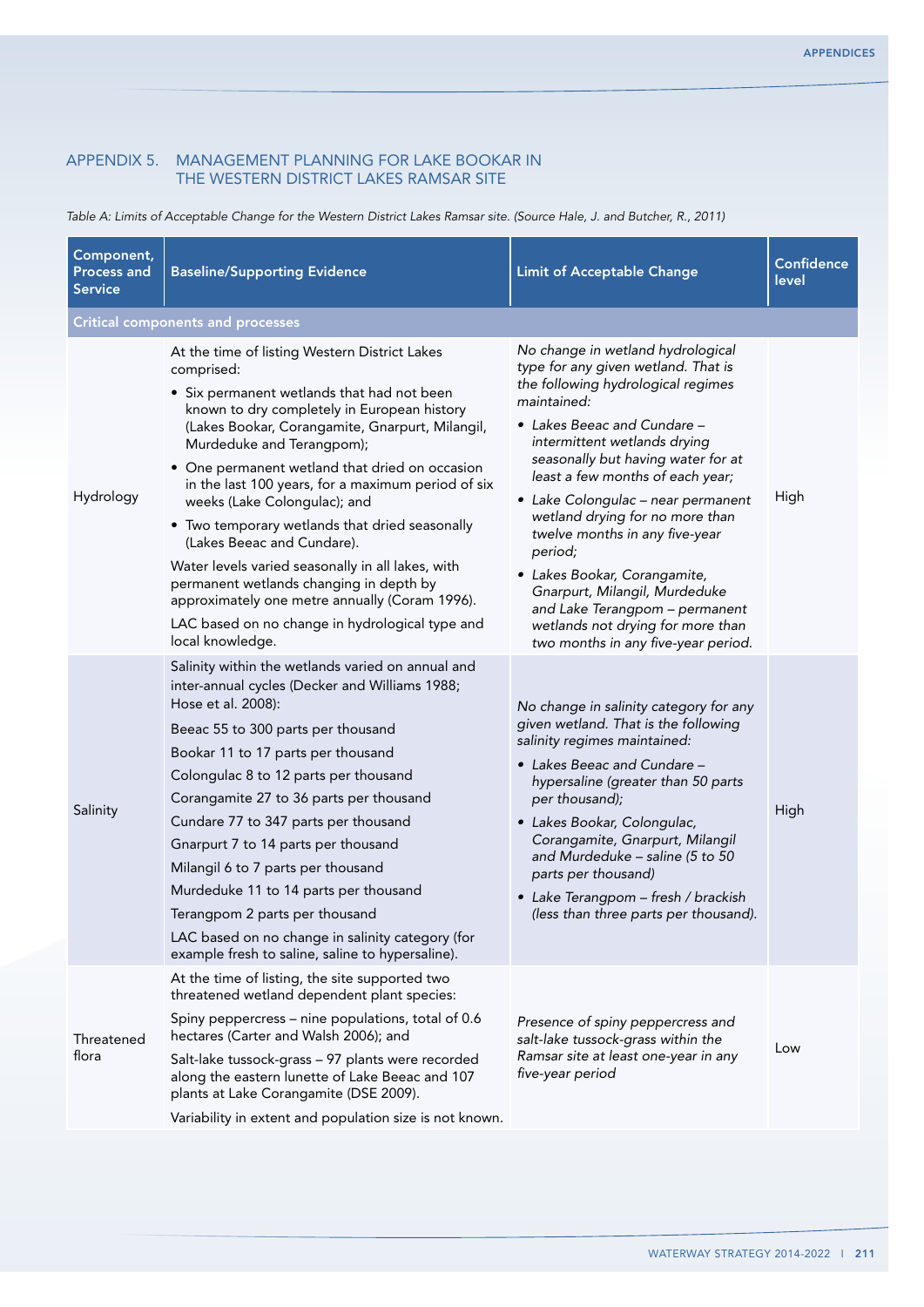| Component,<br><b>Process and</b><br><b>Service</b>         | <b>Baseline/Supporting Evidence</b>                                                                                                                                                                                                                                                                                                                                                                                                                                                                                | <b>Limit of Acceptable Change</b>                                                                                                                                                                                                                   | <b>Confidence</b><br>level |
|------------------------------------------------------------|--------------------------------------------------------------------------------------------------------------------------------------------------------------------------------------------------------------------------------------------------------------------------------------------------------------------------------------------------------------------------------------------------------------------------------------------------------------------------------------------------------------------|-----------------------------------------------------------------------------------------------------------------------------------------------------------------------------------------------------------------------------------------------------|----------------------------|
|                                                            | <b>Critical components and processes</b>                                                                                                                                                                                                                                                                                                                                                                                                                                                                           |                                                                                                                                                                                                                                                     |                            |
|                                                            | At the time of listing, the Western District Lakes<br>supported large numbers of waterbirds annually<br>(Martindale 1988; Hewish 1988; Peter 1989 to 1992).<br>In an attempt to incorporate the level of variability<br>in shorebird counts, limits are determined based on<br>mean minus one standard deviation.                                                                                                                                                                                                  | Total waterbird numbers not less than<br>28,000 during summer in a minimum<br>of three years in any five year period.                                                                                                                               | Medium                     |
| Waterbirds<br>Diversity<br>of wetland<br>types<br>Physical | At the time of listing the Western District Lakes<br>regularly supported greater than one percent of<br>the population of Australian shelduck, Australasian<br>shoveler, chestnut teal and Eurasian coot (see<br>sections 3.3.4 and 2.4.2).<br>Mean abundance (1987 to 1992) was close to the<br>current one percent population thresholds for each<br>species. LAC is based on percentage of population<br>to account for changes in the wider population of<br>these species to be reflected in the LAC into the | Australian shelduck, Australasian<br>shoveler, chestnut teal and Eurasian<br>coot - not less than one percent of<br>population (from latest Wetlands<br>International population estimates)<br>recorded at least once in every five<br>year period. | Medium                     |
|                                                            | future.<br>The site supports 20 species of migratory shorebird<br>that are listed under international migratory bird<br>agreements. Of these, three occur regularly in the<br>site: curlew sandpiper, red-necked stint and sharp-<br>tailed sandpiper (AWSG unpublished). Abundance<br>however, is highly variable and insufficient data is<br>available to determine a quantitative LAC.                                                                                                                          | Presence of curlew sandpiper,<br>red-necked stint and sharp-tailed<br>sandpiper within the Ramsar site in at<br>least once in every five year period.                                                                                               | Low                        |
| <b>Critical Services</b>                                   |                                                                                                                                                                                                                                                                                                                                                                                                                                                                                                                    |                                                                                                                                                                                                                                                     |                            |
|                                                            | Wetland types (intermittent saline, permanent<br>saline and permanent freshwater) are maintained by<br>hydrology and salinity.                                                                                                                                                                                                                                                                                                                                                                                     | See LACs for hydrology and salinity.                                                                                                                                                                                                                | Not<br>applicable          |
| habitat                                                    | Physical habitat for waterbirds is maintained through<br>wetland types and can be indicated by the numbers<br>of waterbirds supported by the site.                                                                                                                                                                                                                                                                                                                                                                 | See LACs for hydrology, salinity and<br>waterbirds.                                                                                                                                                                                                 | <b>Not</b><br>applicable   |
| Priority<br>wetland<br>species                             | Priority species at the Western District Lakes Ramsar<br>site are the 20 international migratory shorebirds.                                                                                                                                                                                                                                                                                                                                                                                                       | See LACs for waterbirds.                                                                                                                                                                                                                            | <b>Not</b><br>applicable   |
| Threatened<br>species                                      | The site supports two threatened plant species<br>(spiny peppercress and salt-lake tussock-grass).                                                                                                                                                                                                                                                                                                                                                                                                                 | See LACs for threatened flora.                                                                                                                                                                                                                      | <b>Not</b><br>applicable   |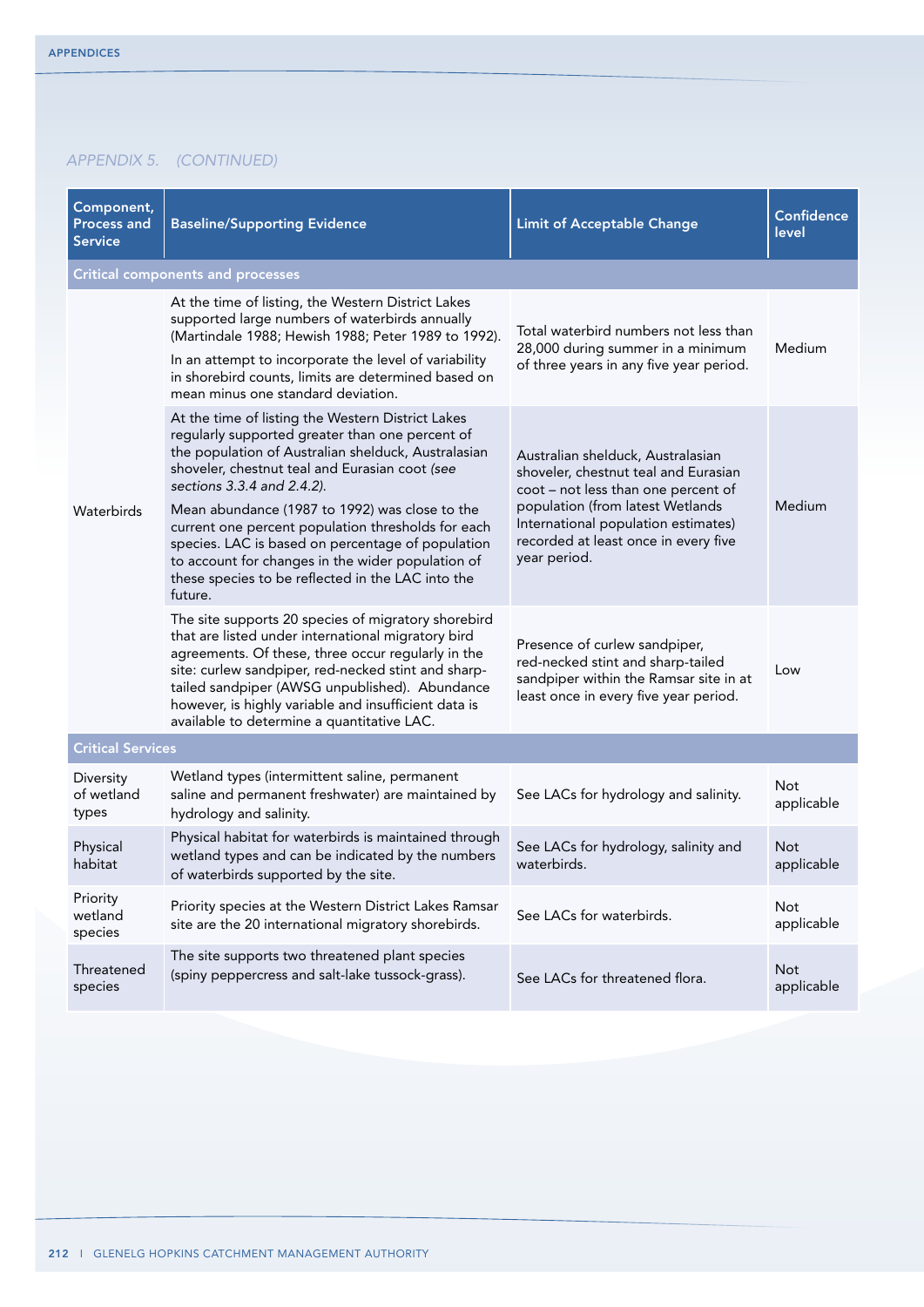*Table B. Recommended monitoring to meet obligations under the Ramsar Convention and the EPBC Act with respect to the Western District Lakes Ramsar site (Source Hale, J. and Butcher, R., 2011)*

| Parameter                        | <b>Purpose</b>                                 | <b>Indicator</b>                                                   | <b>Locations</b>                             | <b>Frequency</b>                       | <b>Priority</b> |
|----------------------------------|------------------------------------------------|--------------------------------------------------------------------|----------------------------------------------|----------------------------------------|-----------------|
| Hydrology                        | Assessment against LAC                         | Water level                                                        | Each wetland                                 | Monthly                                | Moderate        |
| Water quality                    | Assessment against LAC<br>and threat indicator | Salinity<br><b>Nutrients</b>                                       | Each wetland                                 | Monthly                                | Moderate        |
| Threatened<br>plant species      | Assessment against LAC                         | Location, abundance, site<br>hydrological conditions               | Lakes Beeac,<br>Corangamite<br>and Terangpom | Annual                                 | High            |
| Aquatic<br>Invertebrates         | Knowledge gap                                  | Community composition,<br>abundance                                | <b>Entire Ramsar</b><br>site                 | Once in five<br>years during<br>spring | Moderate        |
| Waterbirds                       | Assessment against LAC                         | Abundance and species<br>identifications, breeding<br>observations | <b>Fntire Ramsar</b><br>site                 | Winter and<br>summer                   | High            |
| Vegetation<br>(weeds)            | Threat indicator                               | Location, extent                                                   | Lakes Beeac,<br>Corangamite<br>and Terangpom | Annual                                 | High            |
| Pest animals<br>(foxes, rabbits) | Threat indicator                               | Abundance                                                          | <b>Entire Ramsar</b><br>site                 | Annual                                 | Moderate        |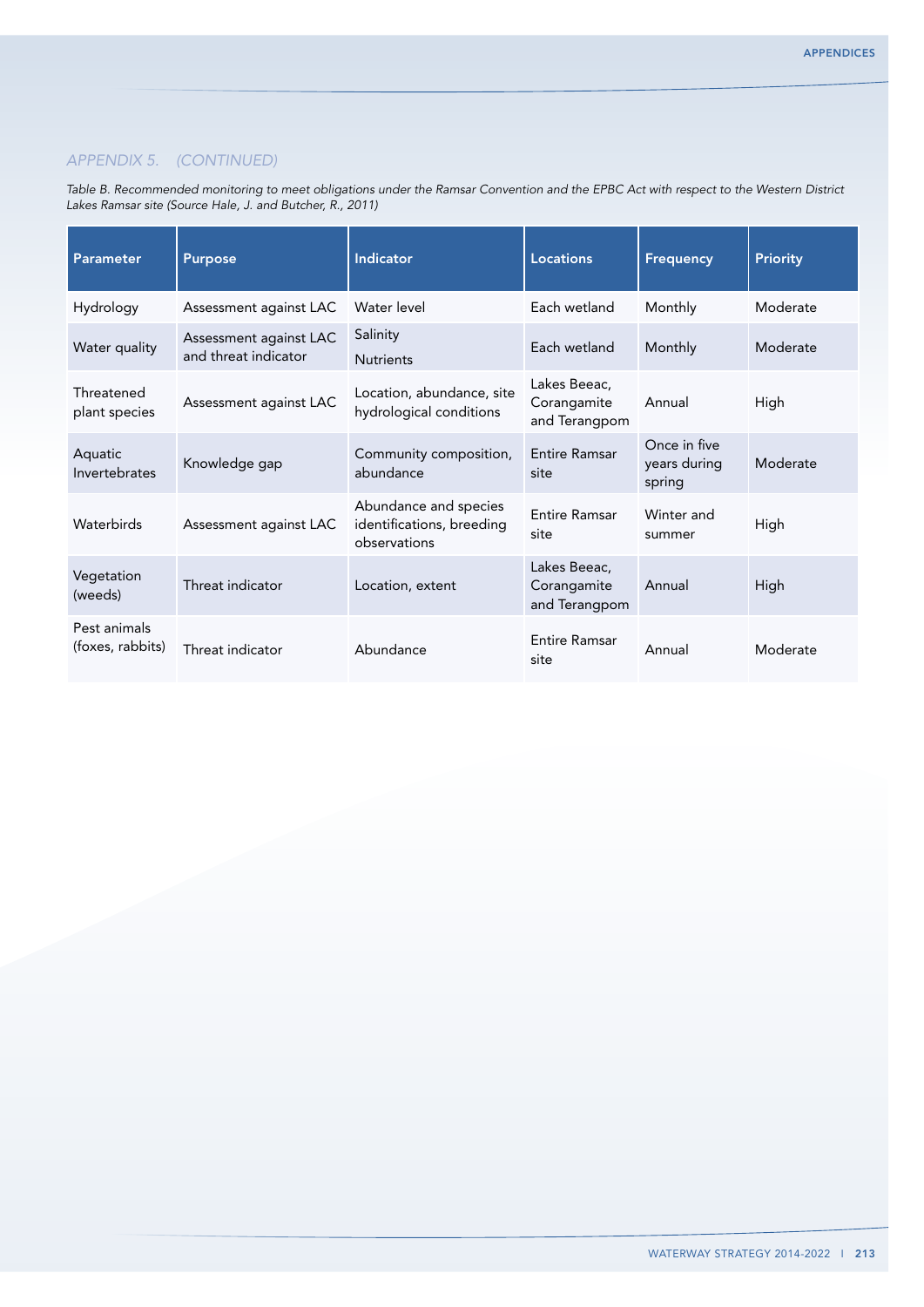## Appendix 6. AVIRA VALUES

## ENVIRONMENTAL AVIRA

## FORMALLY RECOGNISED SIGNIFICANCE

- International Significance
- Ramsar Sites
- East Asian-Australasian Flyway Sites
- **National Significance**
- Nationally Important Wetlands
- Living Murray Icon Sites
- High Ecological Value Aquatic Ecosystems
- National Heritage Sites
- State Significance
- Heritage Rivers
- Icon Rivers
- Essentially Natural Catchments
- Victorian Parks and Reserves
- Victorian Heritage Sites

## REPRESENTATIVENESS

- **Representative Rivers**
- Representative Wetlands\*
- Representative Estuaries\*

## RARE OR THREATENED SPECIES/COMMUNITIES

- • Significant Fauna (Invertebrates)
- Significant Fauna (Vertebrates)
- Significant Flora
- Significant Riparian EVCs
- Significant Wetland EVCs
- Significant Estuarine EVCs\*

#### **NATURALNESS**

- Aquatic Invertebrate Community Condition
- River Reaches
- Wetlands
- **Native Fish**
- **Riparian Vegetation Condition**
- **Wetland Vegetation Condition**
- Estuary Vegetation Condition\*

## LANDSCAPE FEATURES

- • Drought Refuges
- Important Bird Habitats
- **Biosphere Reserves**

#### SOCIAL AVIRA

#### **ACTIVITY**

- • Recreational Fishing
- Non-Motor Boating
- **Motor Boating**
- • Camping
- • Swimming
- • Beside Water Activities
- Walking, Hiking, Cycling
- Sightseeing
- Picnics/Barbecues
- • Game Hunting

#### PLACE

- • Heritage
- Pre-European (Indigenous) Heritage
- Post-European Heritage

# • Landscape

# PEOPLE

- • Community Groups
- • Use of Flagship Species

# ECONOMIC AVIRA

#### WATER

- • Urban/Rural Township Water Sources
- **Rural Water Sources for Production**
- • Water Storages
- • Water Carriers
- • Wastewater Discharges
- POWER GENERATION
- • Hydro-Electricity

#### OTHER RESOURCES

- • Commercial Fishing
- **Extractive Industries**
- • Timber Harvesting and Firewood Collection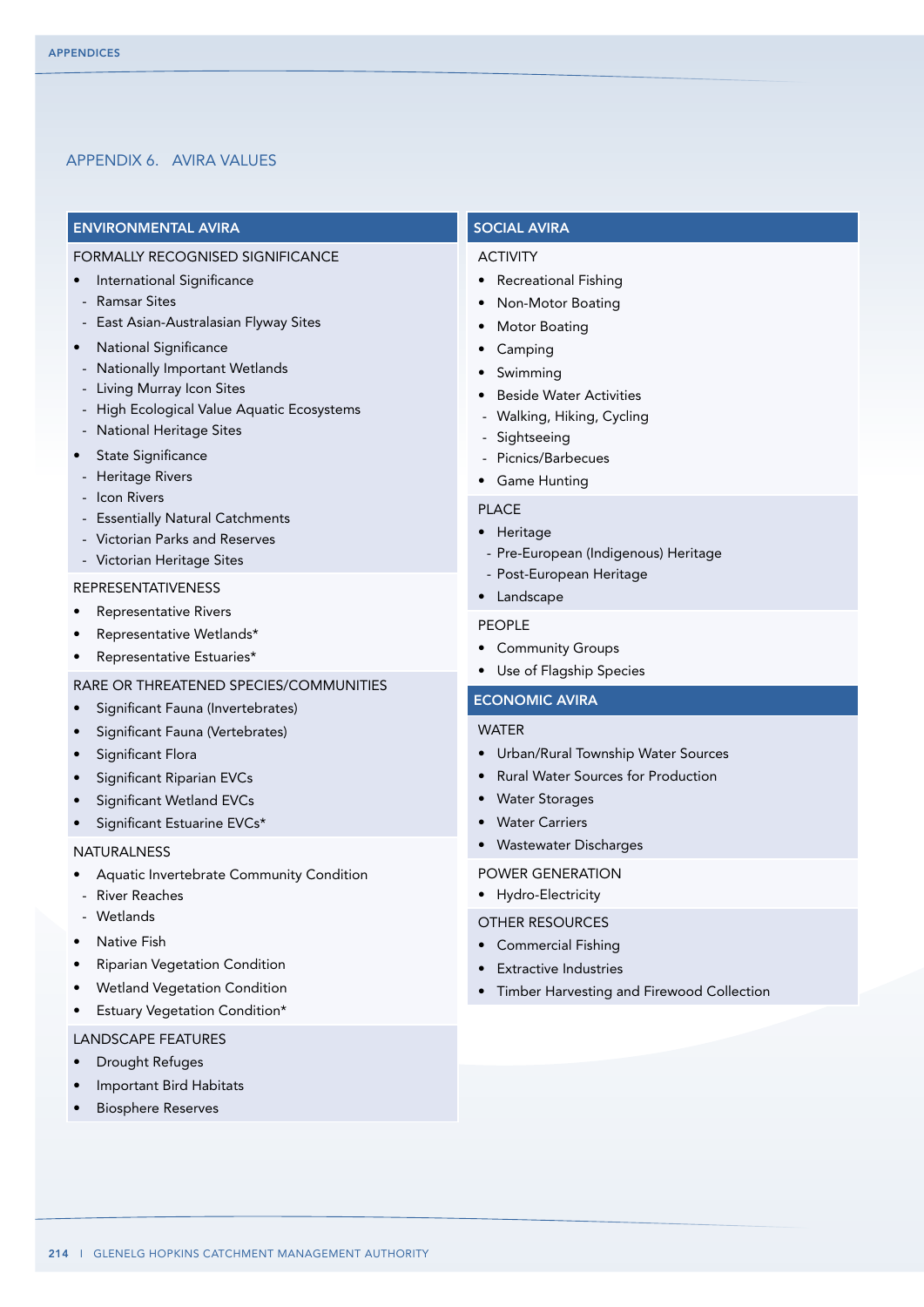# Appendix 7. Threats to rivers, estuaries and wetlands considered in the priority setting process using AVIRA

| <b>RIVERS</b>                                                                                                                                                                                                                                           | <b>WETLANDS</b>                                                                                                                                                     | <b>ESTUARIES</b>                                                                                                                                                                                                                                                                                                                                           |
|---------------------------------------------------------------------------------------------------------------------------------------------------------------------------------------------------------------------------------------------------------|---------------------------------------------------------------------------------------------------------------------------------------------------------------------|------------------------------------------------------------------------------------------------------------------------------------------------------------------------------------------------------------------------------------------------------------------------------------------------------------------------------------------------------------|
| Altered water regimes<br>- Altered flow regimes<br>- Increase in low flow magnitude<br>- Reduction in high flow magnitude<br>- Increase in proportion of zero flow<br>- Change in monthly streamflow<br>variability<br>- Altered streamflow seasonality | Altered water regimes<br>• Changed water regime                                                                                                                     | Altered water regimes<br>• Altered marine exchange<br>(intermittently open estuaries)<br>- Increase in low flow magnitude<br>- Reduction in high flow magnitude<br>- Increase in proportion of zero flow<br>- Change in monthly streamflow<br>variability<br>- Altered streamflow seasonality<br>• Altered marine exchange<br>(permanently open estuaries) |
| Altered physical form<br>• Bank instability<br>• Bed instability (degradation)<br>Poor water quality<br>• Degraded water quality<br>• Thermal water pollution<br>• Disturbance of acid sulfate soils                                                    | Altered physical form<br>• Reduce wetland area<br>• Altered wetland form<br>Poor water quality<br>• Changed water properties<br>• Disturbance of acid sulfate soils | Altered physical form<br>• Bank instability<br>• Reduced estuary extent<br>Poor water quality<br>• Degraded water quality<br>• Disturbance of acid sulfate soils                                                                                                                                                                                           |
| <b>Naturalness</b><br>• Aquatic invertebrate community<br>condition<br>• Native fish<br>• Riparian vegetation condition                                                                                                                                 | <b>Naturalness</b><br>• Aquatic invertebrate community<br>condition (TBD)<br>• Native fish (TBD)<br>• Wetland vegetation condition                                  | <b>Naturalness</b><br>• Native fish (TBD)<br>• Estuary vegetation condition (TBD)                                                                                                                                                                                                                                                                          |
| <b>Degraded habitats</b><br>• Degraded riparian vegetation<br>- Large trees<br>• Loss of in-stream habitat<br>- Large wood<br>- sedimentation<br>• Livestock access                                                                                     | Degraded habitats<br>• Soil disturbance<br>• Degraded buffer vegetation<br>• Livestock access                                                                       | <b>Degraded habitats</b><br>• Degraded estuarine vegetation<br>• Livestock access                                                                                                                                                                                                                                                                          |
| Invasive flora and fauna<br>• Invasive flora (riparian)<br>– Trees<br>- Shrub layer<br>- Ground layer<br>· Invasive flora (aquatic)<br>· Invasive fauna (terrestrial)<br>· Invasive fauna (aquatic                                                      | Invasive flora and fauna<br>• Invasive flora (wetland)<br>• Invasive fauna (terrestrial)<br>· Invasive fauna (aquatic)                                              | Invasive flora and fauna<br>• Invasive flora (riparian)<br>$-$ Trees<br>- Shrub layer<br>- Ground layer<br>· Invasive flora (aquatic)<br>• Invasive fauna (terrestrial)<br>· Invasive fauna (aquatic)                                                                                                                                                      |
| <b>Reduced connectivity</b><br>• Barriers to fish migration<br>• Reduced riparian connectivity<br>- Longitudinal continuity<br>- Vegetation width<br>• Reduced floodplain connectivity                                                                  | <b>Reduced connectivity</b><br>• Reduced wetland connectivity (TBD)                                                                                                 | <b>Reduced connectivity</b><br>• Barriers to estuarine biota<br>• Reduced floodplain and wetland<br>connectivity                                                                                                                                                                                                                                           |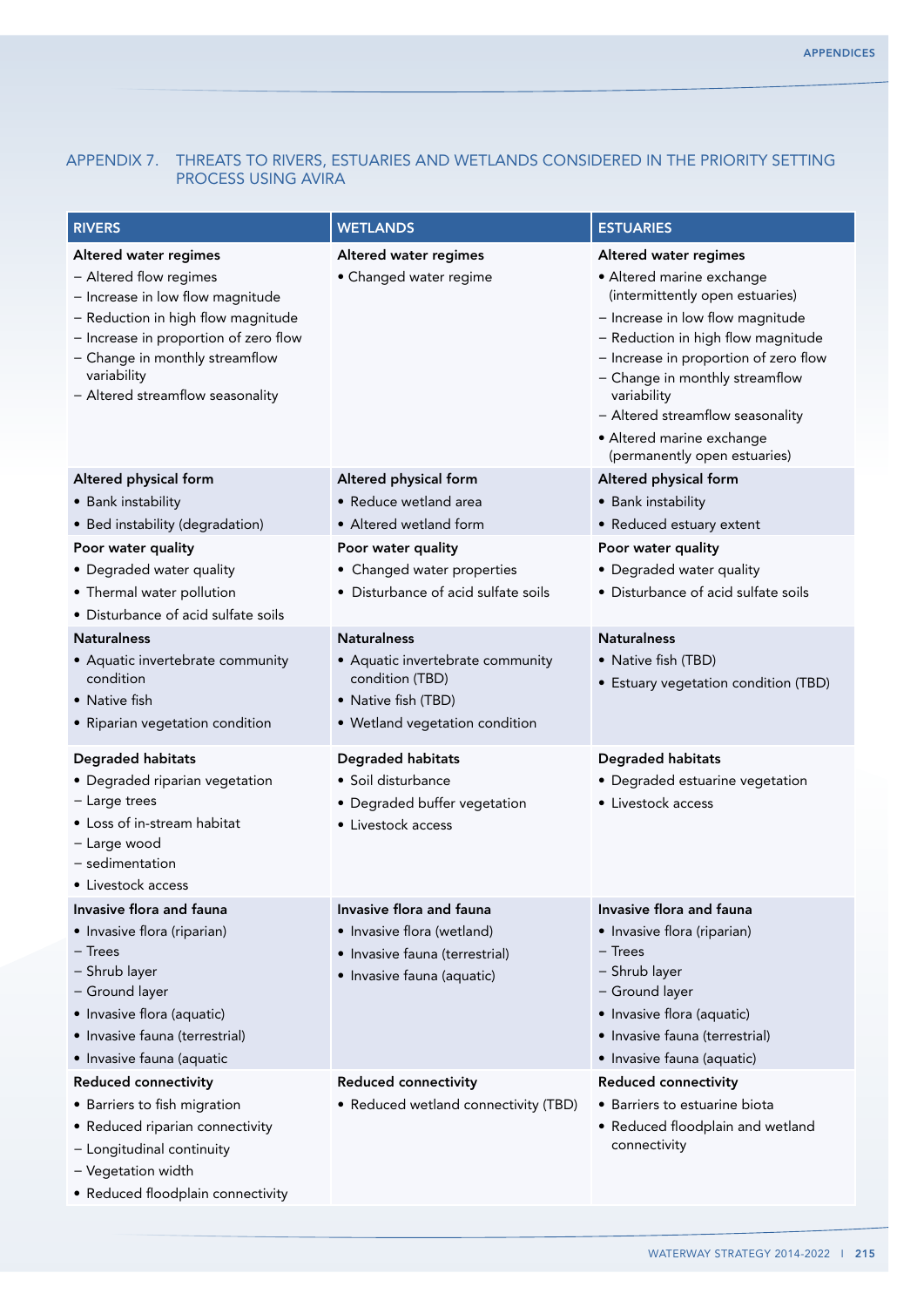## Appendix 8. AVIRA metrics/categories and scores required for waterways to be classified as high value

| Value type                   | <b>High value category</b>                                           | <b>AVIRA score / category</b> |
|------------------------------|----------------------------------------------------------------------|-------------------------------|
| <b>Environmental values</b>  |                                                                      |                               |
| Formally recognised          | Ramsar Sites (wetlands only)                                         | Yes                           |
| - international significance | East Asian-Australasian Flyway sites<br>(wetlands / estuaries only)  | Yes                           |
|                              | Nationally Important Wetlands                                        | Yes                           |
|                              | Living Murray Icon Sites                                             | Yes                           |
|                              | <b>National Heritage Sites</b>                                       | Yes                           |
| Formally recognised          | <b>Heritage Rivers</b>                                               | Yes                           |
| - national significance      | Icon Rivers                                                          | Yes                           |
|                              | <b>Essentially Natural Catchments</b>                                | Yes                           |
|                              | Victorian Parks and Reserves                                         | Yes                           |
|                              | Victorian Heritage Sites                                             | Yes                           |
| Representativeness           | Representative Rivers                                                | Yes                           |
|                              | Significant fish                                                     | $4 - 5$                       |
|                              | Significant birds                                                    | $4 - 5$                       |
|                              | Significant amphibians (rivers/wetlands only)                        | $4 - 5$                       |
|                              | Significant invertebrates (rivers and wetlands only)                 | $4 - 5$                       |
| Rare or threatened           | Significant reptiles                                                 | $4 - 5$                       |
| species / communities        | Significant mammals (rivers and wetlands only)                       | $4 - 5$                       |
|                              | Significant flora                                                    | $4 - 5$                       |
|                              | Significant riparian EVCs (rivers only)                              | 5                             |
|                              | Significant wetland EVCs (wetlands only)                             | $4 - 5$                       |
|                              | Significant estuarine EVCs (estuaries only)                          | $4 - 5$                       |
|                              | Aquatic invertebrate community condition<br>(rivers / wetlands only) | $4 - 5$                       |
|                              | Native fish communities (rivers only)                                | $4 - 5$                       |
|                              | Riparian vegetation condition (rivers only)                          | $4 - 5$                       |
| <b>Naturalness</b>           | Wetland vegetation condition (wetlands only)                         | $4 - 5$                       |
|                              | Drought refuges                                                      | 3,5                           |
|                              | Important bird habitat                                               | 5                             |
|                              | Biosphere reserves                                                   | Yes                           |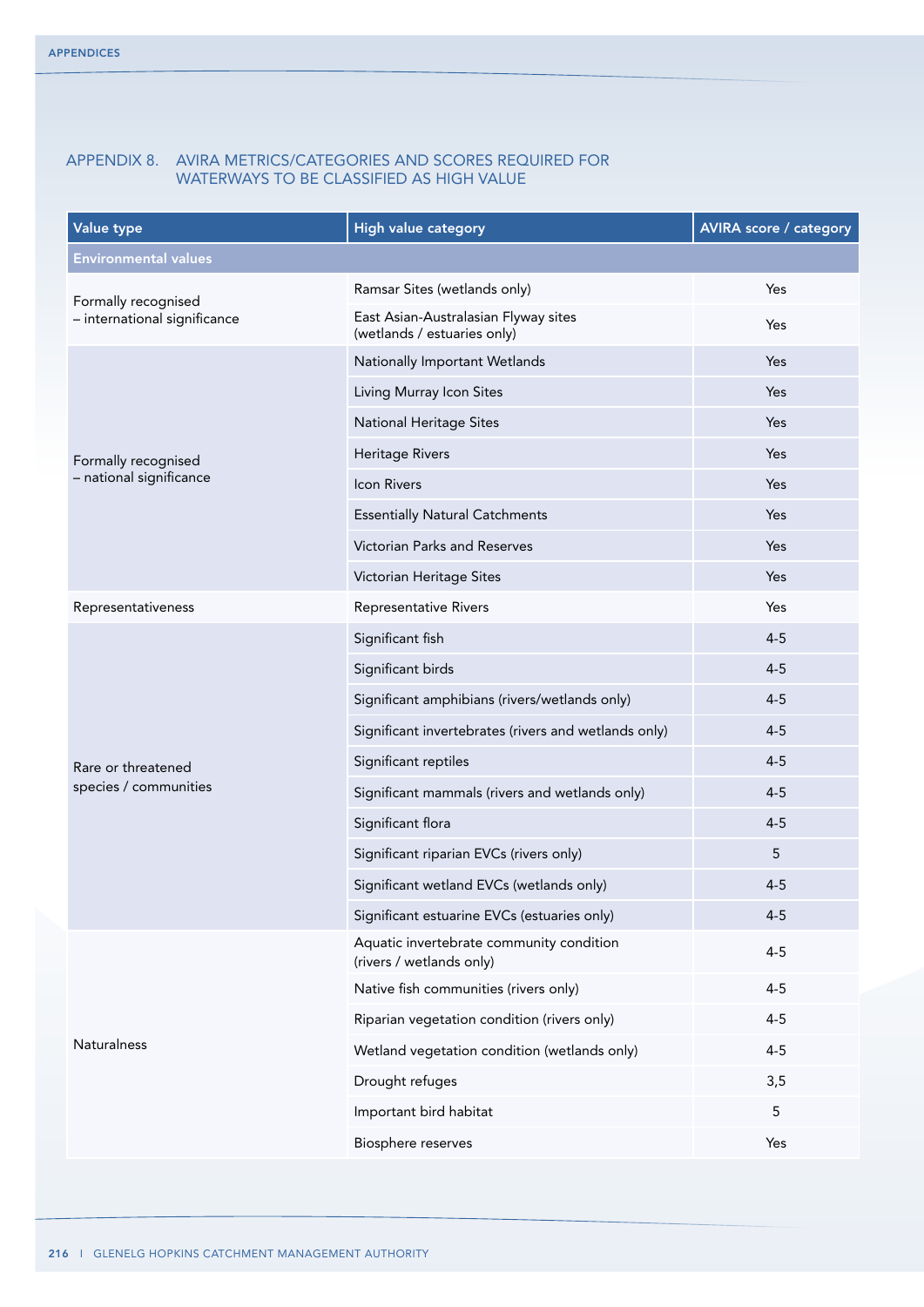| Value type             | <b>High value category</b>                                                           | <b>AVIRA score / category</b> |
|------------------------|--------------------------------------------------------------------------------------|-------------------------------|
| <b>Social values</b>   |                                                                                      |                               |
|                        | Recreational fishing                                                                 | 5                             |
|                        | Non-motor boating                                                                    | $4 - 5$                       |
|                        | Motor boating                                                                        | $4 - 5$                       |
|                        | Camping                                                                              | $4 - 5$                       |
| Activity               | Swimming                                                                             | 5                             |
|                        | Beside water activities: walking, hiking, cycling,<br>sightseeing, picnics/barbecues | 5                             |
|                        | Game hunting                                                                         | 5                             |
|                        | Heritage: Aboriginal cultural heritage,<br>post-European heritage                    | known                         |
|                        | Landscape                                                                            | $3-5$                         |
| People                 | Community groups                                                                     | 5                             |
|                        | Use of flagship species                                                              | 5                             |
| <b>Economic values</b> |                                                                                      |                               |
|                        | Urban/rural township water sources                                                   | $3-5$                         |
|                        | Rural water sources for production                                                   | $3-5$                         |
| Water                  | Water carriers (rivers/wetlands only)                                                | 5                             |
|                        | Waste water discharges                                                               | 5                             |
|                        | Water storages (rivers/wetlands only)                                                | $3-5$                         |
| Power generation       | Hydro-electricity (rivers/wetlands only)                                             | $3 - 5$                       |
|                        | Commercial fishing                                                                   | 5                             |
| Other resources        | <b>Extractive industries</b>                                                         | 5                             |
|                        | Timber harvesting and firewood collection                                            | 3,5                           |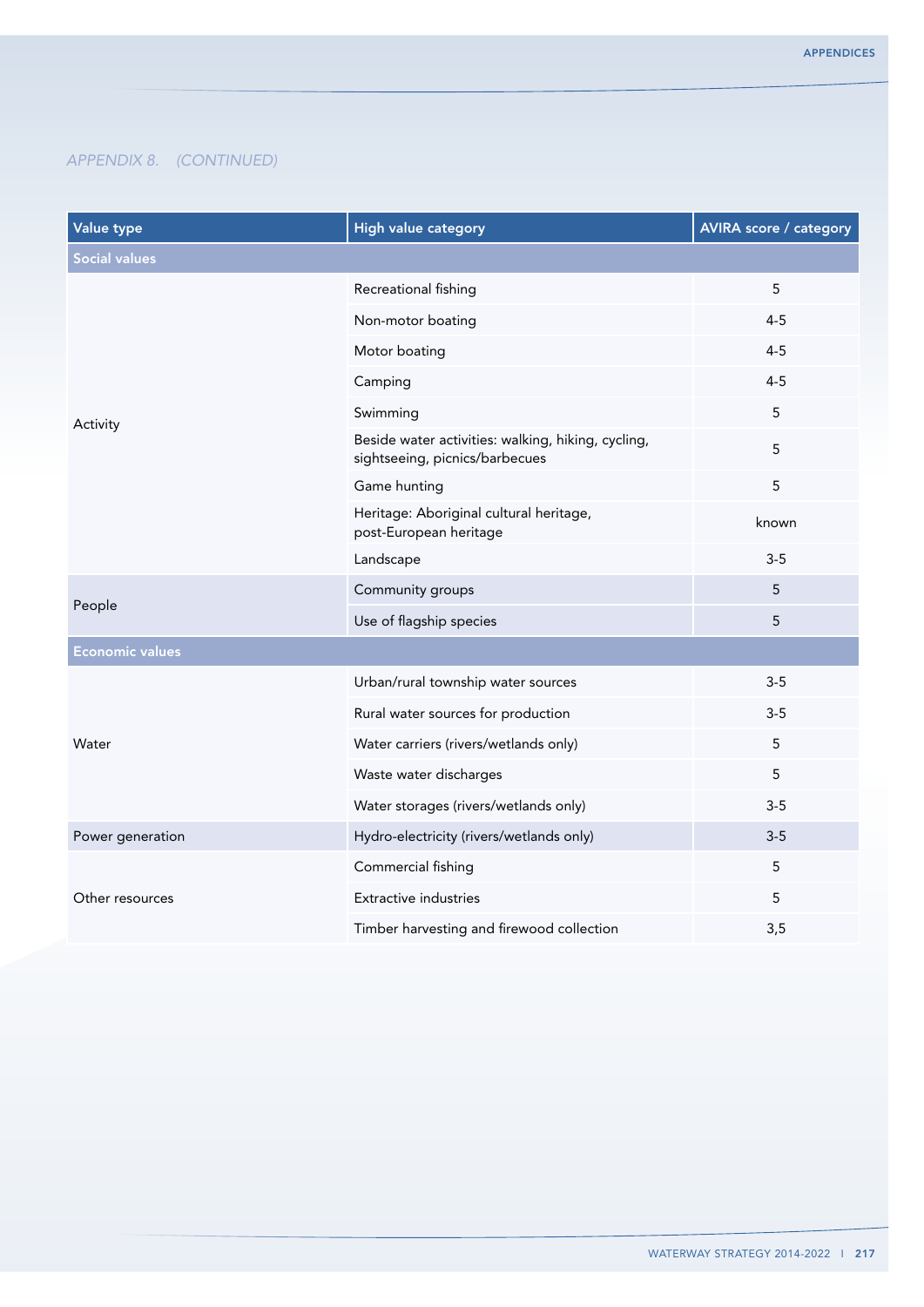# Appendix 9. High Value rivers, estuaries and wetlands in the Glenelg Hopkins region

|                            |               |                                        |                           | <b>Environmental Values</b>                           |                    |                       |
|----------------------------|---------------|----------------------------------------|---------------------------|-------------------------------------------------------|--------------------|-----------------------|
| Name                       | <b>Number</b> | Formally<br>Recognised<br>Significance | <b>Representativeness</b> | Rare or Threatened<br>Species /<br><b>Communities</b> | <b>Naturalness</b> | Landscape<br>Features |
| <b>HOPKINS RIVER</b>       | $36 - 02$     |                                        |                           |                                                       | $\mathsf X$        | $\mathsf{X}$          |
| <b>HOPKINS RIVER</b>       | $36-03$       |                                        |                           | $\mathsf{X}$                                          | $\mathsf X$        | $\mathsf X$           |
| <b>HOPKINS RIVER</b>       | 36-04         |                                        |                           |                                                       | $\mathsf X$        |                       |
| <b>HOPKINS RIVER</b>       | $36 - 05$     |                                        |                           |                                                       | $\mathsf X$        |                       |
| <b>HOPKINS RIVER</b>       | 36-06         |                                        | $\mathsf{X}$              | $\mathsf{X}$                                          | $\mathsf X$        |                       |
| <b>HOPKINS RIVER</b>       | 36-07         | $\mathsf{X}$                           |                           |                                                       | $\mathsf X$        |                       |
| <b>HOPKINS RIVER</b>       | 36-08         | $\mathsf{X}$                           |                           |                                                       | $\mathsf X$        |                       |
| <b>HOPKINS RIVER</b>       | 36-09         | $\mathsf{X}$                           |                           |                                                       | $\mathsf{X}$       |                       |
| <b>HOPKINS RIVER</b>       | $36-10$       | $\mathsf{X}$                           |                           | $\mathsf{X}$                                          | $\mathsf X$        |                       |
| <b>HOPKINS RIVER</b>       | $36-11$       |                                        |                           | $\mathsf{X}$                                          | $\mathsf X$        | $\mathsf X$           |
| <b>HOPKINS RIVER</b>       | $36-12$       |                                        |                           |                                                       | $\mathsf X$        |                       |
| <b>BRUCKNELL CREEK</b>     | $36-13$       |                                        |                           | $\mathsf{X}$                                          | $\mathsf X$        | $\mathsf{X}$          |
| DEEP CREEK                 | $36-14$       |                                        |                           |                                                       | $\mathsf X$        |                       |
| MT EMU CREEK               | $36-15$       |                                        |                           |                                                       | $\mathsf X$        | $\mathsf{X}$          |
| MT EMU CREEK               | $36-16$       |                                        |                           | $\mathsf{X}$                                          | $\mathsf X$        | $\mathsf X$           |
| MT EMU CREEK               | $36-17$       |                                        |                           | $\mathsf{X}$                                          | $\mathsf X$        |                       |
| MT EMU CREEK               | $36-18$       |                                        |                           |                                                       | $\mathsf X$        | $\mathsf{X}$          |
| <b>BATTLE CREEK</b>        | $36-19$       |                                        |                           |                                                       | $\mathsf X$        |                       |
| <b>BURRUMBEET</b><br>CREEK | $36 - 20$     |                                        |                           |                                                       |                    |                       |
| <b>BURRUMBEET</b><br>CREEK | $36-21$       |                                        |                           | $\mathsf{X}$                                          |                    |                       |
| MT EMU CREEK               | $36 - 22$     |                                        |                           | $\mathsf X$                                           | $\mathsf X$        | $\mathsf X$           |
| TRAWALLA CREEK             | $36 - 23$     |                                        |                           | $\mathsf{X}$                                          | $\mathsf{X}$       | $\mathsf{X}$          |
| <b>BLIND CREEK</b>         | $36 - 24$     |                                        |                           | $\mathsf X$                                           | $\mathsf X$        | $\mathsf{X}$          |
| <b>FIERY CREEK</b>         | $36 - 25$     |                                        |                           |                                                       | $\mathsf X$        | $\mathsf{X}$          |
| <b>FIERY CREEK</b>         | 36-26         |                                        |                           | $\mathsf{X}$                                          | $\mathsf X$        | $\mathsf{X}$          |
| <b>FIERY CREEK</b>         | $36-27$       |                                        |                           | $\mathsf{X}$                                          | $\mathsf{X}$       | $\mathsf{X}$          |
| <b>FIERY CREEK</b>         | 36-28         |                                        |                           | $\mathsf X$                                           | $\mathsf X$        | $\mathsf{X}$          |
| FIERY CREEK                | $36-29$       |                                        |                           |                                                       | $\mathsf X$        | $\mathsf{X}$          |
|                            |               |                                        |                           |                                                       |                    |                       |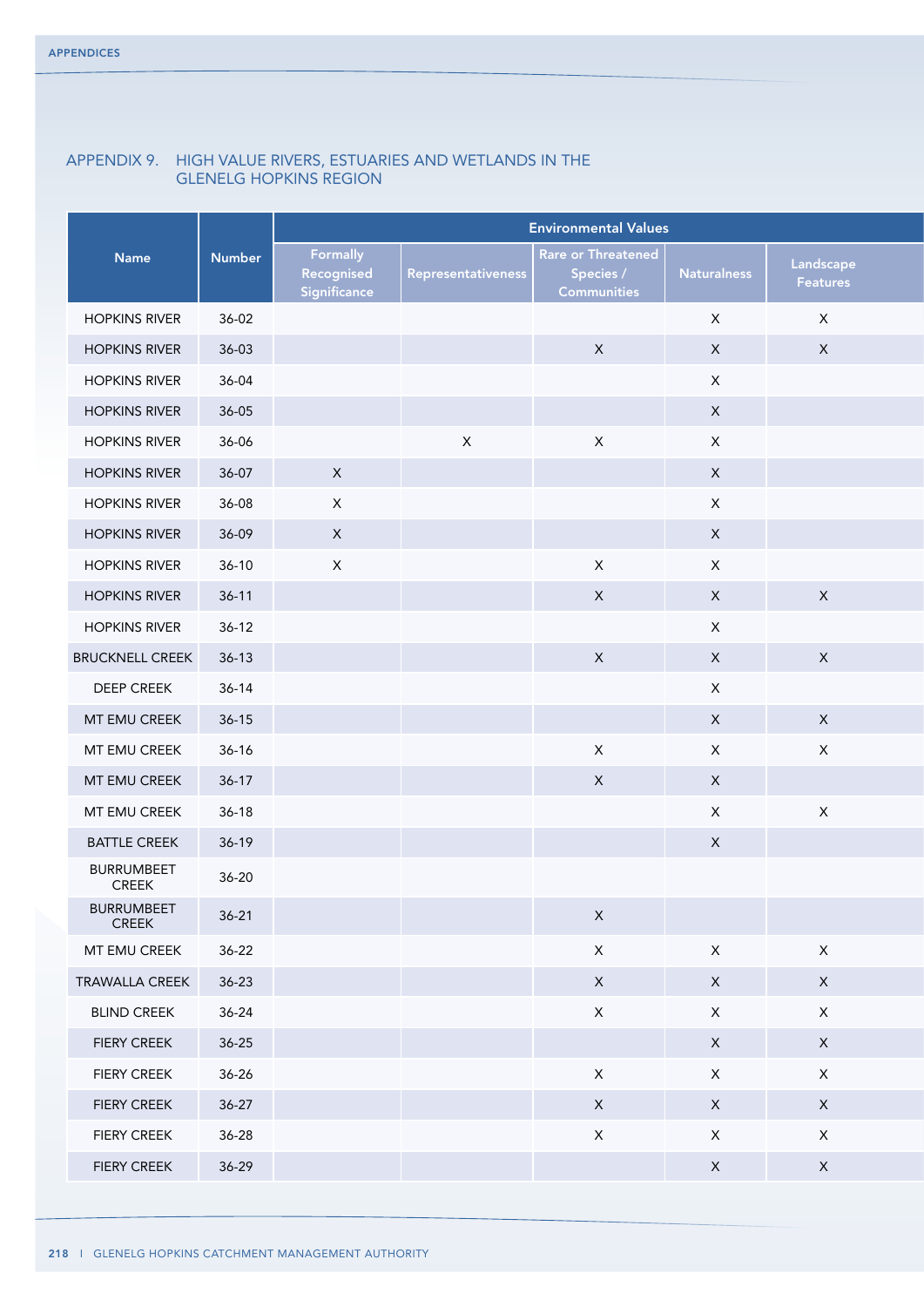|                | <b>Social Values</b> |                    |       | <b>Economic Values</b>  |                    |
|----------------|----------------------|--------------------|-------|-------------------------|--------------------|
| Activity       | Place                | People             | Water | <b>Power Generation</b> | Other Resources    |
| $\mathsf{X}$   |                      | $\mathsf{X}$       |       |                         |                    |
| $\mathsf{X}$   |                      | $\mathsf{X}$       |       |                         |                    |
| $\mathsf{X}$   |                      | $\mathsf X$        |       |                         |                    |
|                | $\mathsf{X}$         | $\mathsf{X}$       |       |                         |                    |
|                | $\mathsf X$          | $\mathsf X$        |       |                         |                    |
|                | $\mathsf{X}$         | $\mathsf X$        |       |                         |                    |
|                | $\mathsf{X}$         | $\mathsf X$        |       |                         |                    |
|                | $\mathsf{X}$         | $\mathsf X$        |       |                         |                    |
|                | $\mathsf{X}% _{0}$   | $\mathsf{X}% _{0}$ |       |                         |                    |
| $\mathsf{X}$   | $\mathsf{X}$         | $\mathsf{X}$       |       |                         |                    |
| $\mathsf{X}^-$ |                      | $\mathsf X$        |       |                         |                    |
|                |                      |                    |       |                         |                    |
|                |                      |                    |       |                         |                    |
| $\mathsf{X}$   | $\mathsf{X}$         | $\mathsf{X}$       |       |                         |                    |
| $\mathsf{X}$   | $\mathsf{X}$         | $\mathsf X$        |       |                         | $\mathsf{X}% _{0}$ |
|                | $\mathsf{X}$         | $\mathsf X$        |       |                         |                    |
|                | $\mathsf{X}% _{0}$   | $\mathsf X$        |       |                         |                    |
|                |                      |                    |       |                         |                    |
| $\mathsf{X}$   |                      |                    |       |                         |                    |
|                |                      |                    |       |                         |                    |
|                |                      | $\mathsf{X}$       |       |                         |                    |
| $\mathsf{X}$   |                      | $\mathsf{X}$       |       |                         | $\mathsf{X}$       |
|                |                      |                    |       |                         | $\mathsf X$        |
|                |                      | $\mathsf{X}$       |       |                         |                    |
|                |                      | $\mathsf{X}$       |       |                         |                    |
| $\mathsf{X}$   |                      | $\mathsf{X}$       |       |                         |                    |
| $\mathsf{X}$   |                      | $\mathsf{X}^-$     |       |                         |                    |
| $\mathsf{X}$   |                      | $\mathsf{X}$       |       |                         |                    |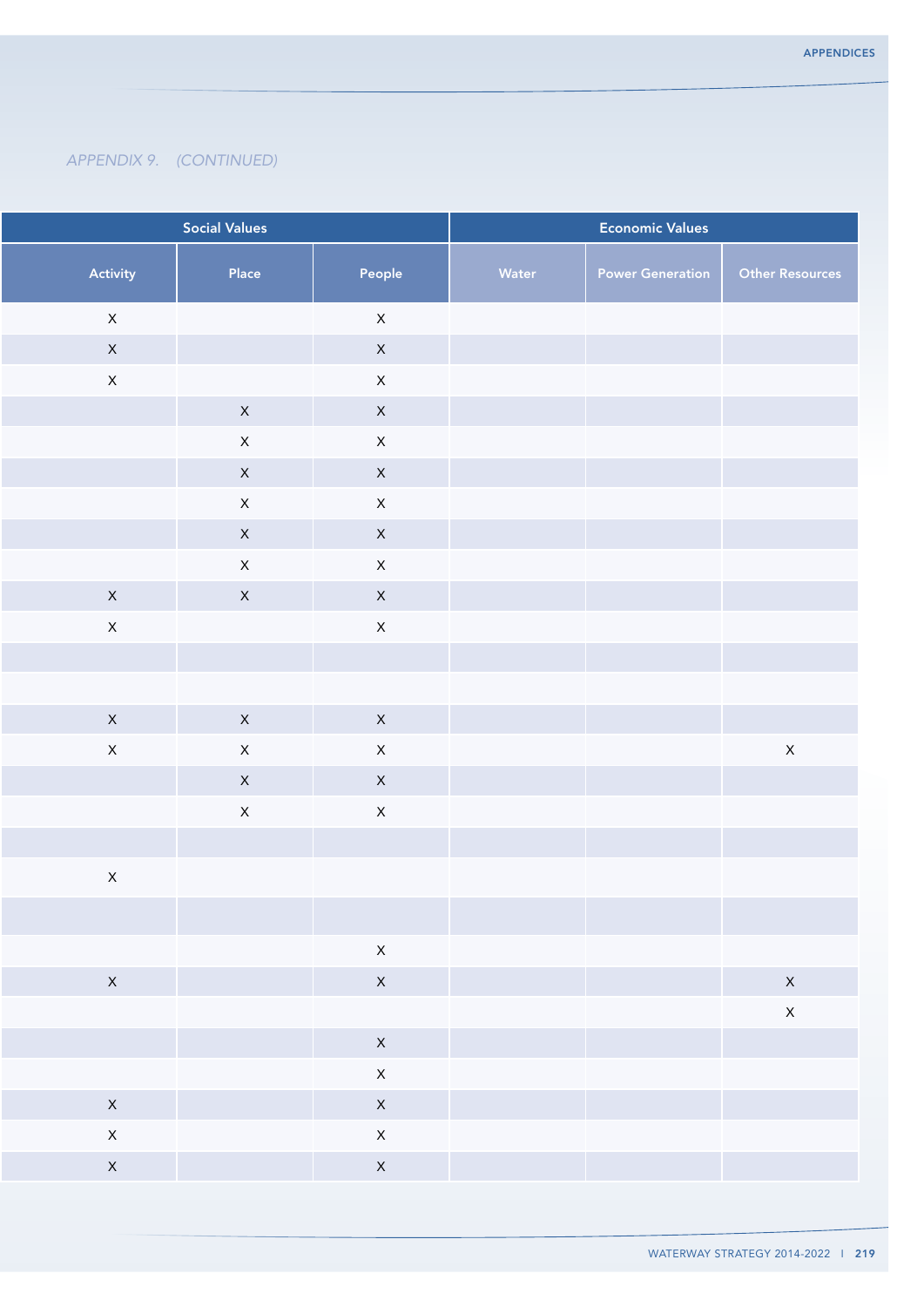|                                    | <b>Environmental Values</b> |                                        |                    |                                        |                    |                       |
|------------------------------------|-----------------------------|----------------------------------------|--------------------|----------------------------------------|--------------------|-----------------------|
| Name                               | <b>Number</b>               | Formally<br>Recognised<br>Significance | Representativeness | <b>Rare or Threatened</b><br>Species / | <b>Naturalness</b> | Landscape<br>Features |
| SALT CREEK                         | $36 - 30$                   |                                        |                    | <b>Communities</b><br>$\mathsf{X}$     | $\mathsf X$        |                       |
| <b>MUSTON CREEK</b>                | $36-31$                     |                                        |                    |                                        | $\mathsf X$        |                       |
| <b>MUSTON CREEK</b>                | $36 - 32$                   |                                        |                    | $\mathsf{X}$                           | $\mathsf X$        |                       |
| <b>BURCHETT CREEK</b>              | 36-33                       |                                        |                    |                                        | $\mathsf X$        |                       |
| <b>GRAYS CREEK</b>                 | 36-34                       |                                        |                    | $\mathsf{X}$                           | $\mathsf X$        |                       |
| <b>REEDY CREEK</b>                 | $36 - 35$                   | $\mathsf{X}$                           |                    |                                        | $\mathsf X$        |                       |
| <b>BACK CREEK</b>                  | 36-36                       | $\mathsf{X}$                           |                    |                                        | $\mathsf X$        |                       |
| <b>GOOD MORNING</b>                | $36-37$                     | $\mathsf{X}$                           |                    |                                        | $\mathsf X$        | $\mathsf{X}$          |
| <b>BILL CREEK</b>                  |                             |                                        |                    |                                        |                    |                       |
| <b>MERRI RIVER</b>                 | 36-38                       | $\mathsf{X}$                           |                    | $\mathsf{X}$                           | $\mathsf X$        | $\mathsf{X}$          |
| <b>MERRI RIVER</b>                 | 36-39                       |                                        |                    | $\mathsf{X}$                           | $\mathsf X$        | $\mathsf{X}$          |
| SPRING CREEK                       | 36-40                       |                                        |                    | $\mathsf{X}$                           | $\mathsf X$        | $\mathsf X$           |
| SPRING CREEK                       | $36 - 41$                   |                                        |                    | $\mathsf{X}$                           | $\mathsf X$        | $\mathsf X$           |
| SPRING CREEK                       | $36-42$                     |                                        |                    | $\mathsf{X}$                           | $\mathsf X$        |                       |
| DRYSDALE CREEK                     | 36-43                       |                                        |                    |                                        | $\mathsf X$        |                       |
| <b>HOPKINS RIVER</b>               | 36-44                       |                                        |                    |                                        | $\mathsf X$        | $\mathsf{X}$          |
| <b>WATTLE HILL</b><br><b>CREEK</b> | $37-01$                     |                                        |                    | $\mathsf{X}$                           | $\mathsf X$        | $\mathsf{X}$          |
| <b>WATTLE HILL</b><br>CREEK        | 37-02                       |                                        |                    |                                        | $\mathsf X$        | $\mathsf{X}$          |
| <b>SURRY RIVER</b>                 | $37-03$                     |                                        |                    |                                        | $\mathsf X$        | $\mathsf{X}$          |
| <b>SURRY RIVER</b>                 | 37-04                       |                                        |                    | $\mathsf X$                            | $\mathsf X$        | $\mathsf X$           |
| SURRY RIVER                        | $37-05$                     |                                        |                    | $\mathsf{X}$                           | $\mathsf{X}$       | $\mathsf{X}$          |
| <b>FITZROY RIVER</b>               | 37-07                       |                                        |                    | $\mathsf{X}$                           | $\mathsf X$        | $\mathsf{X}$          |
| <b>FITZROY RIVER</b>               | 37-08                       |                                        |                    | $\mathsf{X}$                           | $\mathsf X$        | $\mathsf X$           |
| <b>DARLOTS CREEK</b>               | 37-09                       |                                        |                    | $\mathsf{X}$                           | $\mathsf X$        | $\mathsf{X}$          |
| DARLOTS CREEK                      | $37-10$                     |                                        |                    | $\mathsf{X}$                           | $\mathsf X$        | $\mathsf{X}$          |
| EUMERALLA RIVER                    | $37-11$                     |                                        |                    | $\mathsf{X}$                           | $\mathsf X$        | $\mathsf{X}$          |
| EUMERALLA RIVER                    | $37-12$                     |                                        |                    | $\mathsf{X}$                           | $\mathsf{X}$       | $\mathsf{X}$          |
| EUMERALLA RIVER                    | $37-13$                     |                                        |                    |                                        | $\mathsf X$        | $\mathsf{X}$          |
| <b>SHAW RIVER</b>                  | $37-14$                     |                                        |                    | $\mathsf X$                            | $\mathsf X$        | $\mathsf X$           |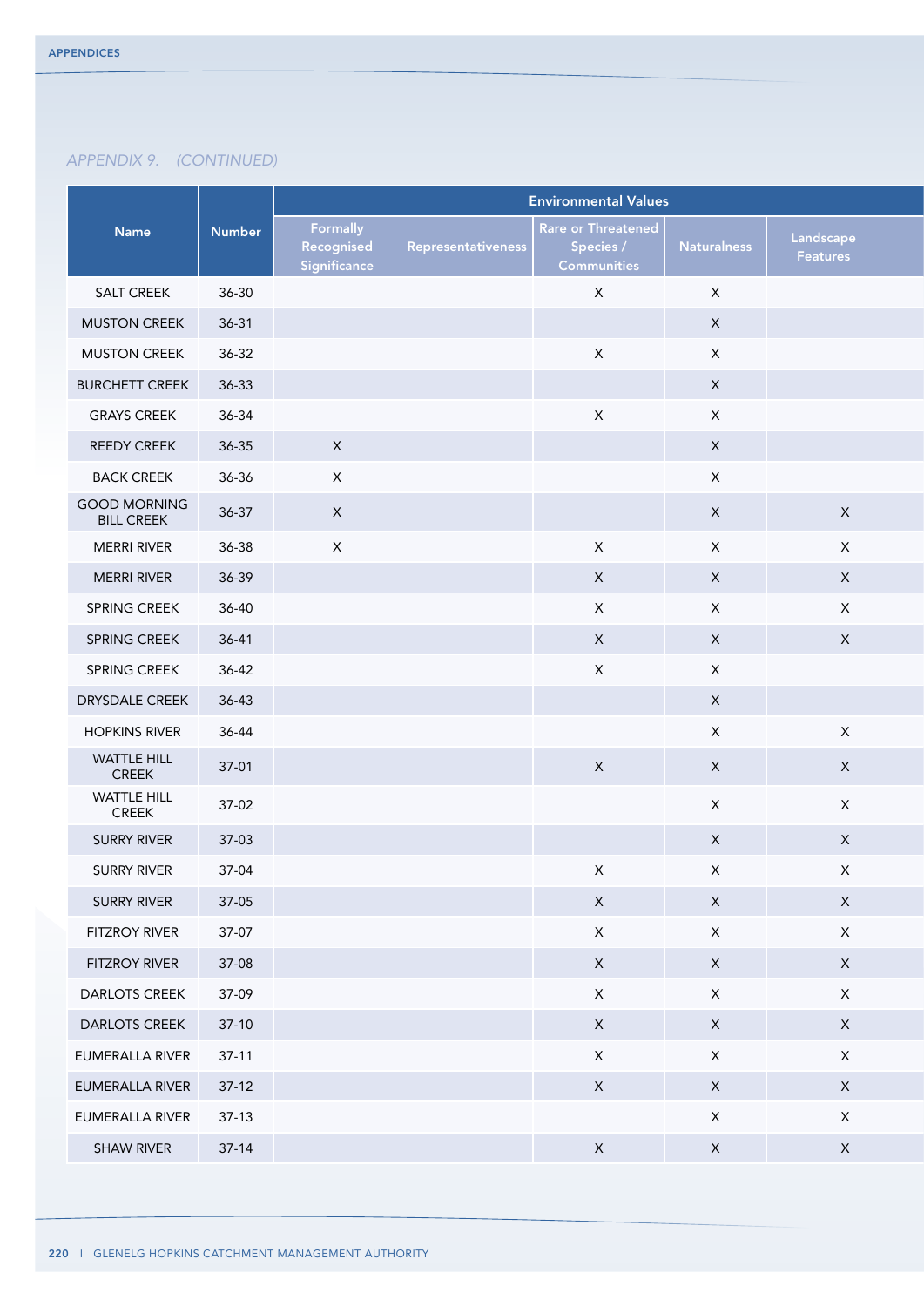|                              | <b>Social Values</b> |                              |              | <b>Economic Values</b>  |                        |
|------------------------------|----------------------|------------------------------|--------------|-------------------------|------------------------|
| Activity                     | Place                | People                       | Water        | <b>Power Generation</b> | <b>Other Resources</b> |
|                              |                      | $\mathsf{X}$                 |              |                         |                        |
|                              |                      |                              |              |                         |                        |
|                              |                      |                              |              |                         |                        |
|                              | $\mathsf{X}$         |                              |              |                         |                        |
|                              | $\mathsf{X}$         | $\mathsf X$                  |              |                         |                        |
|                              |                      | $\mathsf{X}$                 |              |                         |                        |
|                              | $\mathsf X$          | $\mathsf X$                  |              |                         |                        |
| $\mathsf{X}$                 |                      | $\mathsf X$                  |              |                         |                        |
| $\mathsf{X}$                 | $\mathsf{X}$         |                              |              |                         | $\mathsf{X}$           |
| $\mathsf{X}$                 |                      |                              |              |                         |                        |
|                              |                      |                              | $\mathsf{x}$ |                         |                        |
|                              |                      |                              | $\mathsf{x}$ |                         |                        |
|                              |                      |                              | $\mathsf{x}$ |                         |                        |
|                              |                      | $\mathsf X$                  |              |                         |                        |
| $\mathsf{X}$                 |                      |                              |              |                         | $\mathsf{X}$           |
|                              |                      |                              |              |                         |                        |
|                              |                      | $\mathsf{X}$                 |              |                         |                        |
| $\mathsf{X}$                 |                      | $\mathsf{X}$                 |              |                         |                        |
| $\mathsf{X}$                 |                      | $\mathsf{X}^-$               |              |                         |                        |
| $\mathsf{X}$<br>$\mathsf{X}$ |                      | $\mathsf{X}$                 |              |                         |                        |
| $\mathsf{X}$                 |                      | $\mathsf{X}$<br>$\mathsf{X}$ | $\mathsf{x}$ |                         |                        |
|                              | $\mathsf{X}$         | $\mathsf{X}$                 |              |                         |                        |
| $\mathsf{X}$                 | $\mathsf{X}$         | $\mathsf{X}$                 |              |                         |                        |
| $\mathsf{X}$                 |                      | $\mathsf{X}$                 |              |                         |                        |
| $\mathsf{X}$                 |                      | $\mathsf{X}$                 |              |                         |                        |
|                              |                      |                              |              |                         |                        |
| $\mathsf{X}$                 |                      | $\mathsf{X}$                 |              |                         |                        |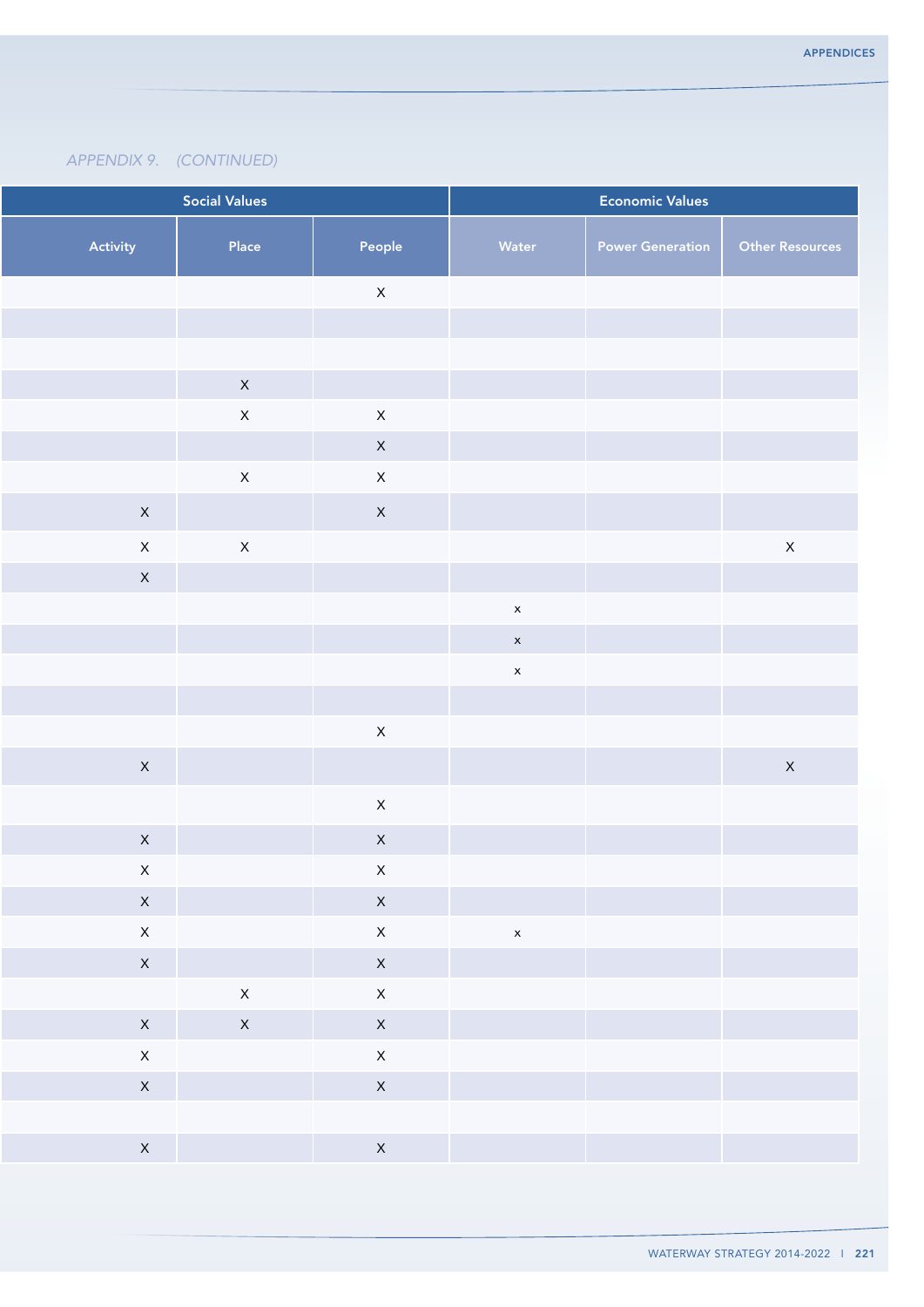|                            |               | <b>Environmental Values</b>            |                    |                                                              |                           |                       |  |
|----------------------------|---------------|----------------------------------------|--------------------|--------------------------------------------------------------|---------------------------|-----------------------|--|
| <b>Name</b>                | <b>Number</b> | Formally<br>Recognised<br>Significance | Representativeness | <b>Rare or Threatened</b><br>Species /<br><b>Communities</b> | <b>Naturalness</b>        | Landscape<br>Features |  |
| <b>SHAW RIVER</b>          | $37-15$       |                                        |                    | $\mathsf X$                                                  | $\mathsf X$               | $\mathsf X$           |  |
| <b>MOYNE RIVER</b>         | $37-16$       |                                        |                    | $\mathsf{X}$                                                 | $\boldsymbol{\mathsf{X}}$ | $\mathsf X$           |  |
| <b>MOYNE RIVER</b>         | $37-17$       |                                        |                    | $\mathsf X$                                                  | $\mathsf X$               | $\mathsf X$           |  |
| <b>BACK CREEK</b>          | $37-18$       |                                        |                    |                                                              | $\mathsf X$               | $\mathsf{X}$          |  |
| <b>GLENELG RIVER</b>       | 38-02         | $\mathsf{X}$                           |                    | $\mathsf X$                                                  | $\mathsf X$               | $\mathsf X$           |  |
| <b>GLENELG RIVER</b>       | 38-03         |                                        |                    | $\mathsf{X}$                                                 | $\mathsf X$               | $\mathsf{X}$          |  |
| <b>GLENELG RIVER</b>       | 38-04         |                                        |                    | $\mathsf X$                                                  | $\mathsf X$               | $\mathsf X$           |  |
| <b>GLENELG RIVER</b>       | 38-05         |                                        |                    | $\mathsf X$                                                  | $\mathsf X$               | $\mathsf{X}$          |  |
| <b>GLENELG RIVER</b>       | 38-06         |                                        |                    | $\mathsf X$                                                  | $\boldsymbol{\mathsf{X}}$ | $\mathsf{X}$          |  |
| <b>GLENELG RIVER</b>       | 38-07         |                                        |                    | $\mathsf{X}$                                                 | $\mathsf X$               | $\mathsf{X}$          |  |
| <b>GLENELG RIVER</b>       | 38-08         |                                        |                    | $\mathsf X$                                                  | $\mathsf X$               | $\mathsf X$           |  |
| <b>GLENELG RIVER</b>       | 38-09         |                                        |                    | $\mathsf X$                                                  | $\boldsymbol{\mathsf{X}}$ | $\mathsf{X}$          |  |
| <b>GLENELG RIVER</b>       | $38-10$       |                                        | $\mathsf X$        | $\mathsf{X}$                                                 | $\mathsf X$               | $\mathsf{X}$          |  |
| <b>GLENELG RIVER</b>       | $38-11$       |                                        | $\mathsf X$        | $\mathsf{X}$                                                 | $\mathsf X$               | $\mathsf X$           |  |
| <b>GLENELG RIVER</b>       | $38-12$       | $\mathsf{X}$                           | $\mathsf X$        | $\mathsf{X}$                                                 | $\mathsf X$               | $\mathsf X$           |  |
| <b>GLENELG RIVER</b>       | $38-13$       | $\mathsf{X}$                           | $\mathsf X$        | $\mathsf{X}$                                                 | $\mathsf X$               | $\mathsf{X}$          |  |
| MOLESIDE CREEK             | 38-14         | $\mathsf{X}$                           |                    | $\mathsf{X}$                                                 | $\mathsf X$               | $\mathsf X$           |  |
| <b>CRAWFORD RIVER</b>      | $38-15$       |                                        |                    | $\mathsf X$                                                  | $\mathsf X$               | $\mathsf{X}$          |  |
| <b>CRAWFORD RIVER</b>      | 38-16         |                                        |                    | $\mathsf{X}$                                                 | $\mathsf X$               | $\mathsf X$           |  |
| <b>CRAWFORD RIVER</b>      | $38-17$       |                                        |                    | $\mathsf{X}$                                                 | $\mathsf{X}$              | X                     |  |
| SPRINGBURN<br><b>CREEK</b> | $38-18$       |                                        |                    |                                                              | $\mathsf X$               |                       |  |
| KANGAROO<br>CREEK          | 38-19         |                                        |                    | $\mathsf{X}$                                                 | $\mathsf X$               | $\mathsf X$           |  |
| <b>STOKES RIVER</b>        | 38-20         |                                        |                    | $\mathsf{X}$                                                 | $\mathsf X$               | $\mathsf X$           |  |
| <b>STOKES RIVER</b>        | $38-21$       |                                        |                    | $\mathsf{X}$                                                 | $\mathsf{X}$              | $\mathsf{X}$          |  |
| <b>WANNON RIVER</b>        | 38-22         | $\mathsf{X}$                           |                    | $\mathsf{X}$                                                 | $\mathsf X$               | $\mathsf X$           |  |
| <b>WANNON RIVER</b>        | 38-23         | $\mathsf{X}$                           |                    | $\mathsf{X}$                                                 | $\mathsf{X}$              | $\mathsf{X}$          |  |
| <b>WANNON RIVER</b>        | 38-24         | $\mathsf{X}$                           |                    | $\mathsf{X}$                                                 | $\mathsf X$               | $\mathsf{X}^-$        |  |
| <b>WANNON RIVER</b>        | $38-25$       | $\mathsf{X}$                           |                    | $\mathsf{X}$                                                 | $\mathsf X$               | $\mathsf X$           |  |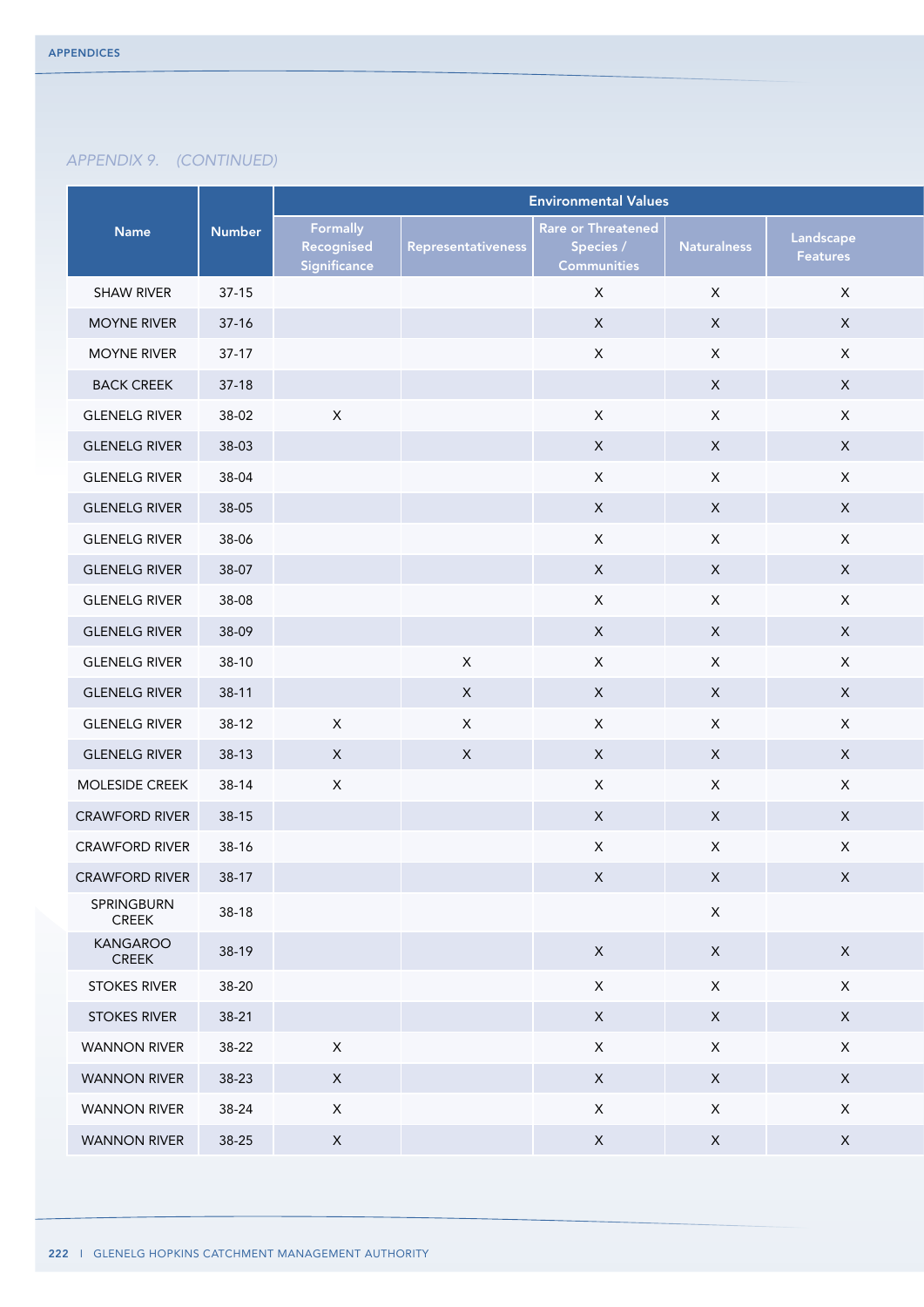| <b>Social Values</b><br><b>Economic Values</b> |              |              |              |                         |                        |
|------------------------------------------------|--------------|--------------|--------------|-------------------------|------------------------|
| Activity                                       | Place        | People       | Water        | <b>Power Generation</b> | <b>Other Resources</b> |
|                                                |              | $\mathsf X$  |              |                         |                        |
| $\mathsf{X}$                                   | $\mathsf{X}$ |              |              |                         |                        |
|                                                |              |              |              |                         |                        |
|                                                |              |              |              |                         |                        |
| $\mathsf{X}$                                   | $\mathsf{X}$ | $\mathsf X$  |              |                         |                        |
| $\mathsf{X}$                                   |              | $\mathsf{X}$ |              |                         |                        |
| $\mathsf{X}$                                   |              | $\mathsf{X}$ |              |                         | $\mathsf{X}$           |
| $\mathsf{X}$                                   |              | $\mathsf{X}$ |              |                         | $\mathsf X$            |
| $\mathsf{X}$                                   | $\mathsf X$  | $\mathsf X$  | $\mathsf{x}$ |                         | $\mathsf X$            |
| $\mathsf{X}$                                   |              | $\mathsf{X}$ |              |                         | $\mathsf{X}$           |
| $\mathsf{X}$                                   |              | $\mathsf X$  |              |                         | $\mathsf X$            |
| $\mathsf{X}$                                   |              | $\mathsf X$  |              |                         | $\mathsf{X}$           |
| $\mathsf{X}$                                   |              | $\mathsf{X}$ |              |                         |                        |
| $\mathsf{X}$                                   | $\mathsf{X}$ | $\mathsf{X}$ | $\mathbf{x}$ |                         | $\mathsf{X}$           |
| $\mathsf{X}$                                   | $\mathsf X$  | $\mathsf{X}$ | $\mathsf{x}$ |                         |                        |
| $\mathsf{X}$                                   |              | $\mathsf X$  | $\mathsf X$  |                         |                        |
| $\mathsf X$                                    |              | $\mathsf X$  |              |                         |                        |
| $\mathsf{X}$                                   | $\mathsf X$  | $\mathsf X$  |              |                         | $\mathsf{X}$           |
| $\mathsf{X}$                                   |              |              |              |                         |                        |
|                                                |              | $\mathsf{X}$ |              |                         |                        |
|                                                |              |              |              |                         |                        |
|                                                |              |              |              |                         |                        |
|                                                |              |              |              |                         |                        |
|                                                |              |              |              |                         |                        |
| $\mathsf{X}$                                   | $\mathsf{X}$ | $\mathsf X$  |              |                         | $\mathsf{X}$           |
| $\mathsf{X}$                                   | $\mathsf{X}$ | $\mathsf{X}$ |              |                         |                        |
| $\mathsf{X}$                                   | $\mathsf{X}$ | $\mathsf{X}$ |              |                         |                        |
| $\mathsf{X}$                                   | $\mathsf{X}$ | $\mathsf{X}$ |              |                         |                        |
|                                                |              |              |              |                         |                        |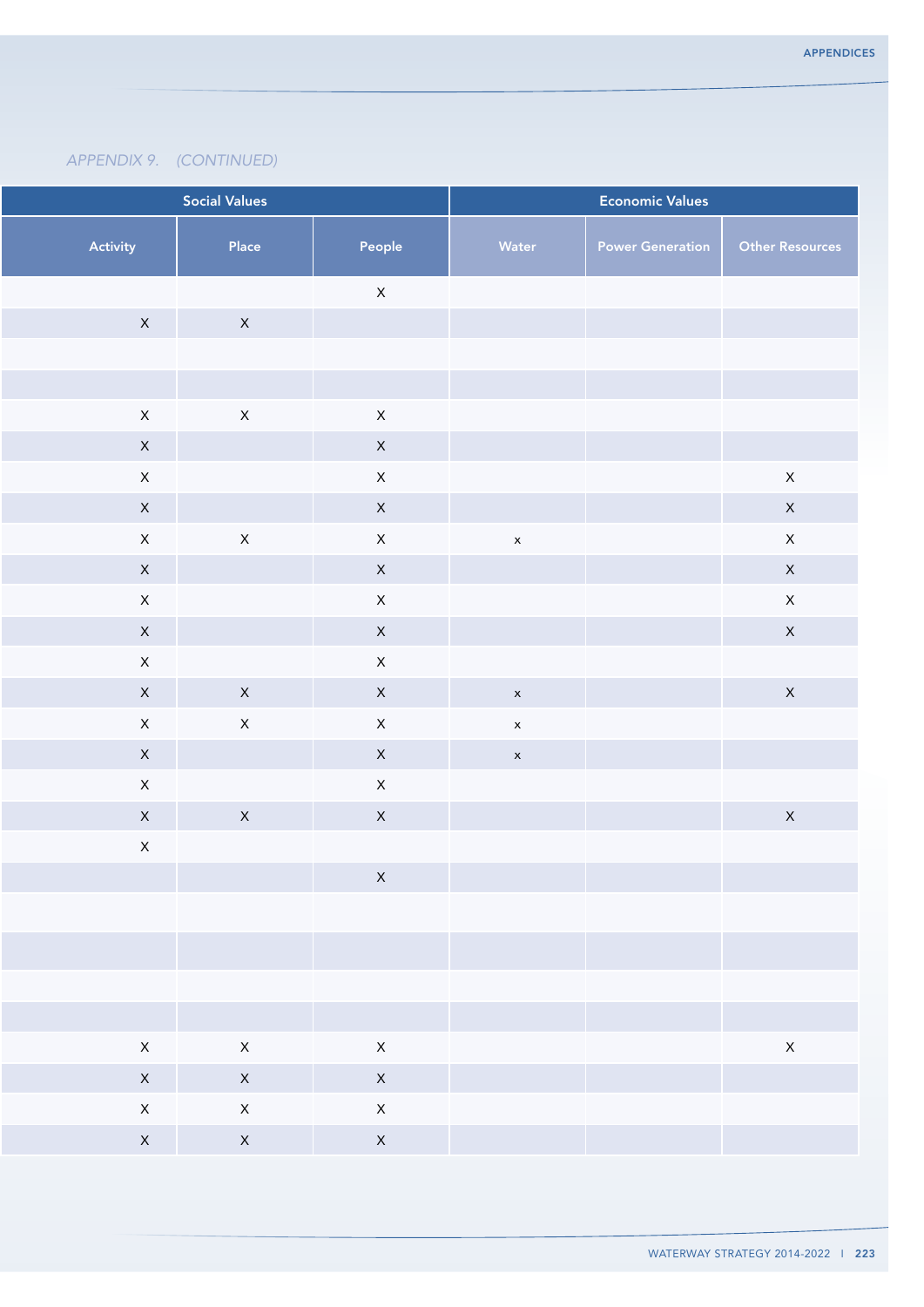|                                    |               | <b>Environmental Values</b>            |                    |                                                              |                           |                       |  |  |
|------------------------------------|---------------|----------------------------------------|--------------------|--------------------------------------------------------------|---------------------------|-----------------------|--|--|
| Name                               | <b>Number</b> | Formally<br>Recognised<br>Significance | Representativeness | <b>Rare or Threatened</b><br>Species /<br><b>Communities</b> | <b>Naturalness</b>        | Landscape<br>Features |  |  |
| <b>WANNON RIVER</b>                | 38-26         | $\mathsf{X}$                           |                    | $\mathsf{X}$                                                 | $\mathsf X$               | $\mathsf{X}$          |  |  |
| <b>WANNON RIVER</b>                | 38-27         | $\mathsf{X}$                           |                    | $\mathsf{X}$                                                 | $\mathsf X$               | $\mathsf{X}$          |  |  |
| <b>WANNON RIVER</b>                | 38-28         | $\mathsf{X}$                           |                    | $\mathsf{X}$                                                 | $\mathsf X$               | $\mathsf{X}$          |  |  |
| <b>MIAKITE CREEK</b>               | 38-29         |                                        |                    | $\mathsf X$                                                  | $\mathsf X$               | $\mathsf{X}$          |  |  |
| <b>MIAKITE CREEK</b>               | 38-30         |                                        |                    | $\mathsf X$                                                  | $\mathsf X$               | $\mathsf{X}$          |  |  |
| <b>BRYANS CREEK</b>                | 38-31         |                                        |                    |                                                              | $\mathsf X$               | $\mathsf{X}$          |  |  |
| <b>BRYANS CREEK</b>                | 38-32         |                                        |                    |                                                              | $\mathsf X$               | $\mathsf X$           |  |  |
| <b>BRYANS CREEK</b>                | 38-33         |                                        |                    | $\mathsf X$                                                  | $\mathsf X$               |                       |  |  |
| KONONG<br><b>WOOTONG CREEK</b>     | 38-34         |                                        |                    |                                                              | $\mathsf X$               | $\mathsf X$           |  |  |
| <b>GRANGE BURN</b><br>CREEK        | 38-35         |                                        |                    | $\boldsymbol{X}$                                             | $\mathsf X$               | $\mathsf X$           |  |  |
| <b>GRANGE BURN</b><br>CREEK        | 38-36         |                                        |                    |                                                              | $\mathsf X$               | $\mathsf X$           |  |  |
| <b>GRANGE BURN</b><br><b>CREEK</b> | 38-37         |                                        |                    | $\mathsf{X}$                                                 | $\mathsf X$               | $\mathsf X$           |  |  |
| <b>GRANGE BURN</b><br>CREEK        | 38-38         |                                        |                    |                                                              | $\mathsf X$               | $\mathsf{X}$          |  |  |
| <b>VIOLET CREEK</b>                | 38-39         |                                        |                    |                                                              | $\mathsf X$               | $\mathsf{X}$          |  |  |
| <b>DWYER CREEK</b>                 | 38-40         |                                        |                    | $\mathsf{X}$                                                 | $\mathsf X$               | $\mathsf{X}$          |  |  |
| <b>DWYER CREEK</b>                 | 38-41         |                                        |                    | $\boldsymbol{X}$                                             | $\mathsf X$               | $\mathsf{X}$          |  |  |
| <b>COX CREEK</b>                   | 38-42         |                                        |                    |                                                              | $\mathsf X$               | $\mathsf X$           |  |  |
| <b>BOONAWAH</b><br><b>CREEK</b>    | 38-43         |                                        |                    |                                                              | $\boldsymbol{\mathsf{X}}$ | $\mathsf X$           |  |  |
| <b>WANDO RIVER</b>                 | 38-44         |                                        |                    | $\mathsf X$                                                  | $\mathsf X$               | $\mathsf X$           |  |  |
| <b>WANDO RIVER</b>                 | 38-45         |                                        |                    |                                                              | $\mathsf X$               | $\mathsf X$           |  |  |
| <b>STEEP BANK</b><br>RIVULET       | 38-46         |                                        |                    |                                                              | $\mathsf X$               | $\mathsf X$           |  |  |
| CHETWYND RIVER                     | 38-47         |                                        |                    |                                                              | $\mathsf X$               |                       |  |  |
| PIGEON PONDS<br><b>CREEK</b>       | 38-48         |                                        |                    |                                                              | $\mathsf X$               | $\mathsf X$           |  |  |
| PIGEON PONDS<br>CREEK              | 38-49         |                                        |                    |                                                              | $\mathsf X$               | $\mathsf{X}$          |  |  |
| SALT CREEK                         | 38-50         |                                        |                    |                                                              | $\mathsf X$               | $\mathsf X$           |  |  |
| MATHERS CREEK                      | $38 - 51$     |                                        |                    |                                                              | $\mathsf X$               |                       |  |  |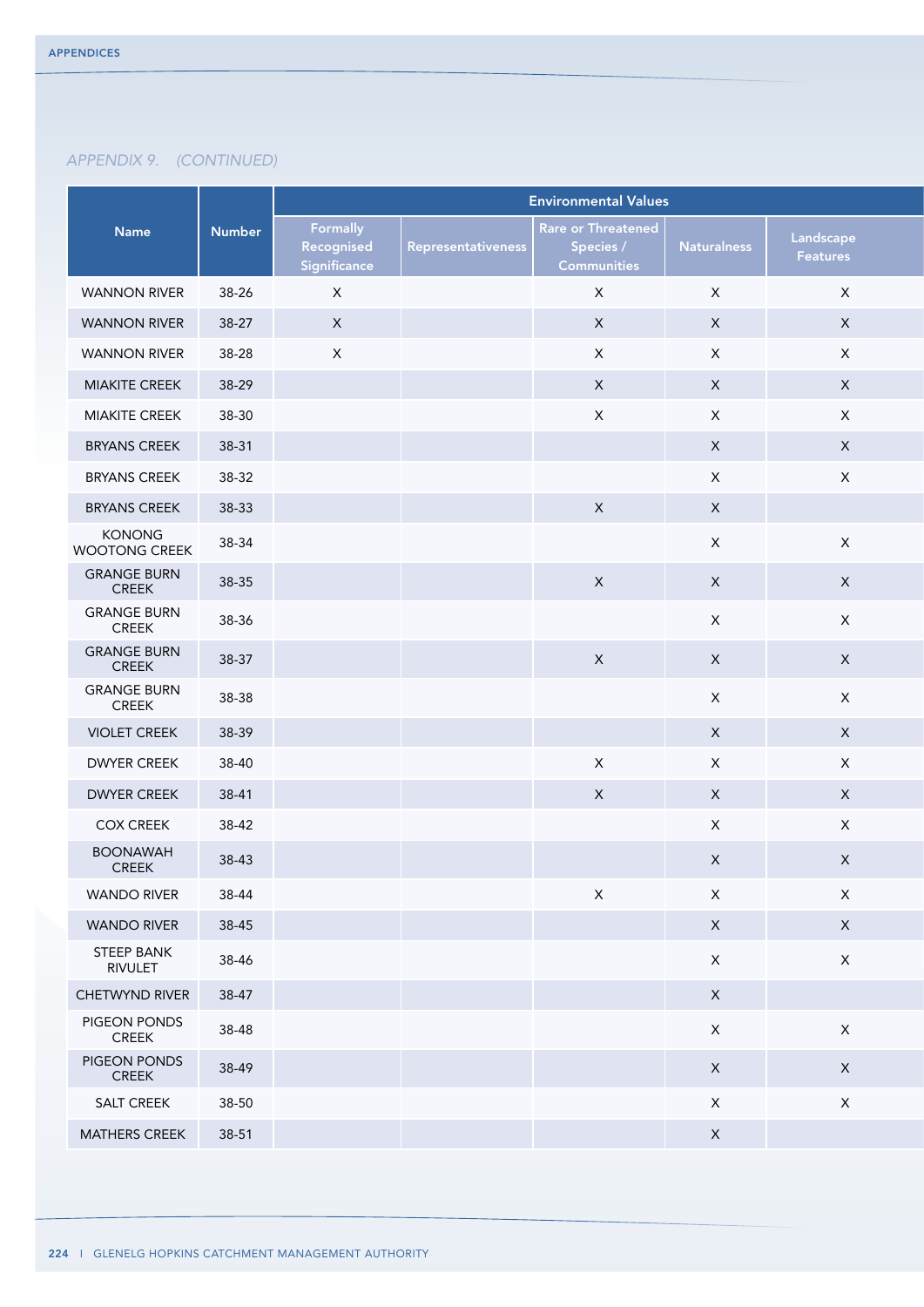| <b>Social Values</b><br><b>Economic Values</b> |              |                    |              |                         |                    |
|------------------------------------------------|--------------|--------------------|--------------|-------------------------|--------------------|
| Activity                                       | Place        | People             | Water        | <b>Power Generation</b> | Other Resources    |
| $\mathsf{X}$                                   |              | $\mathsf{X}% _{0}$ |              |                         |                    |
| $\mathsf{X}$                                   | $\mathsf{X}$ | $\mathsf X$        |              |                         |                    |
| $\mathsf{X}$                                   | $\mathsf X$  | $\mathsf X$        | $\mathsf{x}$ |                         |                    |
|                                                |              |                    |              |                         |                    |
|                                                |              | $\mathsf X$        |              |                         |                    |
| $\mathsf{X}$                                   |              | $\mathsf X$        |              |                         | $\mathsf{X}% _{0}$ |
|                                                |              | $\mathsf X$        |              |                         | $\mathsf{X}% _{0}$ |
|                                                |              | $\mathsf{X}$       |              |                         |                    |
|                                                |              | $\mathsf X$        |              |                         |                    |
|                                                |              | $\mathsf{X}$       |              |                         |                    |
| $\mathsf{X}$                                   | $\mathsf X$  |                    |              |                         |                    |
| $\mathsf{X}$                                   |              |                    |              |                         |                    |
|                                                |              |                    |              |                         |                    |
|                                                |              |                    | $\mathsf{x}$ |                         |                    |
|                                                | $\mathsf{X}$ | $\mathsf X$        |              |                         |                    |
| $\mathsf{X}$                                   | $\mathsf{X}$ | $\mathsf X$        |              |                         |                    |
|                                                |              | $\mathsf X$        |              |                         | $\mathsf X$        |
|                                                |              | $\mathsf X$        |              |                         |                    |
|                                                |              | $\mathsf X$        |              |                         |                    |
|                                                |              | $\mathsf{X}$       |              |                         |                    |
|                                                |              | $\mathsf X$        |              |                         |                    |
|                                                |              | $\mathsf{X}$       |              |                         |                    |
|                                                |              | $\mathsf X$        |              |                         |                    |
|                                                |              | $\mathsf X$        |              |                         |                    |
|                                                |              |                    |              |                         |                    |
|                                                |              | $\mathsf{X}^-$     |              |                         |                    |
| $\mathsf{X}$                                   |              | $\mathsf{X}$       |              |                         | $\mathsf{X}$       |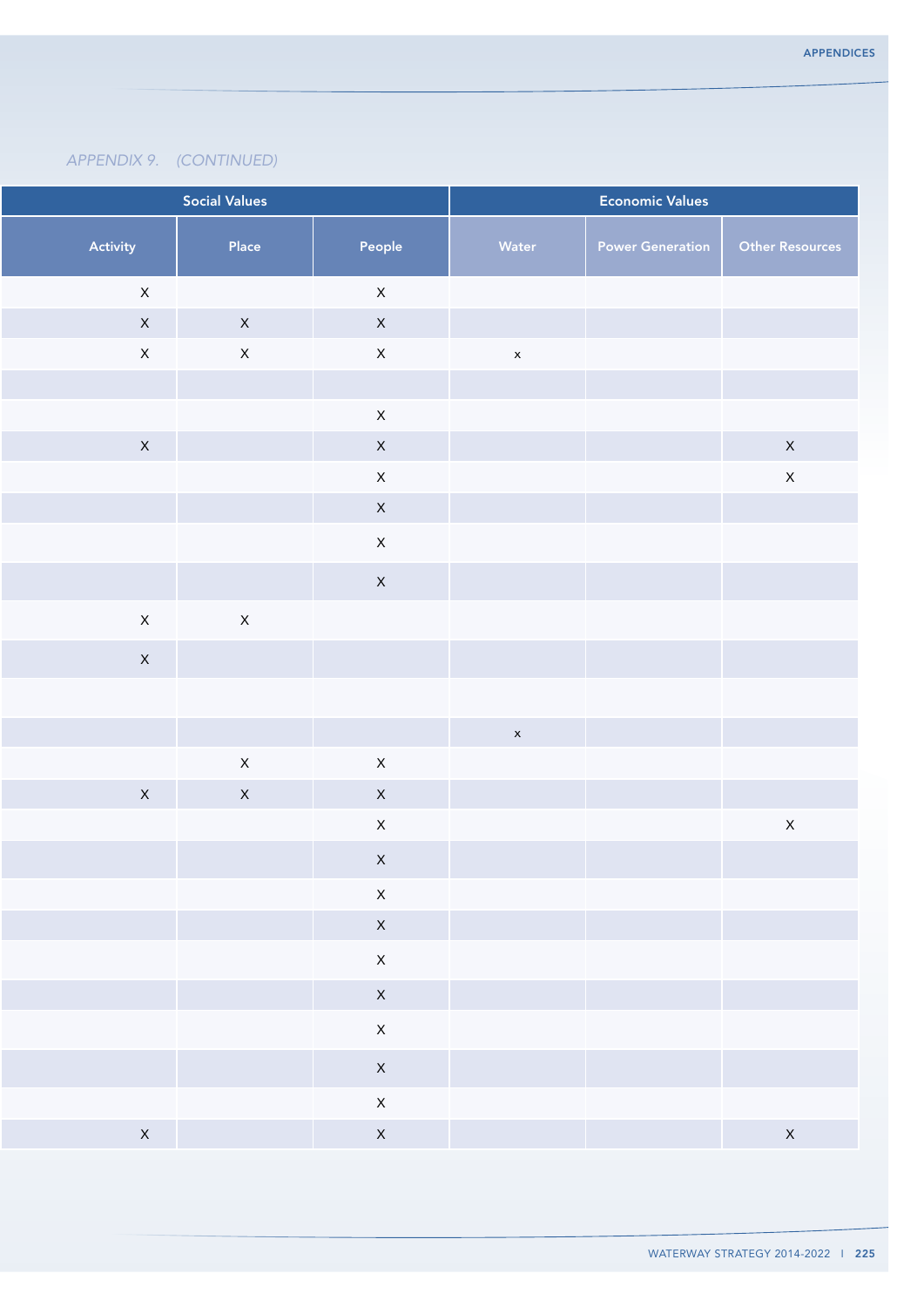|                   | Waterway                            |            | <b>Environmental Values</b>            |                    |                                                      |             |  |  |
|-------------------|-------------------------------------|------------|----------------------------------------|--------------------|------------------------------------------------------|-------------|--|--|
| <b>Basin</b>      | <b>Name</b>                         | Number     | Formally<br>Recognised<br>Significance | Representativeness | Rare or Threatened<br>Species/<br><b>Communities</b> | Naturalness |  |  |
| <b>HOPKINS</b>    | <b>Hopkins River</b>                | $36 - 201$ |                                        |                    | $\times$                                             |             |  |  |
| <b>HOPKINS</b>    | Merri River                         | $36 - 238$ | $\mathsf{X}$                           |                    | $\mathsf{X}$                                         |             |  |  |
| PORTLAND<br>COAST | Wattle Hill Creek                   | $37 - 201$ |                                        |                    | $\boldsymbol{\mathsf{X}}$                            |             |  |  |
| PORTLAND<br>COAST | Surrey River                        | $37 - 203$ |                                        |                    | $\boldsymbol{\mathsf{X}}$                            |             |  |  |
| <b>HOPKINS</b>    | Merri River                         | $36 - 238$ | $\mathsf{X}$                           |                    | $\boldsymbol{\mathsf{X}}$                            |             |  |  |
|                   | PORTLAND<br>COAST Wattle Hill Creek | $37 - 201$ |                                        |                    | $\mathsf{X}$                                         |             |  |  |
| PORTLAND<br>COAST | Surrey River                        | $37 - 203$ |                                        |                    | $\times$                                             |             |  |  |

| Waterway       |                                            |                    | <b>Environmental Values</b>               |                    |                       |
|----------------|--------------------------------------------|--------------------|-------------------------------------------|--------------------|-----------------------|
| Number         | <b>Formally Recognised</b><br>Significance | Representativeness | Rare or Threatened<br>Species/Communities | <b>Naturalness</b> | Landscape<br>Features |
| $38 - 4 - W12$ |                                            |                    |                                           |                    |                       |
| $39 - W38$     |                                            |                    |                                           |                    |                       |
| 20112          | $\mathsf{X}$                               |                    |                                           |                    |                       |
| 20113          | $\mathsf{X}^-$                             |                    |                                           |                    |                       |
| 20137          | $\mathsf{X}^-$                             |                    |                                           |                    |                       |
| 20153          | $\mathsf{X}$                               |                    |                                           |                    |                       |
| 20158          | $\mathsf{X}$                               |                    | $\mathsf{X}$                              |                    |                       |
| 20163          | $\mathsf{X}$                               |                    |                                           |                    |                       |
| 20164          | $\mathsf{X}^-$                             |                    |                                           |                    |                       |
| 20167          | $\mathsf{X}$                               |                    |                                           |                    |                       |
| 20168          | $\mathsf{X}^-$                             |                    |                                           |                    |                       |
| 20173          | $\mathsf{X}$                               |                    |                                           |                    |                       |
| 20184          | $\mathsf{X}^-$                             |                    |                                           |                    |                       |
| 20304          | $\mathsf{X}$                               |                    |                                           |                    |                       |
| 20310          | $\mathsf{X}^-$                             |                    |                                           |                    |                       |
| 20501          | $\mathsf{X}^-$                             |                    | $\mathsf X$                               |                    | $\mathsf{X}$          |
| 20502          | $\mathsf{X}^-$                             |                    | $\mathsf X$                               |                    | $\mathsf{X}$          |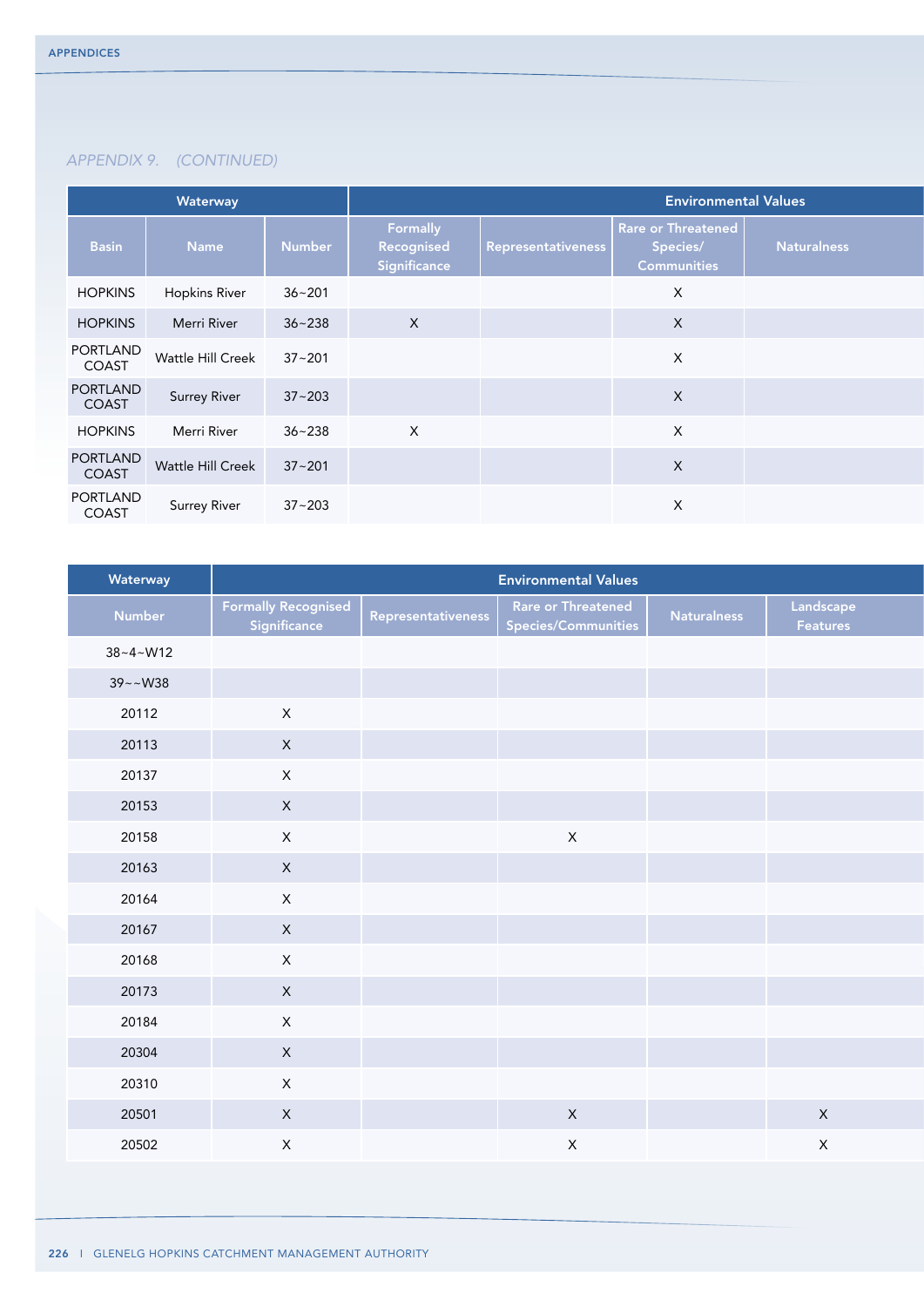|                       |              | <b>Social Values</b> |             | <b>Economic Values</b> |                    |
|-----------------------|--------------|----------------------|-------------|------------------------|--------------------|
| Landscape<br>Features | Activity     | Place                | People      | Water                  | Other<br>Resources |
| $\mathsf{X}$          | $\mathsf{X}$ | $\mathsf{X}$         | $\mathsf X$ |                        |                    |
| $\mathsf{X}$          | $\mathsf{X}$ | $\mathsf X$          | $\mathsf X$ |                        | $\mathsf X$        |
|                       | $\mathsf{X}$ |                      | $\mathsf X$ |                        |                    |
| $\mathsf{X}$          | $\mathsf{X}$ |                      | $\mathsf X$ |                        |                    |
| $\mathsf{X}$          | $\mathsf{X}$ | $\mathsf{X}$         | $\mathsf X$ |                        | $\mathsf{X}$       |
|                       | $\mathsf X$  |                      | $\mathsf X$ |                        |                    |
| $\mathsf{X}$          | $\mathsf{X}$ |                      | $\mathsf X$ |                        |                    |

|              | <b>Social Values</b> |                |       | <b>Economic Values</b>  |                        |
|--------------|----------------------|----------------|-------|-------------------------|------------------------|
| Activity     | Place                | People         | Water | <b>Power Generation</b> | <b>Other Resources</b> |
| $\mathsf{X}$ |                      |                |       |                         |                        |
| $\mathsf{X}$ |                      |                |       |                         | $\mathsf{X}% _{0}$     |
| $\mathsf X$  |                      |                |       |                         |                        |
| $\mathsf{X}$ |                      |                |       |                         |                        |
| $\mathsf X$  |                      |                |       |                         |                        |
| $\mathsf X$  |                      | $\mathsf X$    |       |                         |                        |
| $\mathsf X$  |                      | $\mathsf X$    |       |                         |                        |
| $\mathsf{X}$ |                      |                |       |                         |                        |
| $\mathsf X$  |                      |                |       |                         |                        |
| $\mathsf X$  |                      | $\mathsf{X}$   |       |                         |                        |
| $\mathsf{X}$ |                      | $\mathsf{X}^-$ |       |                         |                        |
| $\mathsf X$  |                      | $\mathsf X$    |       |                         |                        |
| $\mathsf{X}$ |                      | $\mathsf{X}$   |       |                         |                        |
| $\mathsf X$  |                      |                |       |                         | $\mathsf{X}$           |
| $\mathsf X$  |                      |                |       |                         |                        |
| $\mathsf{X}$ | $\mathsf{X}$         |                |       |                         |                        |
| $\mathsf{X}$ |                      |                |       |                         |                        |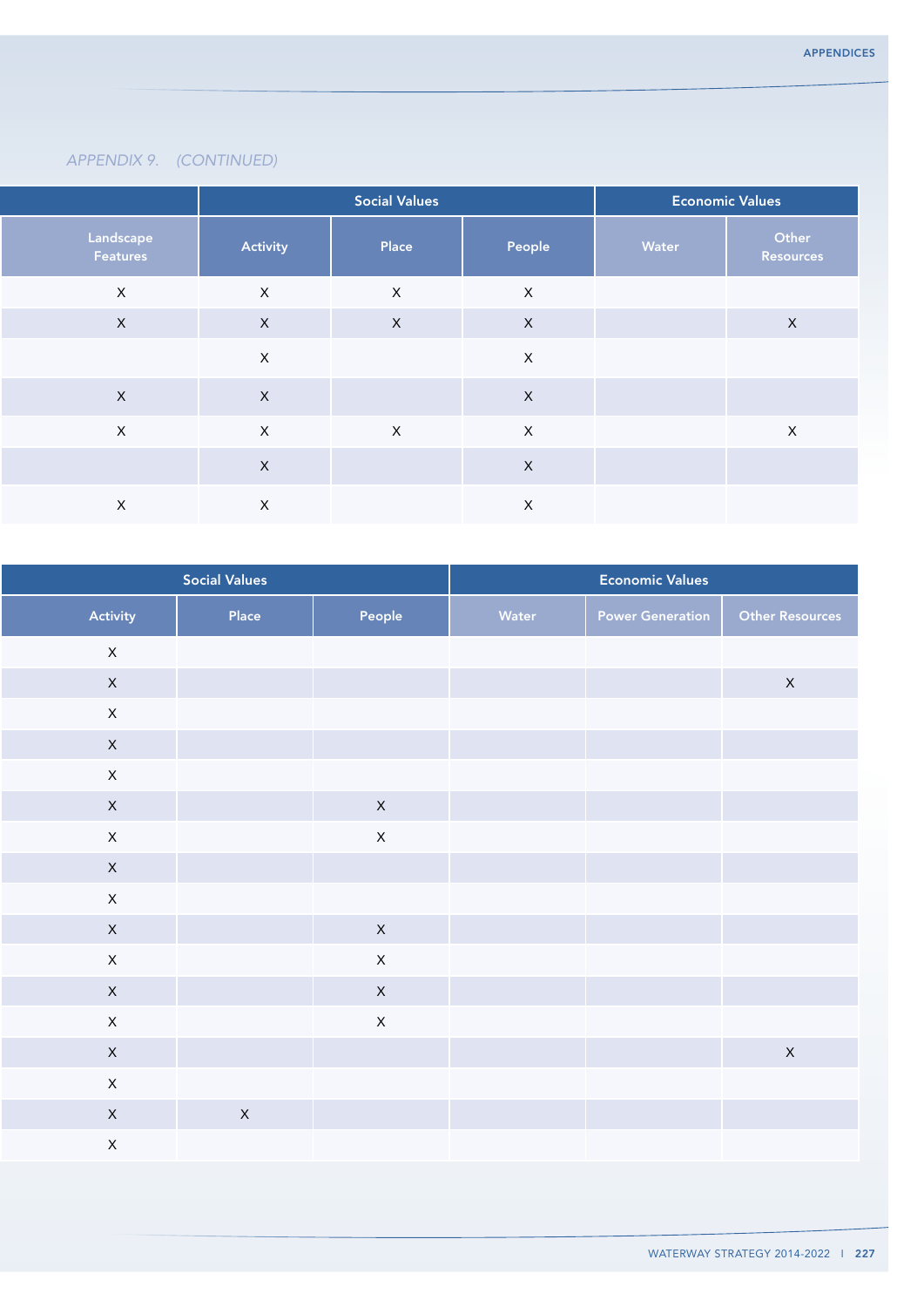| Waterway |                                            |                    | <b>Environmental Values</b>               |                    |                       |
|----------|--------------------------------------------|--------------------|-------------------------------------------|--------------------|-----------------------|
| Number   | <b>Formally Recognised</b><br>Significance | Representativeness | Rare or Threatened<br>Species/Communities | <b>Naturalness</b> | Landscape<br>Features |
| 20533    | $\mathsf{X}$                               |                    | $\mathsf{X}$                              |                    |                       |
| 20542    | $\mathsf X$                                |                    |                                           |                    |                       |
| 20546    | $\mathsf X$                                |                    |                                           |                    |                       |
| 20561    |                                            |                    |                                           |                    | $\mathsf X$           |
| 20562    | $\mathsf{X}$                               |                    | $\mathsf{X}$                              |                    | $\mathsf X$           |
| 20563    |                                            |                    | $\mathsf X$                               |                    | $\mathsf X$           |
| 20564    |                                            |                    | $\mathsf{X}^-$                            |                    |                       |
| 20565    | $\mathsf X$                                |                    | $\mathsf X$                               |                    | $\mathsf X$           |
| 20568    |                                            |                    | $\mathsf X$                               |                    |                       |
| 20576    |                                            |                    |                                           |                    |                       |
| 20578    |                                            |                    |                                           |                    |                       |
| 20580    |                                            |                    |                                           |                    |                       |
| 20613    | $\mathsf{X}$                               |                    | $\mathsf{X}$                              |                    | $\mathsf{X}^-$        |
| 20614    | $\mathsf X$                                |                    | $\mathsf X$                               |                    | $\mathsf X$           |
| 20911    | $\mathsf{X}^-$                             |                    | $\mathsf X$                               |                    |                       |
| 20930    | $\mathsf{X}^-$                             |                    |                                           |                    |                       |
| 20939    | $\mathsf X$                                |                    |                                           |                    |                       |
| 20942    | $\mathsf{X}$                               |                    |                                           |                    |                       |
| 20965    | $\mathsf{X}$                               |                    |                                           |                    |                       |
| 20983    | $\mathsf X$                                |                    | $\mathsf X$                               |                    |                       |
| 20987    | $\mathsf X$                                |                    |                                           |                    |                       |
| 21015    | $\mathsf X$                                |                    |                                           |                    |                       |
| 21044    | $\mathsf{X}^-$                             |                    |                                           |                    |                       |
| 21046    | $\mathsf X$                                |                    |                                           |                    |                       |
|          |                                            |                    |                                           |                    |                       |
| 21063    | $\mathsf{X}$                               |                    | $\mathsf X$                               |                    |                       |
| 21069    | $\mathsf{X}^-$                             |                    |                                           |                    |                       |
| 21073    | $\mathsf X$                                |                    | $\mathsf{X}% _{0}$                        |                    |                       |
| 21076    | $\mathsf X$                                |                    |                                           |                    |                       |
| 21079    | $\mathsf X$                                |                    |                                           |                    |                       |
| 21088    | $\mathsf X$                                |                    |                                           |                    |                       |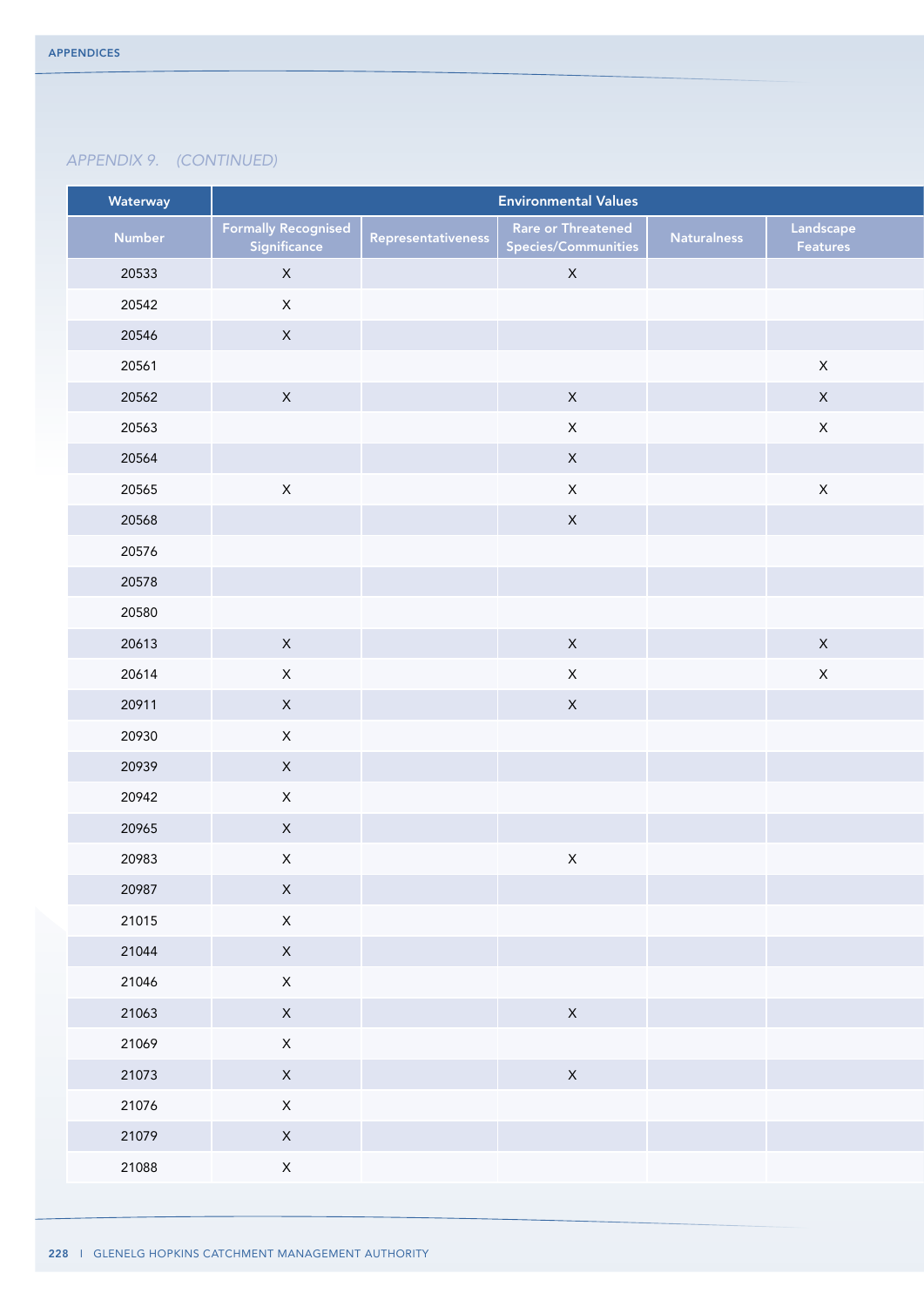| <b>Social Values</b> |                |              | <b>Economic Values</b> |       |                         |                         |
|----------------------|----------------|--------------|------------------------|-------|-------------------------|-------------------------|
|                      | Activity       | Place        | People                 | Water | <b>Power Generation</b> | <b>Other Resources</b>  |
|                      |                |              |                        |       |                         |                         |
|                      |                |              |                        |       |                         |                         |
|                      | $\mathsf X$    |              |                        |       |                         |                         |
|                      | $\mathsf X$    |              | $\mathsf X$            |       |                         |                         |
|                      | $\mathsf X$    |              | $\mathsf X$            |       |                         |                         |
|                      | $\mathsf X$    |              |                        |       |                         |                         |
|                      |                |              | $\mathsf X$            |       |                         |                         |
|                      | $\mathsf X$    |              |                        |       |                         |                         |
|                      |                |              |                        |       |                         |                         |
|                      | $\mathsf{X}$   |              |                        |       |                         | $\overline{\mathbf{1}}$ |
|                      | $\mathsf X$    |              |                        |       |                         |                         |
|                      | $\mathsf X$    |              |                        |       |                         | $\overline{1}$          |
|                      | $\mathsf{X}^-$ |              | $\mathsf X$            |       |                         |                         |
|                      | $\mathsf X$    | $\mathsf{X}$ |                        |       |                         |                         |
|                      | $\mathsf X$    |              |                        |       |                         | $\overline{1}$          |
|                      | $\mathsf{X}$   |              |                        |       |                         |                         |
|                      | $\mathsf X$    |              |                        |       |                         |                         |
|                      | $\mathsf{X}$   |              |                        |       |                         | -1                      |
|                      | $\mathsf X$    |              |                        |       |                         | $\overline{1}$          |
|                      | $\mathsf X$    |              | $\mathsf X$            |       |                         |                         |
|                      | $\mathsf{X}$   |              | $\mathsf X$            |       |                         |                         |
|                      | $\mathsf{X}$   |              |                        |       |                         | $\mathsf X$             |
|                      | $\mathsf{X}$   |              | $\mathsf{X}$           |       |                         |                         |
|                      | $\mathsf{X}$   |              |                        |       |                         | $\mathsf{X}$            |
|                      | $\mathsf{X}$   |              | $\mathsf{X}$           |       |                         |                         |
|                      | $\mathsf{X}$   |              | $\mathsf{X}$           |       |                         |                         |
|                      | $\mathsf{X}$   |              |                        |       |                         | $\mathsf{X}$            |
|                      | $\mathsf{X}$   |              | $\mathsf{X}$           |       |                         |                         |
|                      | $\mathsf{X}$   |              | $\mathsf{X}$           |       |                         | $\mathsf{X}$            |
|                      | $\mathsf{X}$   |              |                        |       |                         | $\mathsf{X}$            |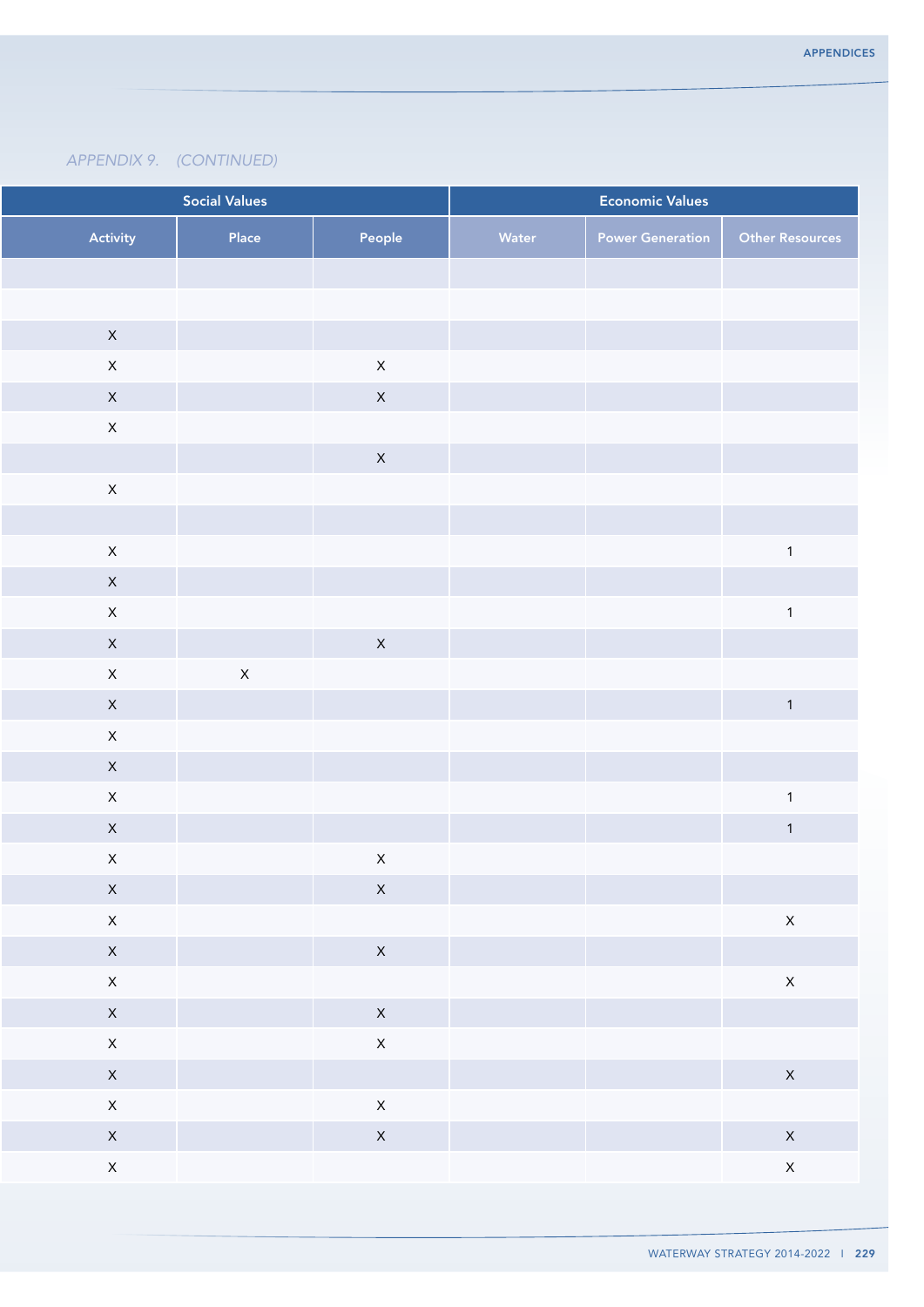| Waterway |                                            |                    | <b>Environmental Values</b>               |                    |                       |
|----------|--------------------------------------------|--------------------|-------------------------------------------|--------------------|-----------------------|
| Number   | <b>Formally Recognised</b><br>Significance | Representativeness | Rare or Threatened<br>Species/Communities | <b>Naturalness</b> | Landscape<br>Features |
| 21089    | $\mathsf X$                                |                    |                                           |                    |                       |
| 21090    | $\mathsf X$                                |                    | $\mathsf X$                               |                    |                       |
| 21094    | $\mathsf{X}$                               |                    |                                           |                    |                       |
| 21102    | $\mathsf X$                                |                    |                                           |                    |                       |
| 21103    | $\mathsf X$                                |                    | $\mathsf X$                               |                    |                       |
| 21108    | $\mathsf{X}^-$                             |                    |                                           |                    |                       |
| 21109    | $\mathsf X$                                |                    | $\mathsf X$                               |                    |                       |
| 21118    | $\mathsf X$                                |                    |                                           |                    |                       |
| 21121    | $\mathsf{X}$                               |                    |                                           |                    |                       |
| 21131    | $\mathsf{X}^-$                             |                    |                                           |                    |                       |
| 21132    | $\mathsf X$                                |                    |                                           |                    |                       |
| 21136    | $\mathsf{X}$                               |                    |                                           |                    |                       |
| 21137    | $\mathsf X$                                |                    |                                           |                    |                       |
| 21140    | $\mathsf X$                                |                    |                                           |                    |                       |
| 21141    | $\mathsf{X}$                               |                    | $\mathsf X$                               |                    |                       |
| 21146    | $\mathsf{X}^-$                             |                    |                                           |                    |                       |
| 21151    | $\mathsf X$                                |                    |                                           |                    |                       |
| 21152    | $\mathsf X$                                |                    |                                           |                    |                       |
| 21154    | $\mathsf{X}$                               |                    |                                           |                    |                       |
| 21157    | $\mathsf X$                                |                    |                                           |                    |                       |
| 21158    | $\mathsf X$                                |                    | $\mathsf X$                               |                    |                       |
| 21166    | $\mathsf X$                                |                    | $\mathsf X$                               |                    |                       |
| 21167    | $\mathsf X$                                |                    |                                           |                    |                       |
| 21170    | $\mathsf{X}^-$                             |                    |                                           |                    |                       |
| 21172    | $\mathsf{X}$                               |                    |                                           |                    |                       |
| 21175    | $\mathsf X$                                |                    | $\mathsf X$                               |                    |                       |
| 21180    | $\mathsf X$                                |                    | $\mathsf X$                               |                    |                       |
| 21181    | $\mathsf X$                                |                    |                                           |                    |                       |
| 21182    | $\mathsf{X}^-$                             |                    |                                           |                    |                       |
| 21186    | $\mathsf{X}^-$                             |                    |                                           |                    |                       |
|          |                                            |                    |                                           |                    |                       |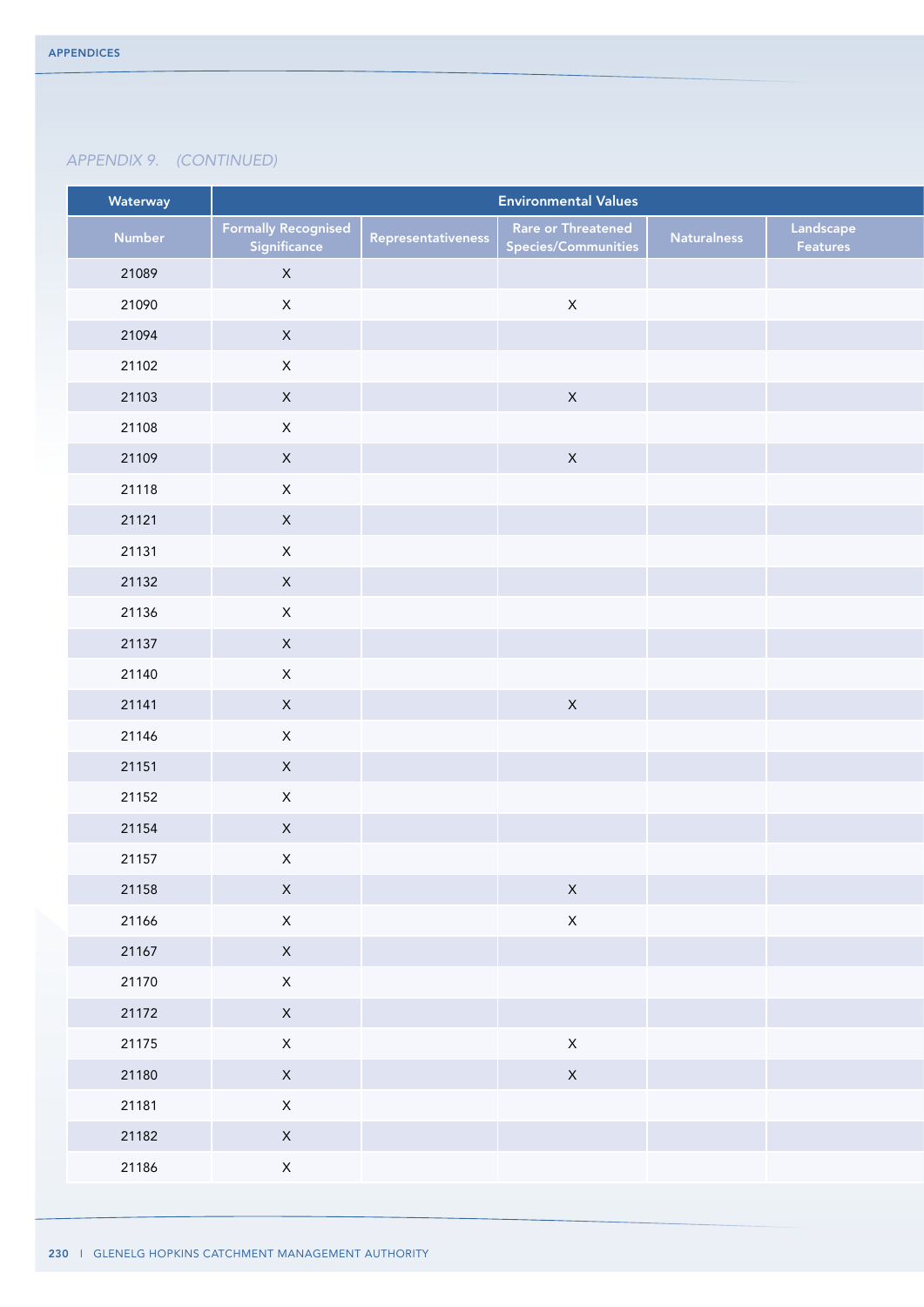|              | <b>Social Values</b><br><b>Economic Values</b> |       |                |       |                         |                        |
|--------------|------------------------------------------------|-------|----------------|-------|-------------------------|------------------------|
| Activity     |                                                | Place | People         | Water | <b>Power Generation</b> | <b>Other Resources</b> |
| $\mathsf{X}$ |                                                |       |                |       |                         |                        |
| $\mathsf{X}$ |                                                |       | $\mathsf{X}$   |       |                         |                        |
| $\mathsf{X}$ |                                                |       | $\mathsf X$    |       |                         |                        |
| $\mathsf{X}$ |                                                |       |                |       |                         |                        |
| $\mathsf{X}$ |                                                |       |                |       |                         | $\mathsf X$            |
| $\mathsf X$  |                                                |       | $\mathsf X$    |       |                         |                        |
| $\mathsf{X}$ |                                                |       | $\mathsf{X}$   |       |                         |                        |
| $\mathsf X$  |                                                |       |                |       |                         |                        |
| $\mathsf{X}$ |                                                |       | $\mathsf X$    |       |                         |                        |
| $\mathsf{X}$ |                                                |       |                |       |                         |                        |
| $\mathsf{X}$ |                                                |       |                |       |                         |                        |
| $\mathsf{X}$ |                                                |       |                |       |                         |                        |
| $\mathsf{X}$ |                                                |       | $\mathsf{X}$   |       |                         |                        |
| $\mathsf X$  |                                                |       | $\mathsf X$    |       |                         |                        |
| $\mathsf{X}$ |                                                |       | $\mathsf X$    |       |                         |                        |
| $\mathsf{X}$ |                                                |       |                |       |                         |                        |
| $\mathsf{X}$ |                                                |       | $\mathsf X$    |       |                         |                        |
| $\mathsf{X}$ |                                                |       |                |       |                         |                        |
| $\mathsf{X}$ |                                                |       |                |       |                         |                        |
| $\mathsf X$  |                                                |       | $\mathsf X$    |       |                         |                        |
| $\mathsf{X}$ |                                                |       | $\mathsf{X}$   |       |                         |                        |
| $\mathsf{X}$ |                                                |       | $\mathsf{X}$   |       |                         |                        |
| $\mathsf{X}$ |                                                |       | $\mathsf{X}^-$ |       |                         |                        |
| $\mathsf{X}$ |                                                |       | $\mathsf{X}$   |       |                         |                        |
| $\mathsf{X}$ |                                                |       | $\mathsf{X}$   |       |                         |                        |
| $\mathsf{X}$ |                                                |       | $\mathsf{X}$   |       |                         |                        |
| $\mathsf{X}$ |                                                |       | $\mathsf{X}$   |       |                         |                        |
| $\mathsf{X}$ |                                                |       |                |       |                         |                        |
| $\mathsf{X}$ |                                                |       | $\mathsf{X}$   |       |                         |                        |
| $\mathsf{X}$ |                                                |       | $\mathsf{X}$   |       |                         |                        |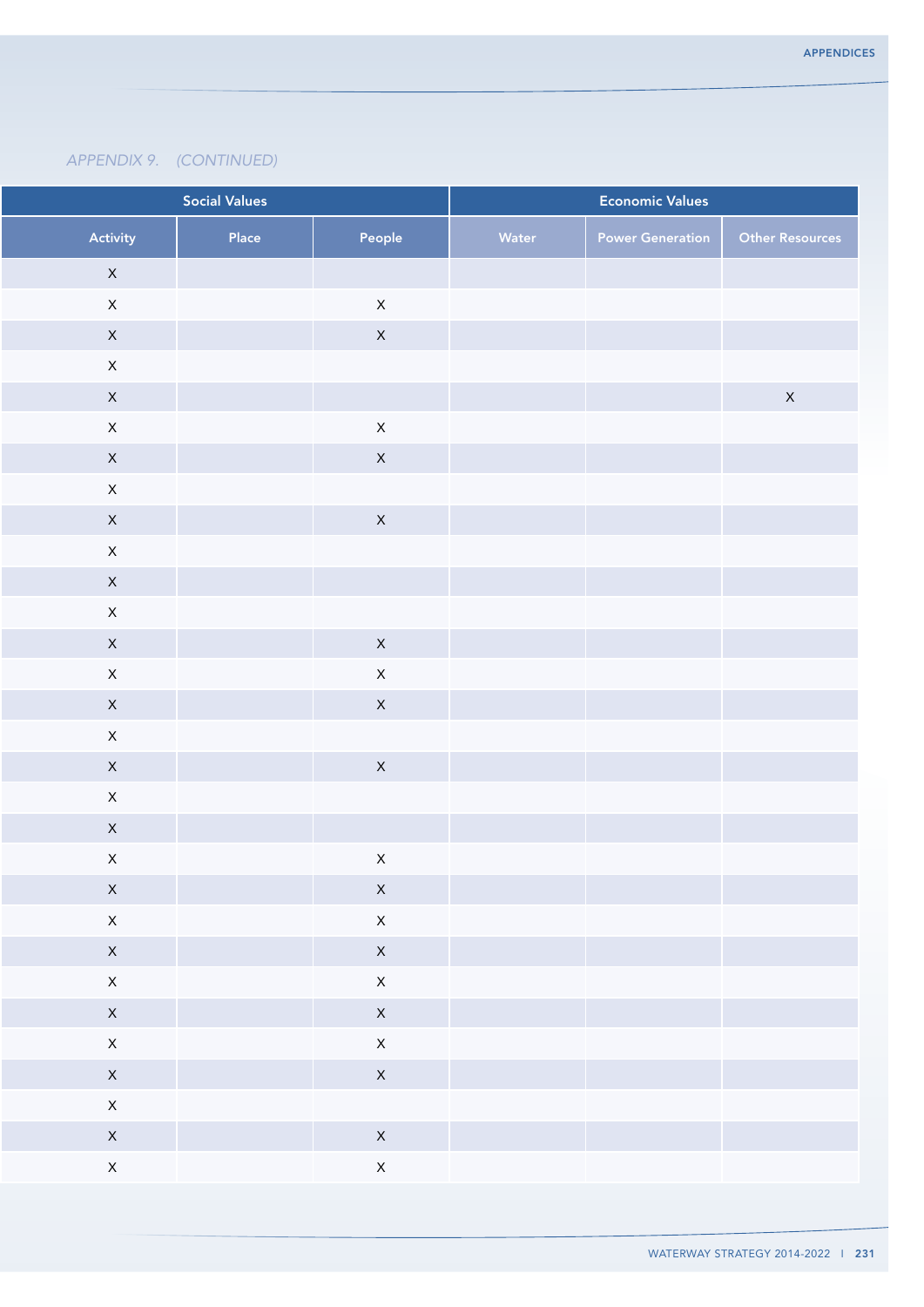| Waterway |                                            |                    | <b>Environmental Values</b>               |                    |                       |
|----------|--------------------------------------------|--------------------|-------------------------------------------|--------------------|-----------------------|
| Number   | <b>Formally Recognised</b><br>Significance | Representativeness | Rare or Threatened<br>Species/Communities | <b>Naturalness</b> | Landscape<br>Features |
| 21187    | $\mathsf X$                                |                    |                                           |                    |                       |
| 21188    | $\mathsf X$                                |                    | $\mathsf X$                               |                    |                       |
| 21191    | $\mathsf X$                                |                    |                                           |                    |                       |
| 21196    | $\mathsf{X}^-$                             |                    |                                           |                    |                       |
| 21203    | $\mathsf{X}$                               |                    |                                           |                    |                       |
| 21207    | $\mathsf{X}^-$                             |                    |                                           |                    |                       |
| 21215    | $\mathsf X$                                |                    |                                           |                    |                       |
| 21217    | $\mathsf X$                                |                    | $\mathsf X$                               |                    |                       |
| 21224    | $\mathsf X$                                |                    |                                           |                    |                       |
| 21229    | $\mathsf{X}^-$                             |                    |                                           |                    |                       |
| 21232    | $\mathsf X$                                |                    |                                           |                    |                       |
| 21239    | $\mathsf X$                                |                    |                                           |                    |                       |
| 21243    | $\mathsf{X}^-$                             |                    | $\mathsf X$                               |                    |                       |
| 21246    | $\mathsf X$                                |                    |                                           |                    |                       |
| 21252    | $\mathsf X$                                |                    |                                           |                    |                       |
| 21267    | $\mathsf{X}^-$                             |                    |                                           |                    |                       |
| 21270    | $\mathsf X$                                |                    |                                           |                    |                       |
| 21271    | $\mathsf{X}$                               |                    |                                           |                    |                       |
| 21281    | $\mathsf{X}$                               |                    |                                           |                    |                       |
| 21284    | $\mathsf X$                                |                    |                                           |                    |                       |
| 21300    | $\mathsf{X}^-$                             |                    |                                           |                    |                       |
| 21313    | $\mathsf X$                                |                    |                                           |                    |                       |
| 21354    | $\mathsf X$                                |                    |                                           |                    |                       |
| 21472    | $\mathsf{X}^-$                             |                    |                                           |                    |                       |
| 21485    | $\mathsf{X}$                               |                    |                                           |                    |                       |
| 21489    | $\mathsf X$                                |                    |                                           |                    |                       |
| 21506    | $\mathsf{X}^-$                             |                    |                                           |                    |                       |
| 21554    | $\mathsf X$                                |                    |                                           |                    |                       |
| 21561    | $\mathsf{X}^-$                             |                    |                                           |                    |                       |
| 21611    | $\mathsf{X}^-$                             |                    |                                           |                    |                       |
| 21651    | $\mathsf X$                                |                    |                                           |                    |                       |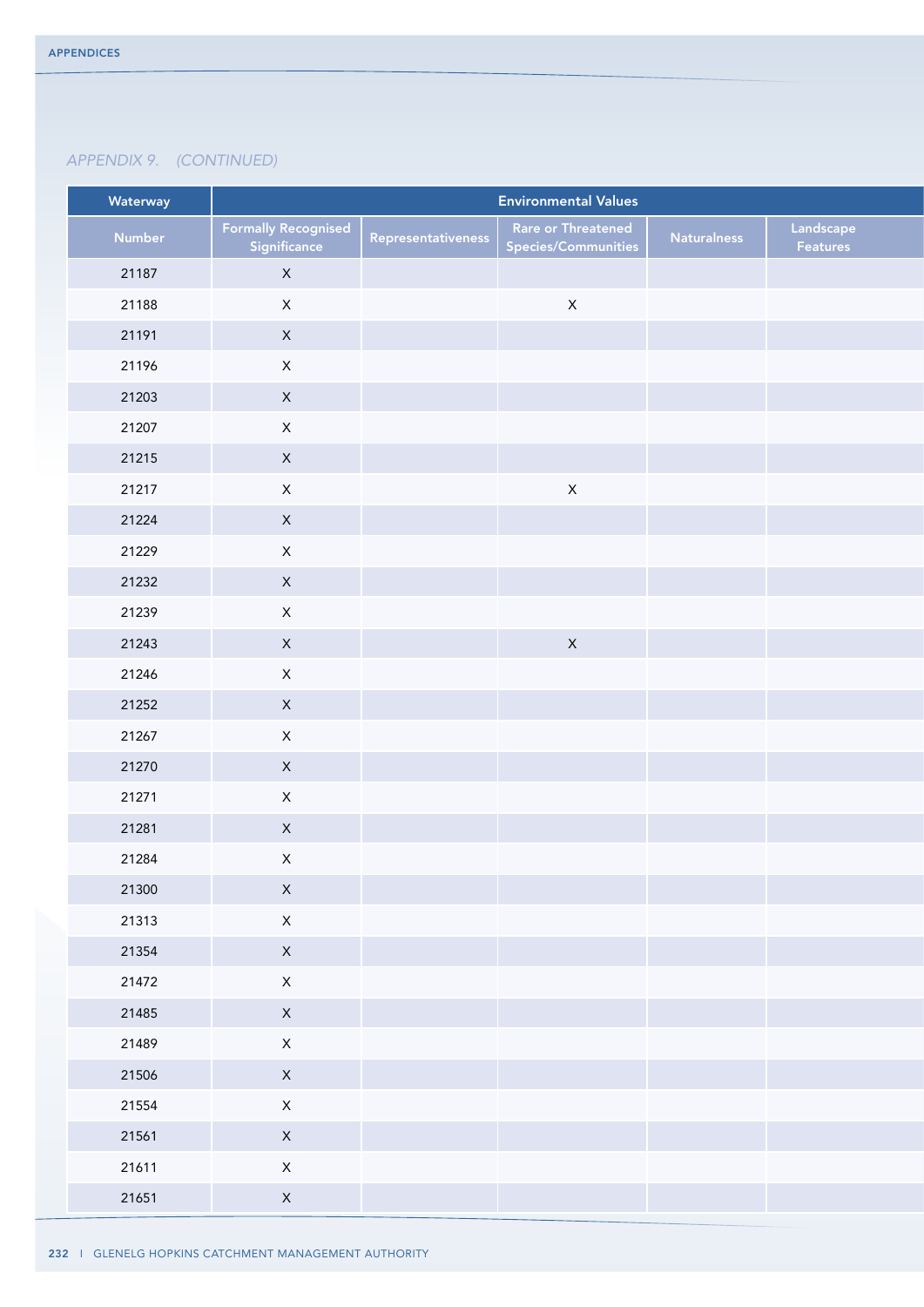| <b>Social Values</b> |                                                                                                                                                                                                                 |                | <b>Economic Values</b>                                                                                               |                         |                        |
|----------------------|-----------------------------------------------------------------------------------------------------------------------------------------------------------------------------------------------------------------|----------------|----------------------------------------------------------------------------------------------------------------------|-------------------------|------------------------|
| Activity             | Place                                                                                                                                                                                                           | People         | Water                                                                                                                | <b>Power Generation</b> | <b>Other Resources</b> |
| $\mathsf X$          |                                                                                                                                                                                                                 | $\mathsf X$    |                                                                                                                      |                         |                        |
| $\mathsf X$          |                                                                                                                                                                                                                 | $\mathsf X$    |                                                                                                                      |                         |                        |
| $\mathsf X$          |                                                                                                                                                                                                                 | $\mathsf X$    |                                                                                                                      |                         |                        |
| $\mathsf X$          |                                                                                                                                                                                                                 | $\mathsf X$    |                                                                                                                      |                         |                        |
| $\mathsf X$          |                                                                                                                                                                                                                 |                |                                                                                                                      |                         |                        |
| $\mathsf X$          |                                                                                                                                                                                                                 |                |                                                                                                                      |                         |                        |
|                      |                                                                                                                                                                                                                 |                |                                                                                                                      |                         |                        |
|                      |                                                                                                                                                                                                                 |                |                                                                                                                      |                         |                        |
|                      |                                                                                                                                                                                                                 |                |                                                                                                                      |                         |                        |
|                      |                                                                                                                                                                                                                 |                |                                                                                                                      |                         |                        |
|                      |                                                                                                                                                                                                                 |                |                                                                                                                      |                         |                        |
|                      |                                                                                                                                                                                                                 |                |                                                                                                                      |                         |                        |
|                      |                                                                                                                                                                                                                 |                |                                                                                                                      |                         |                        |
|                      |                                                                                                                                                                                                                 |                |                                                                                                                      |                         |                        |
|                      |                                                                                                                                                                                                                 |                |                                                                                                                      |                         |                        |
|                      |                                                                                                                                                                                                                 |                |                                                                                                                      |                         |                        |
|                      |                                                                                                                                                                                                                 |                |                                                                                                                      |                         |                        |
|                      |                                                                                                                                                                                                                 |                |                                                                                                                      |                         |                        |
| $\mathsf X$          |                                                                                                                                                                                                                 |                |                                                                                                                      |                         |                        |
|                      |                                                                                                                                                                                                                 |                |                                                                                                                      |                         |                        |
| $\mathsf{X}$         |                                                                                                                                                                                                                 | $\mathsf{X}$   |                                                                                                                      |                         |                        |
| $\mathsf{X}$         |                                                                                                                                                                                                                 |                |                                                                                                                      |                         |                        |
| $\mathsf{X}$         |                                                                                                                                                                                                                 | $\mathsf X$    |                                                                                                                      |                         |                        |
| $\mathsf{X}$         |                                                                                                                                                                                                                 | $\mathsf{X}$   |                                                                                                                      |                         |                        |
| $\mathsf{X}$         |                                                                                                                                                                                                                 |                |                                                                                                                      |                         |                        |
| $\mathsf{X}$         |                                                                                                                                                                                                                 | $\mathsf{X}$   |                                                                                                                      |                         |                        |
| $\mathsf{X}$         |                                                                                                                                                                                                                 | $\mathsf{X}$   | $\mathsf{X}$                                                                                                         |                         |                        |
| $\mathsf{X}$         |                                                                                                                                                                                                                 | $\mathsf{X}^-$ |                                                                                                                      |                         |                        |
| $\mathsf{X}$         |                                                                                                                                                                                                                 | $\mathsf{X}^-$ |                                                                                                                      |                         |                        |
| $\mathsf{X}$         |                                                                                                                                                                                                                 | $\mathsf{X}$   |                                                                                                                      |                         |                        |
|                      | $\mathsf X$<br>$\mathsf X$<br>$\mathsf X$<br>$\mathsf X$<br>$\mathsf X$<br>$\mathsf X$<br>$\mathsf X$<br>$\mathsf X$<br>$\mathsf X$<br>$\mathsf X$<br>$\mathsf X$<br>$\mathsf X$<br>$\mathsf X$<br>$\mathsf{X}$ |                | $\mathsf X$<br>$\mathsf X$<br>$\mathsf X$<br>$\mathsf X$<br>$\boldsymbol{\mathsf{X}}$<br>$\mathsf X$<br>$\mathsf{X}$ |                         |                        |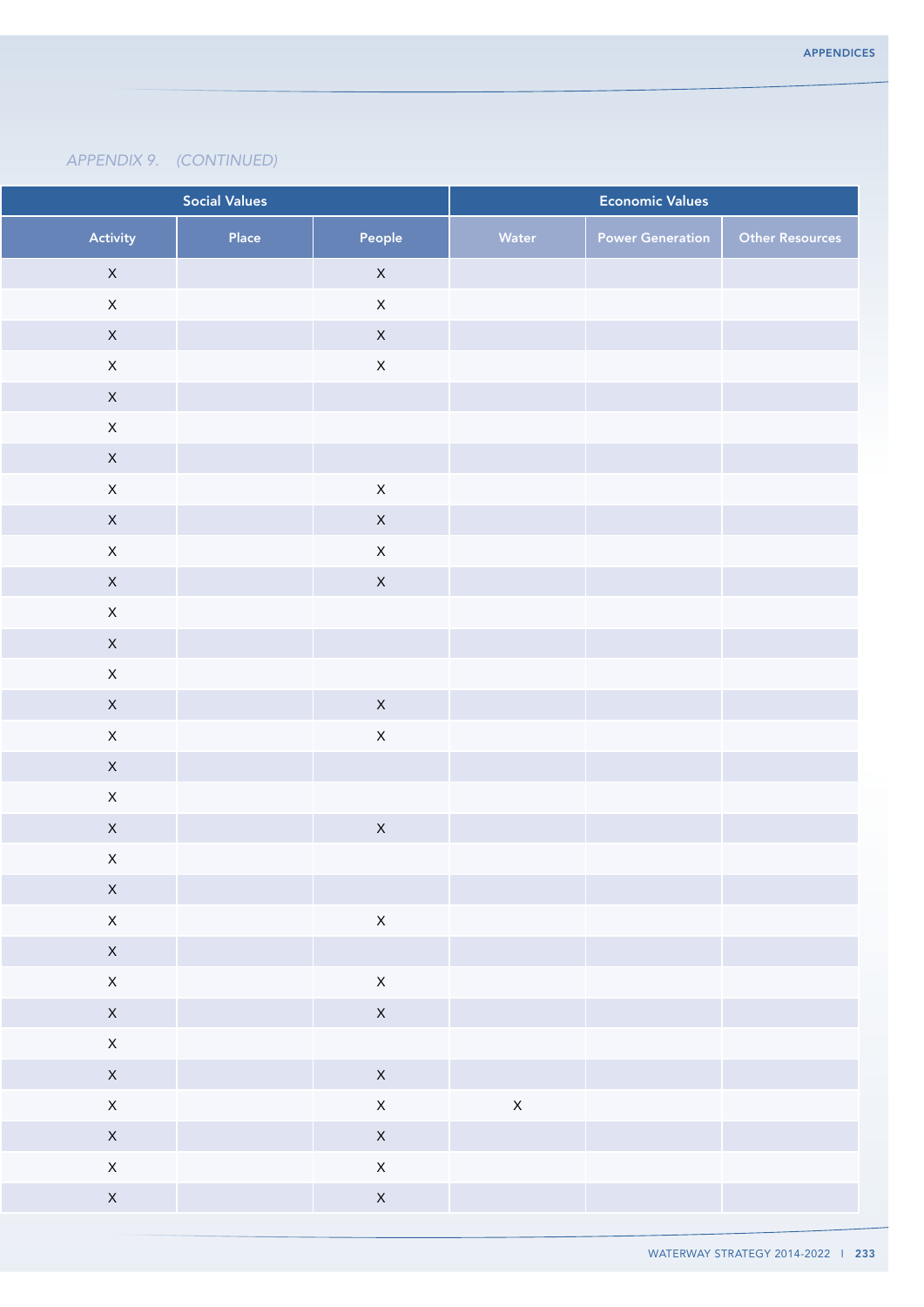| Waterway |                                            |                    | <b>Environmental Values</b>               |                    |                       |
|----------|--------------------------------------------|--------------------|-------------------------------------------|--------------------|-----------------------|
| Number   | <b>Formally Recognised</b><br>Significance | Representativeness | Rare or Threatened<br>Species/Communities | <b>Naturalness</b> | Landscape<br>Features |
| 21657    | $\mathsf{X}$                               |                    | $\mathsf X$                               |                    |                       |
| 21670    | $\mathsf X$                                |                    | $\mathsf X$                               |                    |                       |
| 21688    | $\mathsf{X}^-$                             |                    |                                           |                    |                       |
| 21720    | $\mathsf X$                                |                    |                                           |                    |                       |
| 21748    | $\mathsf X$                                |                    | $\mathsf X$                               |                    |                       |
| 21749    | $\mathsf X$                                |                    | $\mathsf X$                               |                    |                       |
| 21752    | $\mathsf{X}^-$                             |                    | $\mathsf X$                               |                    |                       |
| 21753    | $\mathsf X$                                |                    |                                           |                    |                       |
| 21765    | $\mathsf X$                                |                    |                                           |                    |                       |
| 21771    | $\mathsf{X}$                               |                    |                                           |                    |                       |
| 21783    | $\mathsf X$                                |                    |                                           |                    |                       |
| 21789    | $\mathsf X$                                |                    |                                           |                    |                       |
| 21804    | $\mathsf{X}^-$                             |                    |                                           |                    |                       |
| 21811    | $\mathsf X$                                |                    |                                           |                    |                       |
| 21827    | $\mathsf X$                                |                    |                                           |                    |                       |
| 21830    | $\mathsf X$                                |                    |                                           |                    |                       |
| 21833    | $\mathsf X$                                |                    |                                           |                    |                       |
| 21839    | $\mathsf{X}$                               |                    |                                           |                    |                       |
| 21842    | $\mathsf{X}$                               |                    |                                           |                    |                       |
| 21843    | $\mathsf X$                                |                    |                                           |                    |                       |
| 21844    | $\mathsf X$                                |                    |                                           |                    |                       |
| 21847    | $\mathsf{X}$                               |                    |                                           |                    |                       |
| 21850    | $\mathsf{X}^-$                             |                    |                                           |                    |                       |
| 21851    | $\mathsf{X}^-$                             |                    |                                           |                    |                       |
| 21852    | $\mathsf X$                                |                    |                                           |                    |                       |
| 21853    | $\mathsf{X}^-$                             |                    |                                           |                    |                       |
| 21854    | $\mathsf X$                                |                    |                                           |                    |                       |
| 21858    | $\mathsf{X}$                               |                    |                                           |                    |                       |
| 21898    | $\mathsf{X}$                               |                    |                                           |                    |                       |
| 21909    | $\mathsf X$                                |                    | $\mathsf X$                               |                    |                       |
|          |                                            |                    |                                           |                    |                       |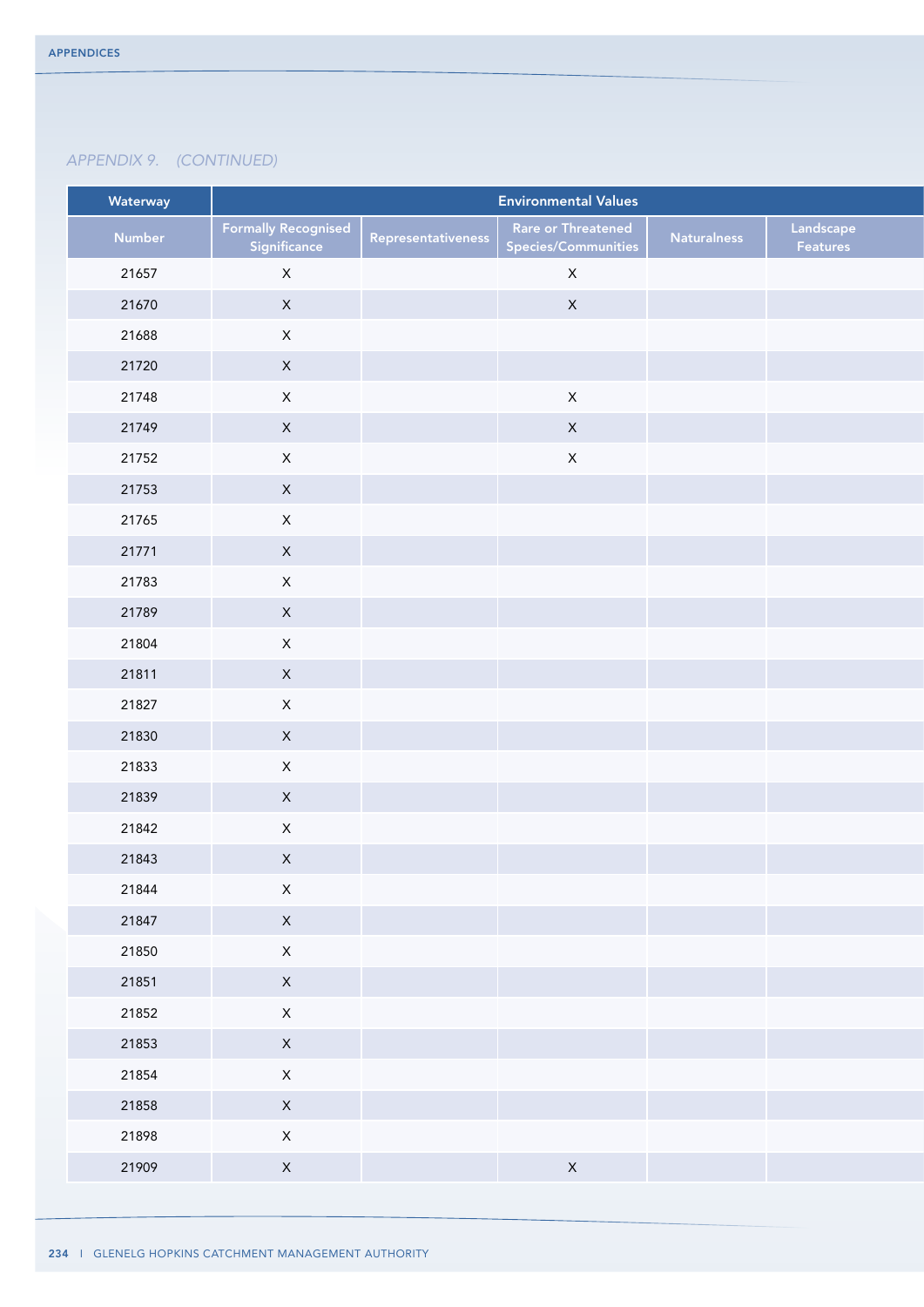|                            | <b>Social Values</b> |                | <b>Economic Values</b> |                         |                        |
|----------------------------|----------------------|----------------|------------------------|-------------------------|------------------------|
| Activity                   | Place                | People         | Water                  | <b>Power Generation</b> | <b>Other Resources</b> |
| $\mathsf X$                |                      |                |                        |                         |                        |
| $\mathsf X$                |                      |                |                        |                         |                        |
| $\mathsf X$                |                      |                |                        |                         |                        |
| $\mathsf X$                |                      |                |                        |                         |                        |
| $\mathsf X$                |                      |                |                        |                         |                        |
| $\mathsf{X}$               |                      |                |                        |                         |                        |
| $\mathsf{X}$               |                      | $\mathsf X$    |                        |                         |                        |
| $\mathsf X$                |                      |                |                        |                         |                        |
| $\mathsf X$                |                      |                |                        |                         |                        |
| $\mathsf X$                |                      |                |                        |                         |                        |
| $\mathsf{X}$               |                      | $\mathsf X$    |                        |                         |                        |
| $\mathsf X$                |                      |                |                        |                         |                        |
| $\mathsf X$                |                      |                |                        |                         |                        |
| $\mathsf X$                |                      |                |                        |                         |                        |
| $\mathsf{X}$               |                      |                |                        |                         |                        |
| $\mathsf X$<br>$\mathsf X$ |                      |                |                        |                         |                        |
| $\mathsf X$                |                      |                |                        |                         |                        |
| $\mathsf{X}$               |                      |                |                        |                         |                        |
| $\mathsf X$                |                      |                |                        |                         |                        |
| $\mathsf X$                |                      |                |                        |                         |                        |
| $\mathsf{X}$               |                      |                |                        |                         |                        |
| $\mathsf{X}$               |                      |                |                        |                         |                        |
| $\mathsf{X}^{\perp}$       |                      |                |                        |                         |                        |
| $\mathsf{X}$               |                      |                |                        |                         |                        |
| $\mathsf{X}$               |                      | $\mathsf{X}$   |                        |                         |                        |
| $\mathsf{X}$               |                      | $\mathsf{X}^-$ |                        |                         |                        |
| $\mathsf{X}$               |                      | $\mathsf{X}$   |                        |                         |                        |
| $\mathsf{X}$               |                      |                |                        |                         |                        |
| $\mathsf{X}$               |                      |                |                        |                         |                        |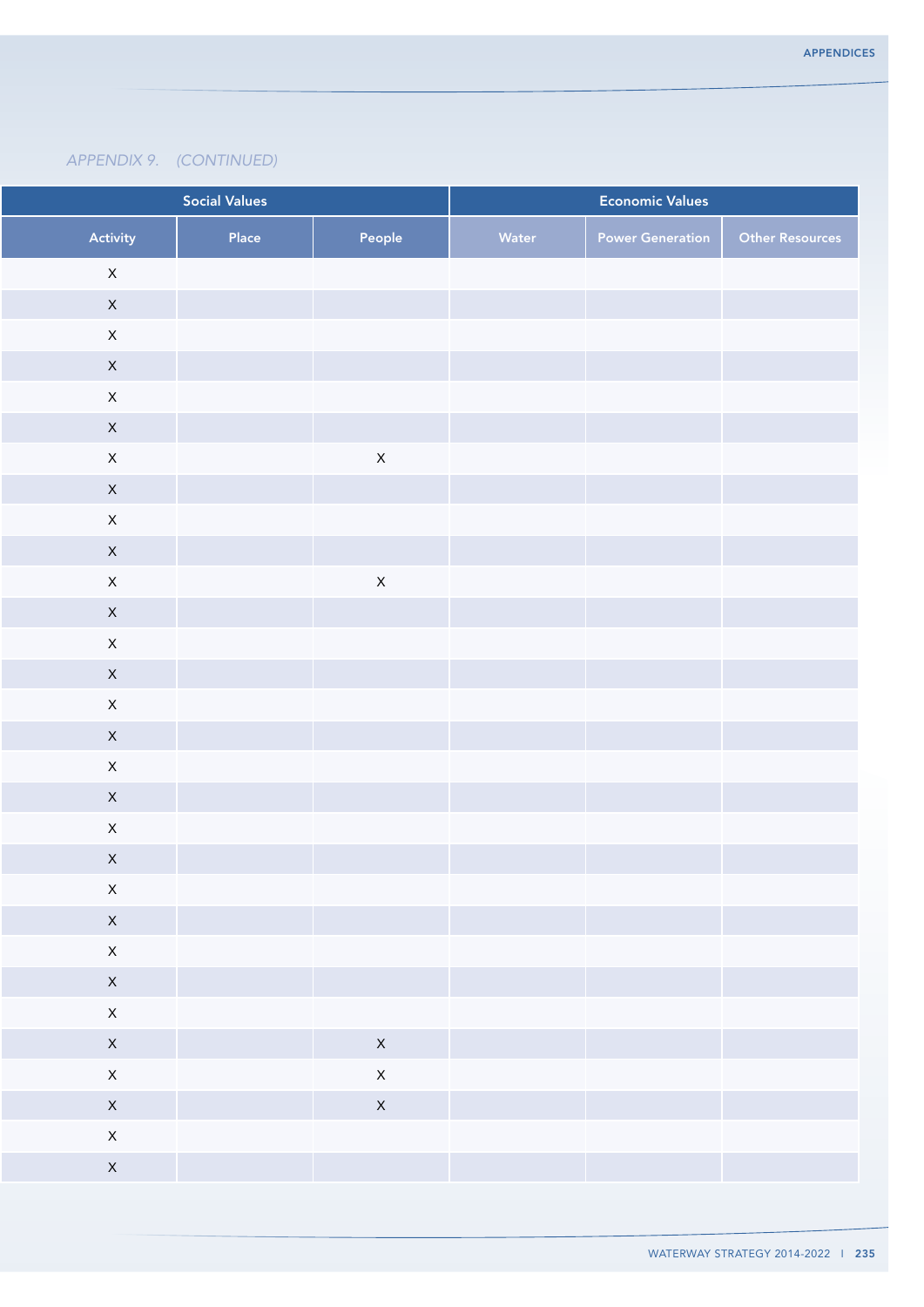| Waterway |                                            |                    | <b>Environmental Values</b>                      |                    |                       |
|----------|--------------------------------------------|--------------------|--------------------------------------------------|--------------------|-----------------------|
| Number   | <b>Formally Recognised</b><br>Significance | Representativeness | Rare or Threatened<br><b>Species/Communities</b> | <b>Naturalness</b> | Landscape<br>Features |
| 21915    | $\mathsf X$                                |                    | $\mathsf X$                                      |                    |                       |
| 21916    | $\mathsf{X}$                               |                    |                                                  |                    |                       |
| 21920    | $\mathsf{X}^-$                             |                    |                                                  |                    |                       |
| 21921    | $\mathsf{X}^-$                             |                    |                                                  |                    |                       |
| 21924    | $\mathsf X$                                |                    |                                                  |                    |                       |
| 22902    | $\mathsf{X}^-$                             |                    | $\mathsf{X}$                                     |                    |                       |
| 22909    | $\mathsf X$                                |                    | $\mathsf X$                                      |                    |                       |
| 22910    | $\mathsf{X}^-$                             |                    |                                                  |                    |                       |
| 22912    | $\mathsf X$                                |                    | $\mathsf X$                                      |                    |                       |
| 22921    | $\mathsf X$                                |                    |                                                  |                    |                       |
| 22924    | $\mathsf X$                                |                    |                                                  |                    |                       |
| 22925    | $\mathsf X$                                |                    |                                                  |                    |                       |
| 22929    | $\mathsf X$                                |                    | $\mathsf X$                                      |                    |                       |
| 22930    | $\mathsf X$                                |                    |                                                  |                    |                       |
| 22932    | $\mathsf X$                                |                    |                                                  |                    |                       |
| 22933    | $\mathsf{X}^-$                             |                    |                                                  |                    |                       |
| 22934    | $\mathsf X$                                |                    |                                                  |                    |                       |
| 22935    | $\mathsf X$                                |                    | $\mathsf X$                                      |                    |                       |
| 22937    | $\mathsf{X}^-$                             |                    | $\mathsf X$                                      |                    |                       |
| 22938    | $\mathsf X$                                |                    |                                                  |                    |                       |
| 22941    | $\mathsf X$                                |                    |                                                  |                    |                       |
| 22942    | $\mathsf{X}^-$                             |                    |                                                  |                    |                       |
| 22944    | $\mathsf X$                                |                    |                                                  |                    |                       |
| 22946    | $\mathsf{X}^-$                             |                    |                                                  |                    |                       |
| 22948    |                                            |                    |                                                  |                    |                       |
| 22949    | $\mathsf X$<br>$\mathsf{X}^-$              |                    |                                                  |                    |                       |
|          |                                            |                    | $\mathsf{X}$                                     |                    |                       |
| 22953    | $\mathsf X$                                |                    |                                                  |                    |                       |
| 22955    | $\mathsf{X}$                               |                    |                                                  |                    |                       |
| 22957    | $\mathsf X$                                |                    |                                                  |                    |                       |
| 22963    |                                            |                    |                                                  |                    |                       |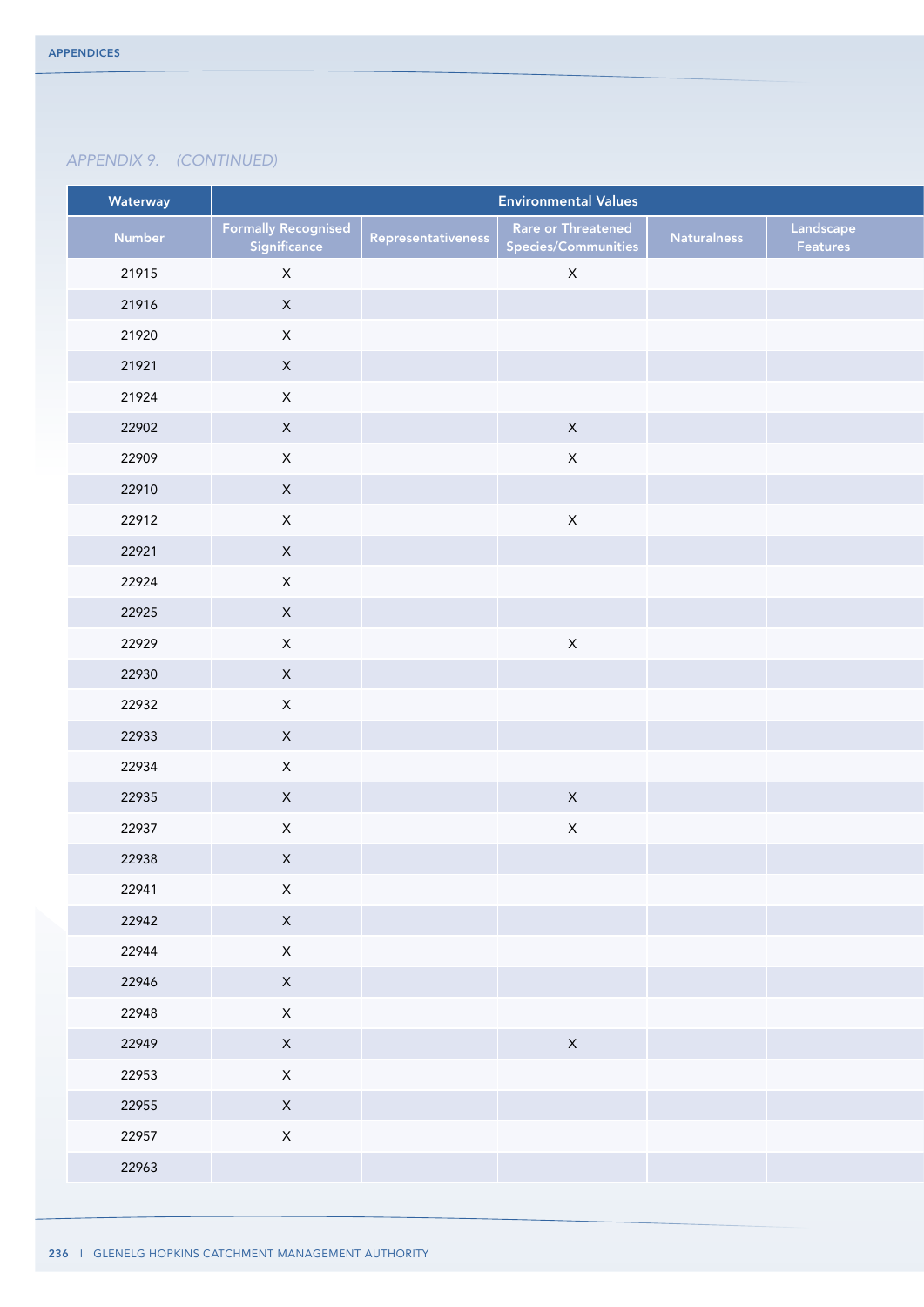|                             | <b>Social Values</b> |              | <b>Economic Values</b> |                         |                 |
|-----------------------------|----------------------|--------------|------------------------|-------------------------|-----------------|
| Activity                    | Place                | People       | Water                  | <b>Power Generation</b> | Other Resources |
| $\mathsf X$                 |                      |              |                        |                         |                 |
| $\mathsf X$                 |                      |              |                        |                         |                 |
| $\mathsf X$                 |                      |              |                        |                         |                 |
| $\mathsf X$                 |                      |              |                        |                         |                 |
| $\mathsf X$                 |                      |              |                        |                         |                 |
| $\mathsf{X}$                |                      |              |                        |                         |                 |
| $\mathsf{X}$                |                      |              |                        |                         |                 |
| $\mathsf X$                 |                      |              |                        |                         | $\mathsf X$     |
| $\mathsf X$                 |                      |              |                        |                         |                 |
| $\mathsf{X}$                |                      |              |                        |                         | $\mathsf X$     |
| $\mathsf{X}$                |                      | $\mathsf X$  |                        |                         |                 |
| $\mathsf X$                 |                      | $\mathsf X$  |                        |                         | $\mathsf X$     |
| $\mathsf{X}$                |                      | $\mathsf X$  |                        |                         |                 |
| $\mathsf X$<br>$\mathsf{X}$ |                      | $\mathsf X$  |                        |                         |                 |
| $\mathsf X$                 |                      |              |                        |                         |                 |
| $\mathsf X$                 |                      |              |                        |                         |                 |
| $\mathsf X$                 |                      |              |                        |                         |                 |
| $\mathsf{X}$                |                      | $\mathsf X$  |                        |                         |                 |
| $\mathsf X$                 |                      | $\mathsf X$  |                        |                         |                 |
| $\mathsf X$                 |                      | $\mathsf X$  |                        |                         |                 |
| $\mathsf{X}$                |                      | $\mathsf{X}$ |                        |                         |                 |
| $\mathsf{X}$                |                      | $\mathsf{X}$ |                        |                         |                 |
| $\mathsf{X}^{\perp}$        |                      | $\mathsf{X}$ |                        |                         |                 |
| $\mathsf{X}$                |                      |              |                        |                         |                 |
| $\mathsf{X}$                |                      | $\mathsf{X}$ |                        |                         |                 |
| $\mathsf{X}$                |                      |              |                        |                         |                 |
| $\mathsf{X}$                |                      |              |                        |                         |                 |
| $\mathsf{X}$                |                      |              |                        |                         |                 |
| $\mathsf{X}$                |                      | $\mathsf{X}$ |                        |                         | $\mathsf{X}$    |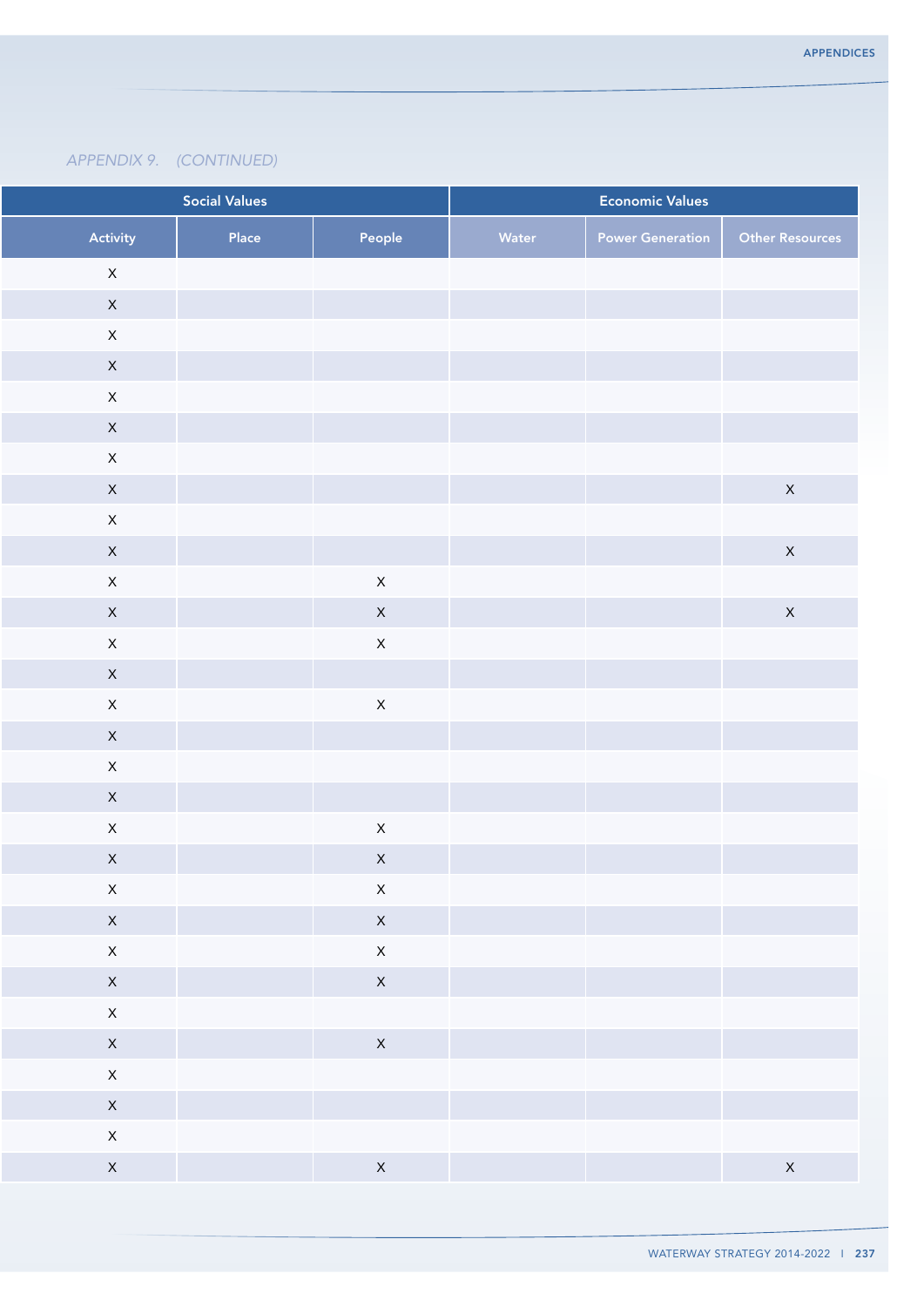| Number<br>22964<br>22965 | <b>Formally Recognised</b><br>Significance | Representativeness | Rare or Threatened  |                    |                       |
|--------------------------|--------------------------------------------|--------------------|---------------------|--------------------|-----------------------|
|                          |                                            |                    | Species/Communities | <b>Naturalness</b> | Landscape<br>Features |
|                          |                                            |                    |                     |                    |                       |
|                          |                                            |                    |                     |                    |                       |
| 22966                    |                                            |                    |                     |                    |                       |
| 22967                    | $\mathsf{X}$                               |                    |                     |                    |                       |
| 22968                    | $\mathsf X$                                |                    |                     |                    |                       |
| 22973                    | $\mathsf{X}^-$                             |                    |                     |                    |                       |
| 22976                    |                                            |                    |                     |                    |                       |
| 22981                    | $\mathsf{X}$                               |                    |                     |                    |                       |
| 22985                    | $\mathsf X$                                |                    | $\mathsf X$         |                    |                       |
| 22992                    | $\mathsf{X}^-$                             |                    |                     |                    |                       |
| 22994                    | $\mathsf X$                                |                    |                     |                    |                       |
| 22997                    | $\mathsf X$                                |                    |                     |                    |                       |
| 22999                    | $\mathsf X$                                |                    |                     |                    |                       |
| 23000                    | $\mathsf X$                                |                    |                     |                    |                       |
| 23002                    | $\mathsf X$                                |                    |                     |                    |                       |
| 23003                    | $\mathsf X$                                |                    |                     |                    |                       |
| 23006                    | $\mathsf X$                                |                    |                     |                    |                       |
| 23008                    | $\mathsf{X}^-$                             |                    |                     |                    |                       |
| 23010                    | $\mathsf{X}^-$                             |                    |                     |                    |                       |
| 23013                    | $\mathsf X$                                |                    |                     |                    |                       |
| 23060                    | $\mathsf X$                                |                    |                     |                    |                       |
| 23064                    | $\mathsf{X}^-$                             |                    |                     |                    |                       |
| 23066                    | $\mathsf X$                                |                    |                     |                    |                       |
| 23068                    | $\mathsf{X}$                               |                    |                     |                    |                       |
| 23072                    | $\mathsf X$                                |                    |                     |                    |                       |
| 23074                    | $\mathsf{X}^-$                             |                    |                     |                    |                       |
| 23077                    | $\mathsf X$                                |                    |                     |                    |                       |
| 23078                    |                                            |                    | $\mathsf{X}$        |                    |                       |
| 23083                    | $\mathsf X$                                |                    | $\mathsf X$         |                    |                       |
| 23091                    | $\mathsf{X}^-$                             |                    |                     |                    |                       |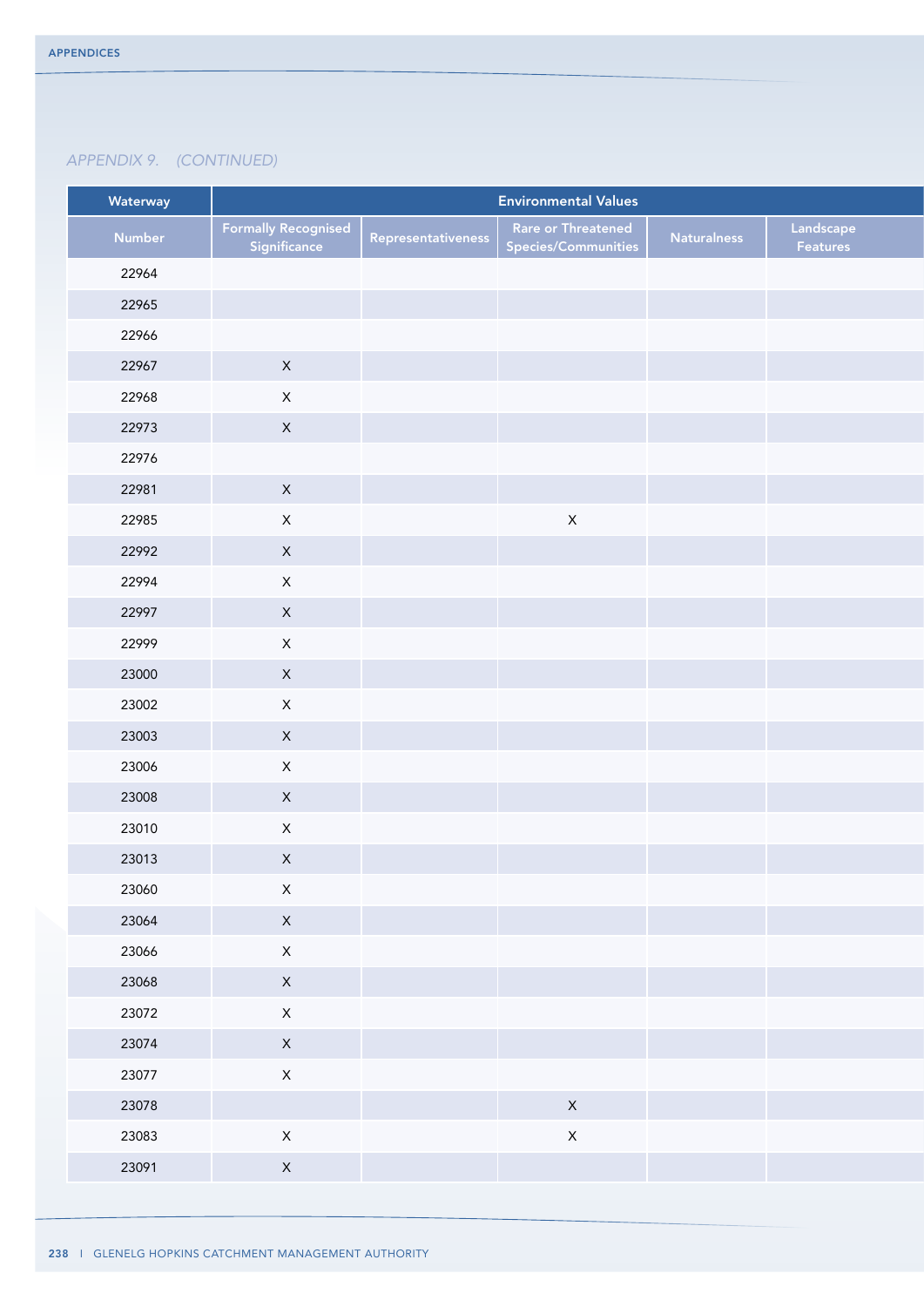|                      | <b>Social Values</b> | <b>Economic Values</b> |       |                         |                        |
|----------------------|----------------------|------------------------|-------|-------------------------|------------------------|
| Activity             | Place                | People                 | Water | <b>Power Generation</b> | <b>Other Resources</b> |
| $\mathsf{X}$         |                      | $\mathsf X$            |       |                         | $\mathsf X$            |
| $\mathsf X$          |                      | $\mathsf X$            |       |                         | $\mathsf X$            |
| $\mathsf X$          |                      | $\mathsf X$            |       |                         | $\mathsf X$            |
| $\mathsf X$          |                      |                        |       |                         |                        |
| $\mathsf X$          |                      |                        |       |                         |                        |
| $\mathsf X$          |                      |                        |       |                         |                        |
| $\mathsf{X}$         |                      | $\mathsf X$            |       |                         | $\mathsf X$            |
|                      |                      | $\mathsf X$            |       |                         |                        |
|                      |                      | $\mathsf X$            |       |                         |                        |
|                      |                      | $\mathsf X$            |       |                         |                        |
| $\mathsf X$          |                      | $\mathsf X$            |       |                         |                        |
| $\mathsf X$          |                      | $\mathsf X$            |       |                         |                        |
| $\mathsf X$          |                      | $\mathsf X$            |       |                         |                        |
| $\mathsf X$          |                      | $\mathsf X$            |       |                         |                        |
| $\mathsf X$          |                      | $\mathsf X$            |       |                         | $\mathsf X$            |
| $\mathsf{X}$         |                      |                        |       |                         |                        |
| $\mathsf X$          |                      | $\mathsf X$            |       |                         |                        |
| $\mathsf X$          |                      | $\mathsf X$            |       |                         | $\mathsf{X}% _{0}$     |
| $\mathsf X$          |                      | $\mathsf X$            |       |                         |                        |
| $\mathsf X$          |                      | $\mathsf X$            |       |                         |                        |
| $\mathsf X$          |                      |                        |       |                         |                        |
| $\mathsf{X}$         |                      |                        |       |                         |                        |
| $\mathsf X$          |                      |                        |       |                         |                        |
| $\mathsf{X}$         |                      |                        |       |                         |                        |
| $\mathsf{X}^-$       |                      |                        |       |                         |                        |
| $\mathsf{X}^{\perp}$ |                      |                        |       |                         |                        |
| $\mathsf{X}$         |                      |                        |       |                         |                        |
| $\mathsf{X}$         |                      | $\mathsf{X}$           |       |                         |                        |
| $\mathsf{X}^-$       |                      |                        |       |                         |                        |
| $\mathsf{X}$         |                      |                        |       |                         |                        |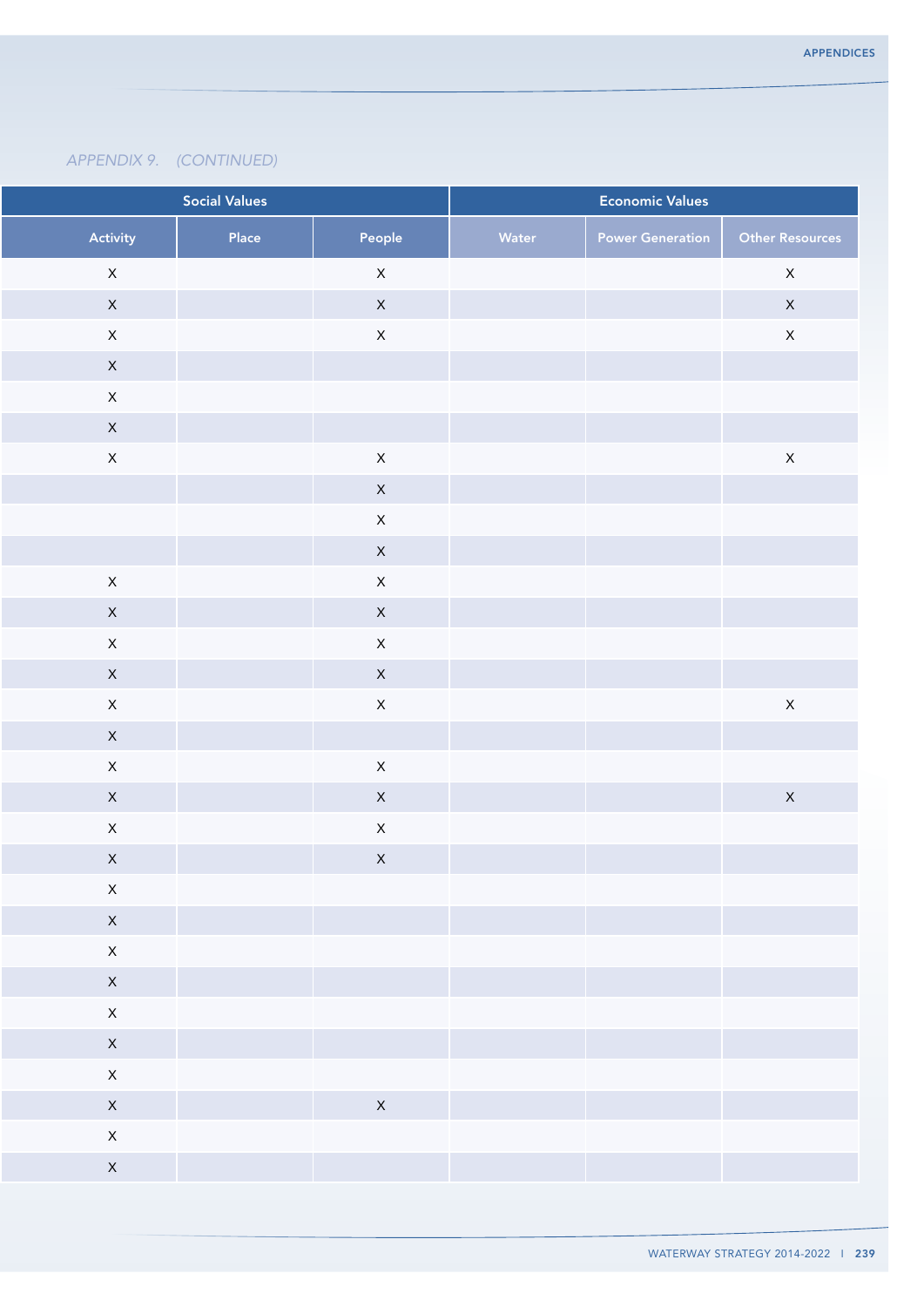| Waterway |                                            |                    | <b>Environmental Values</b>                      |                    |                       |
|----------|--------------------------------------------|--------------------|--------------------------------------------------|--------------------|-----------------------|
| Number   | <b>Formally Recognised</b><br>Significance | Representativeness | <b>Rare or Threatened</b><br>Species/Communities | <b>Naturalness</b> | Landscape<br>Features |
| 23092    | $\mathsf{X}$                               |                    |                                                  |                    |                       |
| 23096    | $\mathsf{X}$                               |                    |                                                  |                    |                       |
| 23099    | $\mathsf{X}$                               |                    |                                                  |                    |                       |
| 23108    | $\mathsf{X}$                               |                    | $\boldsymbol{\mathsf{X}}$                        |                    |                       |
| 23109    | $\mathsf{X}$                               |                    |                                                  |                    |                       |
| 25313    |                                            |                    |                                                  |                    |                       |
| 25630    | $\mathsf{X}$                               |                    | $\mathsf X$                                      |                    | $\mathsf X$           |
| 25632    | $\mathsf{X}$                               |                    | $\mathsf X$                                      |                    | $\mathsf X$           |
| 25636    | $\mathsf{X}$                               |                    | $\mathsf{X}$                                     |                    | $\mathsf X$           |
| 25638    | $\mathsf{X}$                               |                    | $\mathsf X$                                      |                    | $\mathsf X$           |
| 26609    |                                            |                    | $\mathsf X$                                      |                    |                       |
| 26740    | $\mathsf{X}$                               |                    | $\mathsf{X}$                                     |                    |                       |
| 26766    | $\mathsf{X}$                               |                    | $\mathsf X$                                      |                    | $\mathsf X$           |
| 26815    | $\mathsf{X}$                               |                    |                                                  |                    | $\mathsf{X}$          |
| 26928    |                                            |                    |                                                  |                    |                       |
| 27624    |                                            |                    | $\mathsf X$                                      |                    |                       |
| 27669    | $\mathsf{X}$                               |                    | $\mathsf X$                                      |                    |                       |
| 27675    | $\mathsf{X}$                               |                    | $\mathsf X$                                      |                    |                       |
| 28269    |                                            |                    |                                                  |                    |                       |
| 28317    | $\mathsf X$                                |                    | $\mathsf X$                                      |                    |                       |
| 29078    | $\mathsf X$                                |                    | $\mathsf X$                                      |                    |                       |
| 29086    | $\mathsf{X}$                               |                    | $\mathsf{X}$                                     |                    |                       |
| 29106    | $\mathsf{X}^-$                             |                    |                                                  |                    |                       |
| 31808    | $\mathsf{X}$                               |                    | $\mathsf{X}$                                     |                    | $\mathsf{X}$          |
| 31816    | $\mathsf{X}$                               |                    | $\mathsf X$                                      |                    | $\mathsf X$           |
| 32200    | $\mathsf{X}$                               |                    | $\mathsf X$                                      |                    |                       |
| 32240    | $\mathsf X$                                |                    | $\mathsf X$                                      |                    | $\mathsf X$           |
| 51464    | $\mathsf{X}$                               |                    |                                                  |                    |                       |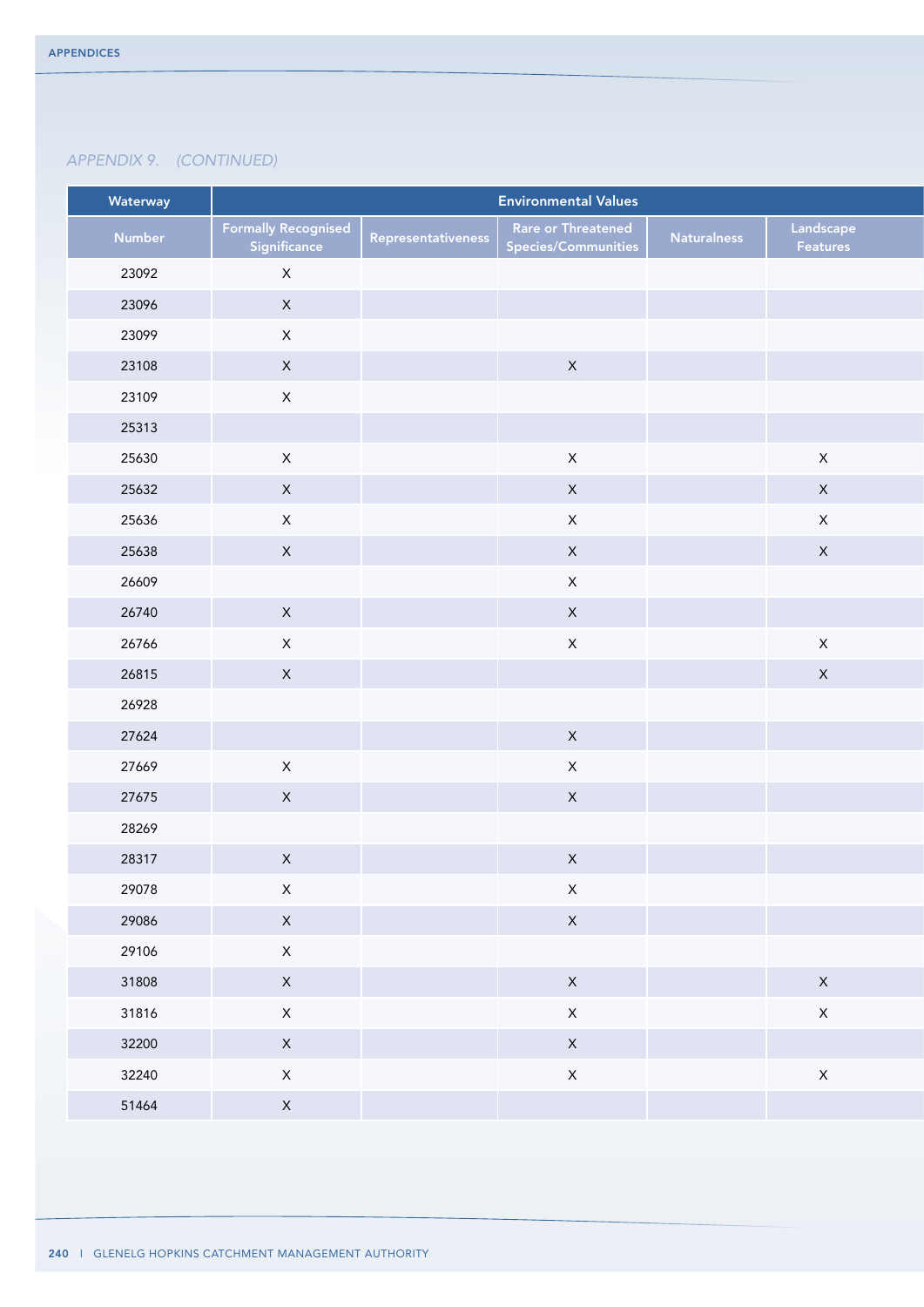| <b>Social Values</b> |                      |                               |                | <b>Economic Values</b> |                         |                        |
|----------------------|----------------------|-------------------------------|----------------|------------------------|-------------------------|------------------------|
|                      | Activity             | Place                         | People         | Water                  | <b>Power Generation</b> | <b>Other Resources</b> |
|                      | $\mathsf{X}$         |                               |                |                        |                         |                        |
|                      | $\mathsf X$          |                               |                |                        |                         |                        |
|                      | $\mathsf{X}$         |                               |                |                        |                         |                        |
|                      | $\mathsf{X}$         |                               |                |                        |                         |                        |
|                      | $\mathsf X$          |                               |                |                        |                         |                        |
|                      | $\mathsf{X}$         |                               |                | $\mathsf{X}$           |                         |                        |
|                      | $\mathsf{X}$         | $\mathsf{X}$                  |                | $\mathsf{X}$           |                         |                        |
|                      | $\mathsf{X}$         | $\mathsf X$                   |                |                        |                         |                        |
|                      | $\mathsf{X}$         | $\mathsf{X}$                  |                |                        |                         |                        |
|                      | $\mathsf X$          | $\mathsf X$                   |                |                        |                         |                        |
|                      | $\mathsf X$          |                               | $\mathsf X$    |                        |                         |                        |
|                      | $\mathsf X$          |                               | $\mathsf X$    |                        |                         |                        |
|                      | $\mathsf{X}$         |                               | $\mathsf X$    |                        |                         |                        |
|                      | $\mathsf X$          |                               | $\mathsf X$    |                        |                         |                        |
|                      | $\mathsf X$          |                               |                | $\mathsf{X}$           |                         |                        |
|                      | $\mathsf{X}$         |                               | $\mathsf{X}$   | $\mathsf{X}$           |                         |                        |
|                      | $\mathsf X$          |                               |                | $\mathsf{X}$           |                         |                        |
|                      | $\mathsf X$          |                               |                | $\mathsf{X}$           |                         | $\mathsf{X}% _{0}$     |
|                      |                      |                               |                | $\mathsf{X}$           |                         |                        |
|                      | $\mathsf X$          | $\mathsf{X}$                  |                |                        |                         |                        |
|                      | $\mathsf X$          |                               |                |                        |                         |                        |
|                      | $\mathsf{X}$         |                               |                |                        |                         |                        |
|                      | $\mathsf{X}$         |                               |                | $\mathsf{X}$           |                         |                        |
|                      | $\mathsf{X}^{\perp}$ |                               | $\mathsf{X}^-$ |                        |                         |                        |
|                      | $\mathsf{X}$         |                               | $\mathsf X$    |                        |                         |                        |
|                      | $\mathsf{X}$         | $\mathsf{X}$<br>and the state | $\mathsf{X}$   |                        |                         |                        |
|                      | $\mathsf{X}$         |                               |                |                        |                         |                        |
|                      | $\mathsf{X}$         |                               | $\mathsf{X}$   | $\mathsf{X}$           |                         |                        |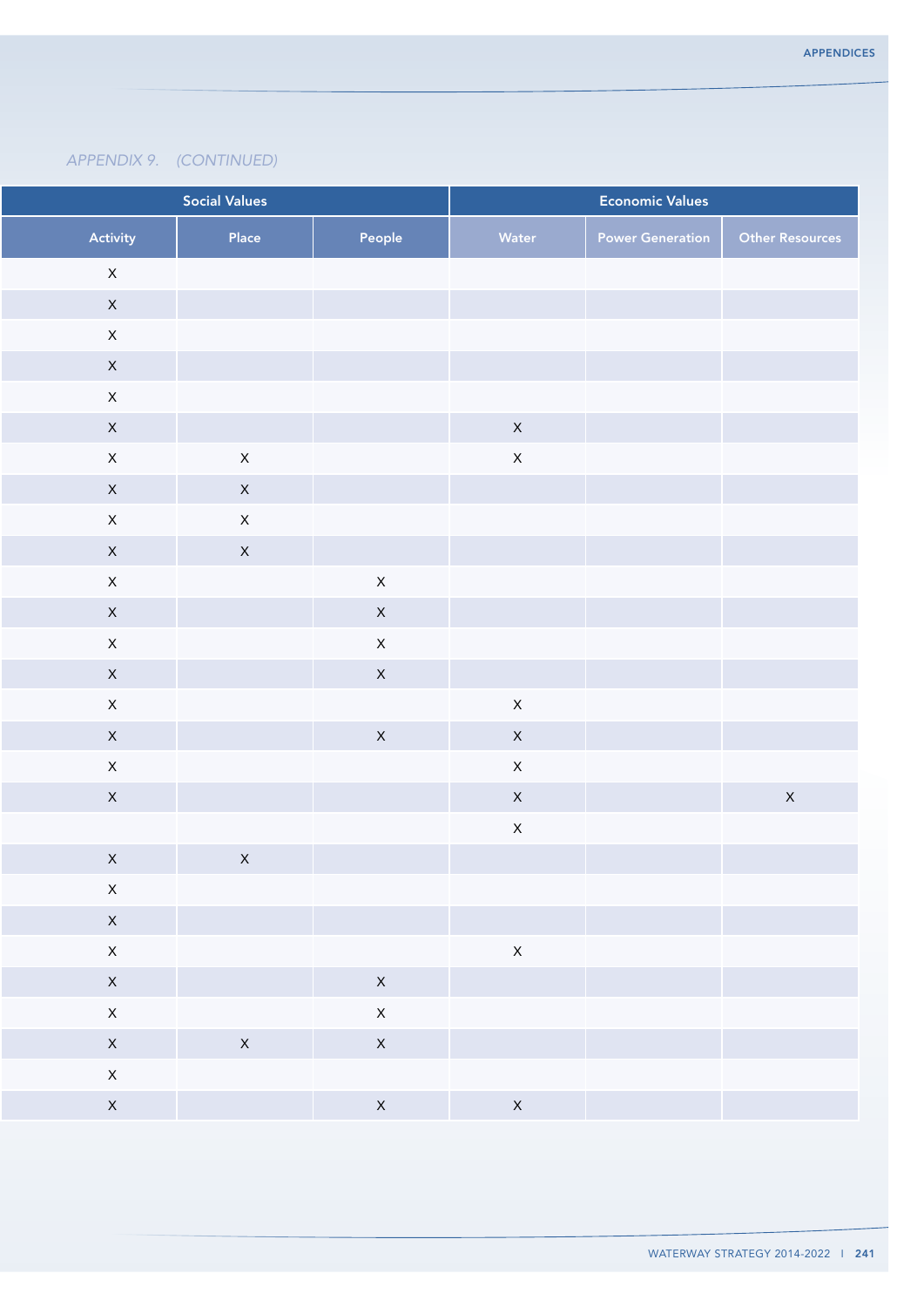# Appendix 10. Using goals to prioritise river and estuary reaches

The values listed in AVIRA were used to assess each river reach and estuary against each 20-year goal. *Table A* (below) outlines the criteria used to identify the river reaches and estuaries which were consistent with regional goals.

*Table A. Criteria for identifying rivers and estuaries linked to regional goals*

| <b>GOAL</b>                                                                     | <b>CRITERIA</b>                                                                                                                                                                                                                                                                                                             |
|---------------------------------------------------------------------------------|-----------------------------------------------------------------------------------------------------------------------------------------------------------------------------------------------------------------------------------------------------------------------------------------------------------------------------|
| Maintain heritage river values in the Glenelg River                             | River reach 38-2 and estuary reach 38-201<br>Within the heritage river reaches:<br>Score of 5 for:<br>• Significant EVCs<br>• Landscape<br>• Recreational fishing<br>Score of 4 or 5 for:<br>• Riparian vegetation condition<br>· Significant flora terrestrial<br>• Native fish (not for estuaries)<br>• Non-motor boating |
| Protect or improve threatened fish populations in the<br>Glenelg Hopkins region | Score of 4 or 5 for significant fish, with three or more<br>species identified<br>Presence of Glenelg spiny crayfish<br>Presence of variegated pygmy perch                                                                                                                                                                  |
| Maintain or improve significant waterway dependent species                      | Score of 5 for any of:<br>· Significant amphibians<br>· Significant birds riparian<br>• Significant birds waterway<br>· Significant reptiles aquatic<br>· Significant reptiles riparian<br>• Significant flora terrestrial<br>• Significant EVC                                                                             |
| Maintain or improve high value recreation fishing through<br>habitat protection | Score of 5 for recreational fishing                                                                                                                                                                                                                                                                                         |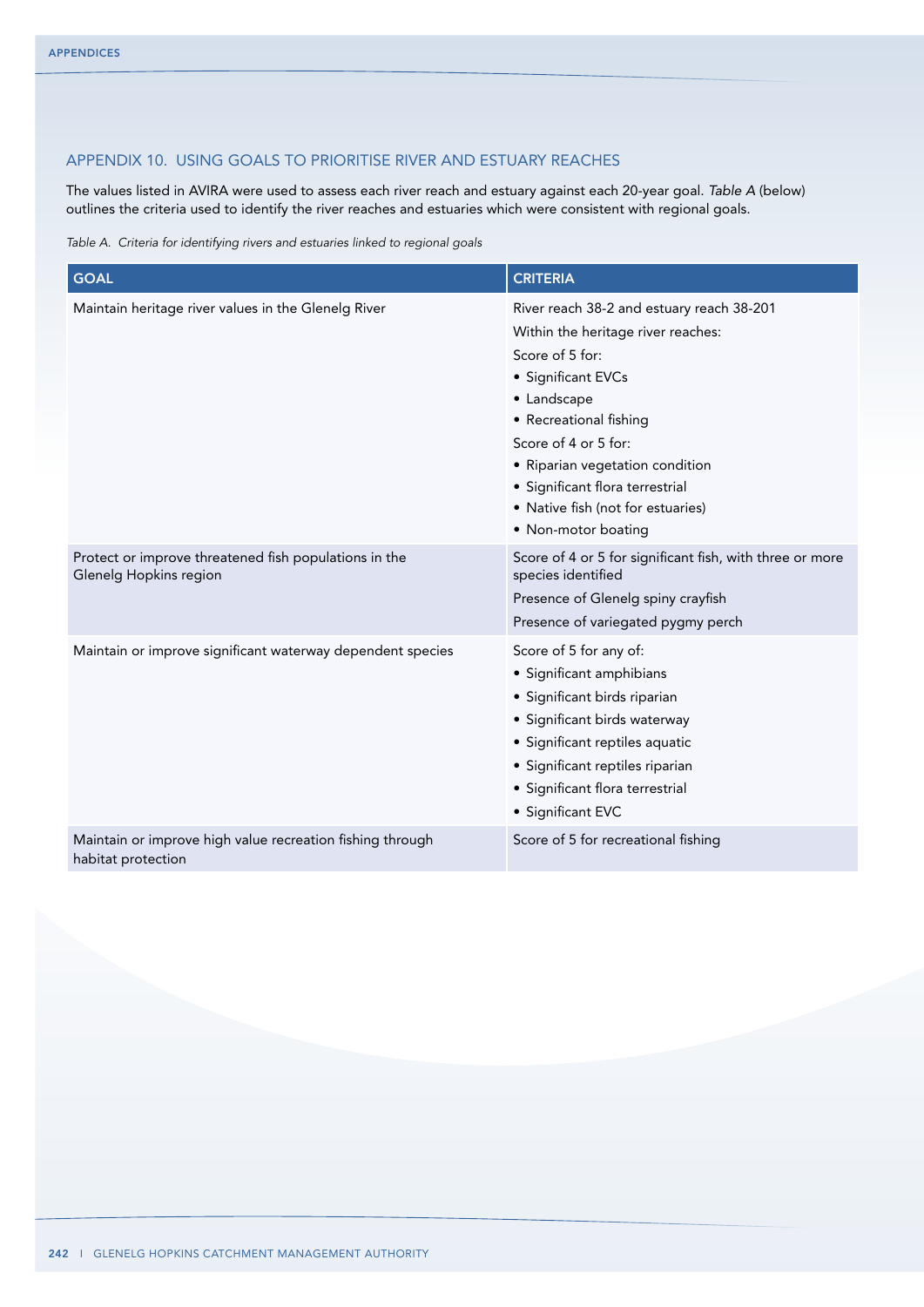# Appendix 11. Using goals to prioritise wetlands

The values listed in AVIRA were used to assess wetlands against each 20-year goal. *Table B* (below) outlines the criteria used to identify the wetlands which were consistent with regional goals.

*Table B. Criteria for identifying wetlands linked to regional goals*

| <b>GOAL</b>                                                                                      | <b>CRITERIA</b>                                                                                                                                                                                                                                                     |  |  |  |  |
|--------------------------------------------------------------------------------------------------|---------------------------------------------------------------------------------------------------------------------------------------------------------------------------------------------------------------------------------------------------------------------|--|--|--|--|
| Restore hydrological and ecological values to high value drained<br>wetlands and wetland systems | Step 1: RCS wetlands – all wetlands included in the<br>complexes of the RCS wetlands (note that a number<br>of the RCS wetlands were not IWC 1 wetlands and<br>therefore did not appear in AVIRA). The CMA sourced<br>additional data to include these in the GHWS. |  |  |  |  |
|                                                                                                  | Step 2: Within the RCS wetlands, measures relating to<br>the DIWA listing for those wetlands were:                                                                                                                                                                  |  |  |  |  |
|                                                                                                  | • Yes (drought refuge or important bird habitat)<br>• Score of 5 for any of the significant species<br>measures, and the score relates to an EPBC listed<br>species or community<br>• Yes for post European heritage                                                |  |  |  |  |
| Maintain or improve significant waterway dependent species<br>and communities                    | Score of 5 for any of:<br>• Significant amphibians<br>• Significant birds riparian<br>• Significant birds waterway<br>• Significant reptiles aquatic<br>• Significant reptiles riparian<br>• Significant EVCs and wetland vegetation condition                      |  |  |  |  |
|                                                                                                  |                                                                                                                                                                                                                                                                     |  |  |  |  |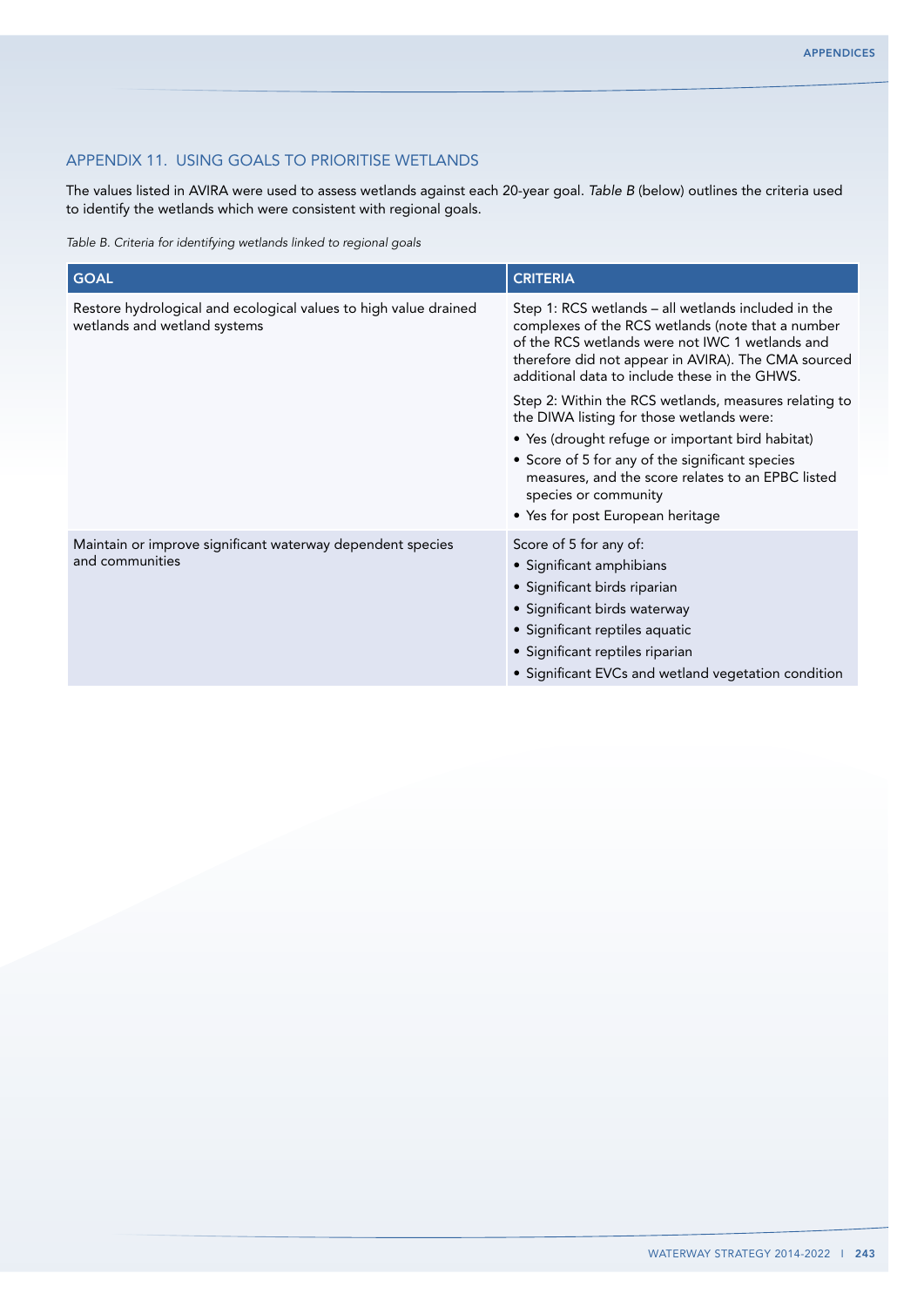# Appendix 12. Priority waterways and links to the regional goals

*Table A. Priority rivers and their links to the regional goals*

| <b>Reach</b> | <b>Name</b>            | <b>Maintain</b><br><b>Heritage River</b><br>values in the<br><b>Glenelg River</b> | <b>Restore</b><br>hydrological<br>and ecological<br>values to high<br>value drained<br>wetlands<br>and wetland<br>systems | <b>Protect or</b><br>improve<br>threatened fish<br>populations<br>in the Glenelg<br><b>Hopkins region</b> | <b>Maintain</b><br>or improve<br>significant<br>waterway<br>dependent<br>species and<br>communities | Maintain or<br>improve high<br>value recreation<br>fishing through<br>habitat<br>protection |
|--------------|------------------------|-----------------------------------------------------------------------------------|---------------------------------------------------------------------------------------------------------------------------|-----------------------------------------------------------------------------------------------------------|-----------------------------------------------------------------------------------------------------|---------------------------------------------------------------------------------------------|
|              |                        |                                                                                   | <b>Coastal Waterway Management Area</b>                                                                                   |                                                                                                           |                                                                                                     |                                                                                             |
| $36 - 13$    | <b>Brucknell Creek</b> |                                                                                   |                                                                                                                           | $\mathsf X$                                                                                               |                                                                                                     |                                                                                             |
| 36-38        | Merri River            |                                                                                   |                                                                                                                           |                                                                                                           |                                                                                                     | $\mathsf X$                                                                                 |
| 37-03        | <b>Surry River</b>     |                                                                                   |                                                                                                                           |                                                                                                           |                                                                                                     | X                                                                                           |
| $37-04$      | <b>Surry River</b>     |                                                                                   |                                                                                                                           |                                                                                                           |                                                                                                     | $\times$                                                                                    |
| 37-05        | <b>Surry River</b>     |                                                                                   |                                                                                                                           |                                                                                                           | $\mathsf{X}$                                                                                        |                                                                                             |
| 37-07        | <b>Fitzroy River</b>   |                                                                                   |                                                                                                                           |                                                                                                           | X                                                                                                   |                                                                                             |
| 37-09        | Darlots Creek          |                                                                                   |                                                                                                                           | $\mathsf X$                                                                                               |                                                                                                     |                                                                                             |
| $37 - 11$    | Eumeralla River        |                                                                                   |                                                                                                                           |                                                                                                           |                                                                                                     | $\mathsf X$                                                                                 |
| $37 - 16$    | Moyne River            |                                                                                   |                                                                                                                           |                                                                                                           |                                                                                                     | X                                                                                           |
| 38-02        | <b>Glenelg River</b>   | $\times$                                                                          |                                                                                                                           | $\mathsf{X}$                                                                                              |                                                                                                     |                                                                                             |
| 38-14        | Moleside Creek         |                                                                                   |                                                                                                                           | $\mathsf{X}$                                                                                              | $\mathsf{X}$                                                                                        |                                                                                             |
|              |                        |                                                                                   | Lower Glenelg Waterway Management Area                                                                                    |                                                                                                           |                                                                                                     |                                                                                             |
| 38-03        | Glenelg River          |                                                                                   |                                                                                                                           | X                                                                                                         | X                                                                                                   |                                                                                             |
| 38-04        | <b>Glenelg River</b>   |                                                                                   |                                                                                                                           | $\pmb{\times}$                                                                                            | X                                                                                                   |                                                                                             |
| 38-05        | Glenelg River          |                                                                                   |                                                                                                                           | X                                                                                                         | X                                                                                                   |                                                                                             |
| 38-06        | Glenelg River          |                                                                                   |                                                                                                                           | X                                                                                                         |                                                                                                     |                                                                                             |
| $38 - 15$    | Crawford River         |                                                                                   |                                                                                                                           | X                                                                                                         |                                                                                                     |                                                                                             |
| 38-16        | Crawford River         |                                                                                   |                                                                                                                           | $\mathsf{X}$                                                                                              | X                                                                                                   |                                                                                             |
| 38-20        | <b>Stokes River</b>    |                                                                                   |                                                                                                                           | X                                                                                                         |                                                                                                     |                                                                                             |
| 38-21        | <b>Stokes River</b>    |                                                                                   |                                                                                                                           | X                                                                                                         | X                                                                                                   |                                                                                             |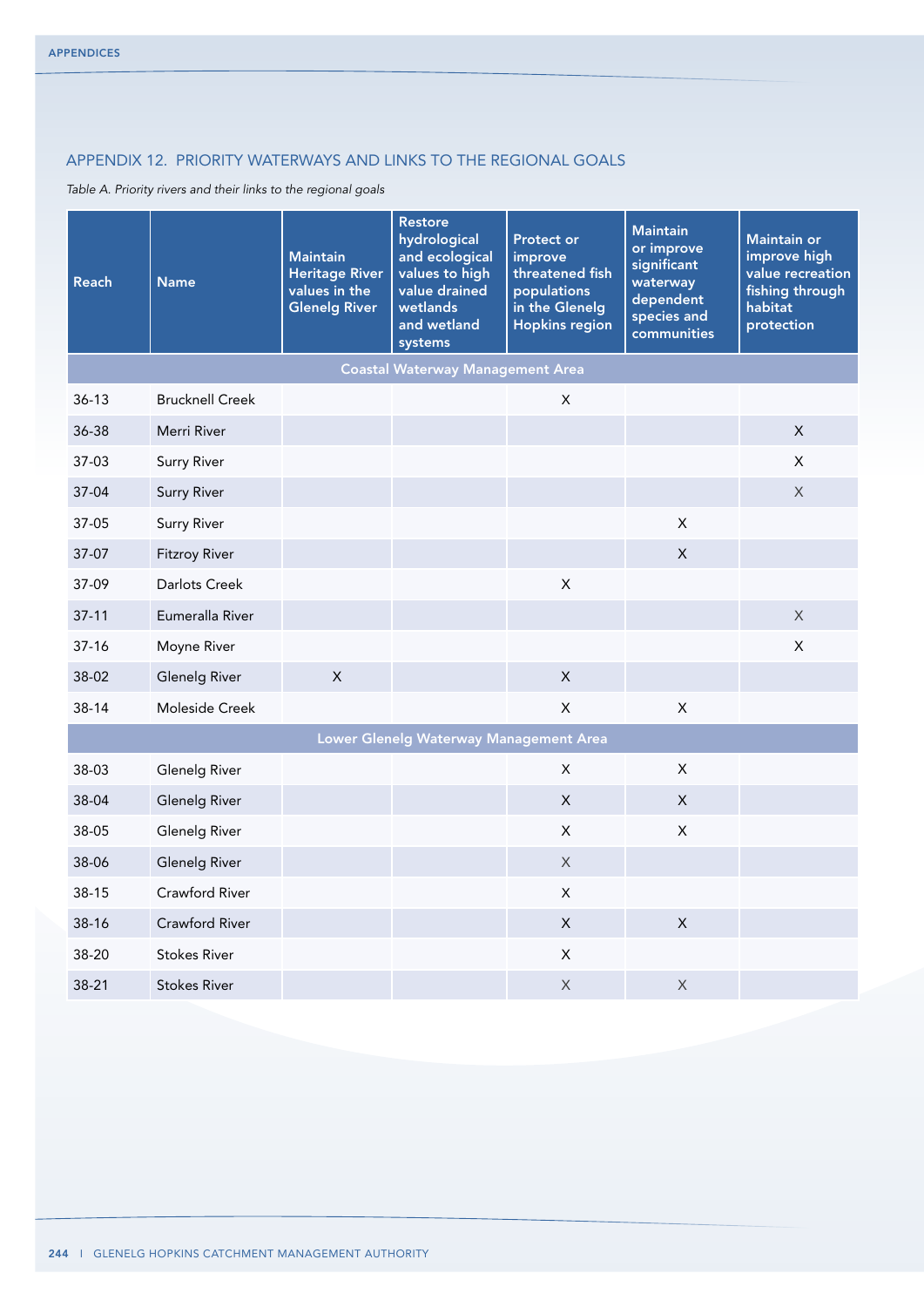| <b>Reach</b> | <b>Name</b>           | <b>Maintain</b><br><b>Heritage River</b><br>values in the<br><b>Glenelg River</b> | <b>Restore</b><br>hydrological<br>and ecological<br>values to high<br>value drained<br>wetlands<br>and wetland<br>systems | <b>Protect or</b><br>improve<br>threatened fish<br>populations<br>in the Glenelg<br><b>Hopkins region</b> | <b>Maintain</b><br>or improve<br>significant<br>waterway<br>dependent<br>species and<br>communities | <b>Maintain or</b><br>improve high<br>value recreation<br>fishing through<br>habitat<br>protection |
|--------------|-----------------------|-----------------------------------------------------------------------------------|---------------------------------------------------------------------------------------------------------------------------|-----------------------------------------------------------------------------------------------------------|-----------------------------------------------------------------------------------------------------|----------------------------------------------------------------------------------------------------|
|              |                       |                                                                                   | <b>Upper Glenelg Waterway Management Area</b>                                                                             |                                                                                                           |                                                                                                     |                                                                                                    |
| 38-07        | <b>Glenelg River</b>  |                                                                                   |                                                                                                                           | $\times$                                                                                                  |                                                                                                     | X                                                                                                  |
| 38-08        | <b>Glenelg River</b>  |                                                                                   |                                                                                                                           | X                                                                                                         | X                                                                                                   |                                                                                                    |
| 38-09        | <b>Glenelg River</b>  |                                                                                   |                                                                                                                           | X                                                                                                         | X                                                                                                   |                                                                                                    |
| 38-10        | <b>Glenelg River</b>  |                                                                                   |                                                                                                                           |                                                                                                           | X                                                                                                   |                                                                                                    |
| $38-11$      | <b>Glenelg River</b>  |                                                                                   |                                                                                                                           | $\mathsf{X}$                                                                                              | X                                                                                                   |                                                                                                    |
| $38-12$      | <b>Glenelg River</b>  |                                                                                   |                                                                                                                           |                                                                                                           | X                                                                                                   |                                                                                                    |
| 38-13        | <b>Glenelg River</b>  |                                                                                   |                                                                                                                           | $\sf X$                                                                                                   | X                                                                                                   |                                                                                                    |
| 38-44        | <b>Wando River</b>    |                                                                                   |                                                                                                                           | $\pmb{\times}$                                                                                            |                                                                                                     |                                                                                                    |
|              |                       |                                                                                   | <b>Upper Hopkins Waterway Management Area</b>                                                                             |                                                                                                           |                                                                                                     |                                                                                                    |
| 36-22        | Mt Emu Creek          |                                                                                   |                                                                                                                           |                                                                                                           | X                                                                                                   |                                                                                                    |
| $36 - 23$    | <b>Trawalla Creek</b> |                                                                                   |                                                                                                                           |                                                                                                           |                                                                                                     | X                                                                                                  |
|              |                       |                                                                                   | Volcanic Plain Waterway Management Area                                                                                   |                                                                                                           |                                                                                                     |                                                                                                    |
| $36 - 17$    | Mt Emu Creek          |                                                                                   |                                                                                                                           |                                                                                                           | X                                                                                                   |                                                                                                    |
|              |                       |                                                                                   | <b>Wannon Waterway Management Area</b>                                                                                    |                                                                                                           |                                                                                                     |                                                                                                    |
| 38-22        | <b>Wannon River</b>   |                                                                                   |                                                                                                                           | $\mathsf{X}$                                                                                              |                                                                                                     |                                                                                                    |
| 38-23        | <b>Wannon River</b>   |                                                                                   |                                                                                                                           | X                                                                                                         |                                                                                                     |                                                                                                    |
| 38-24        | <b>Wannon River</b>   |                                                                                   |                                                                                                                           | $\mathsf X$                                                                                               |                                                                                                     |                                                                                                    |
| 38-25        | <b>Wannon River</b>   |                                                                                   |                                                                                                                           |                                                                                                           | $\mathsf X$                                                                                         |                                                                                                    |
| 38-26        | Wannon River          |                                                                                   |                                                                                                                           | $\mathsf X$                                                                                               |                                                                                                     |                                                                                                    |
| 38-28        | Wannon River          |                                                                                   |                                                                                                                           | $\mathsf X$                                                                                               | $\mathsf X$                                                                                         |                                                                                                    |
| 38-30        | Miakite Creek         |                                                                                   |                                                                                                                           | $\mathsf X$                                                                                               |                                                                                                     |                                                                                                    |
| 38-35        | Grange Burn<br>Creek  |                                                                                   |                                                                                                                           | $\mathsf X$                                                                                               |                                                                                                     |                                                                                                    |
| 38-37        | Grange Burn<br>Creek  |                                                                                   |                                                                                                                           | $\mathsf X$                                                                                               |                                                                                                     |                                                                                                    |
| 38-40        | Dwyer Creek           |                                                                                   |                                                                                                                           |                                                                                                           | $\mathsf X$                                                                                         |                                                                                                    |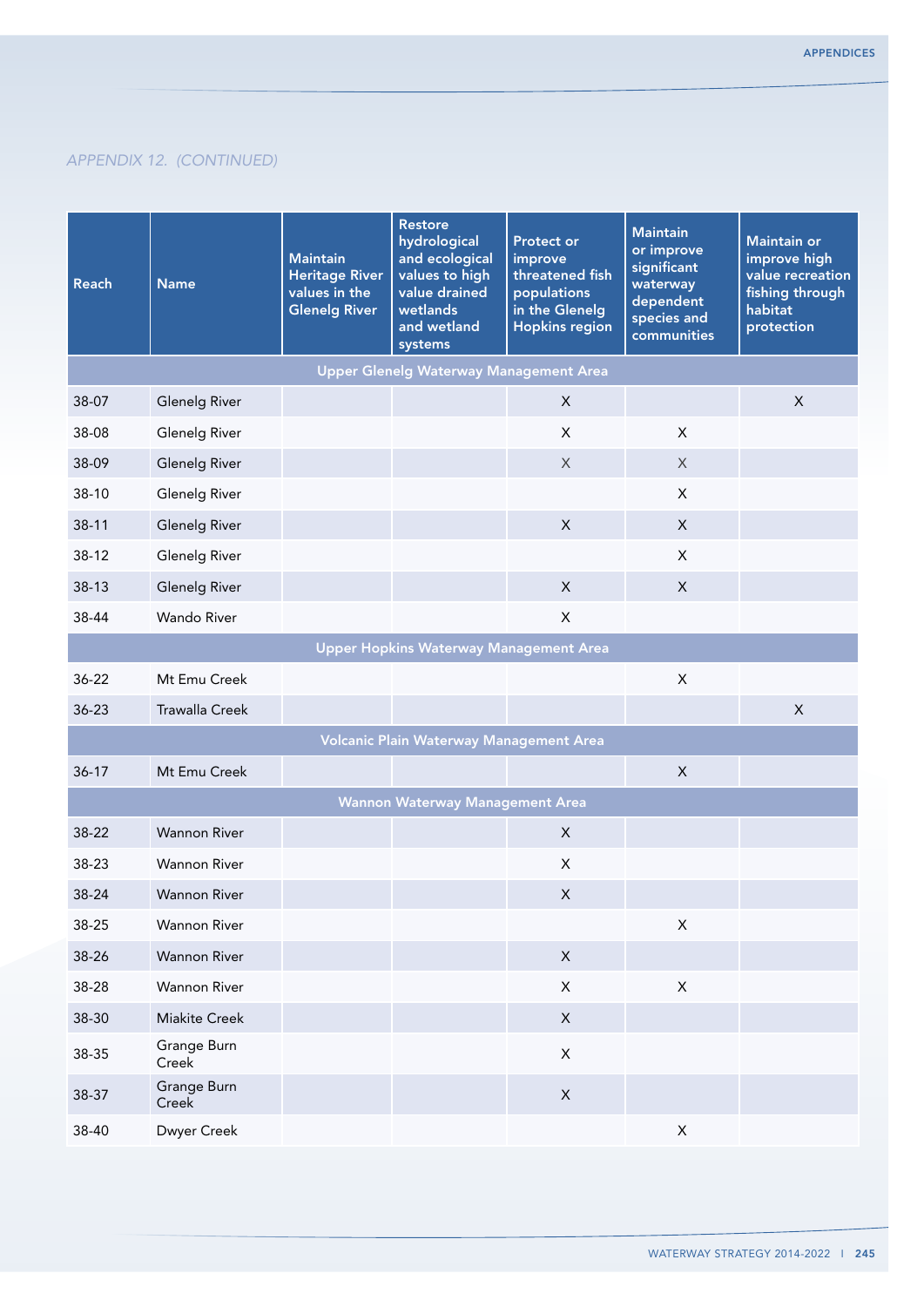*Table B. Priority estuaries and their links to the regional goals*

| Reach                          | <b>Name</b>              | <b>Maintain</b><br><b>Heritage River</b><br>values in the<br><b>Glenelg River</b> | <b>Restore</b><br>hydrological<br>and ecological<br>values to high<br>value drained<br>wetlands<br>and wetland<br>systems | <b>Protect or</b><br>improve<br>threatened fish<br>populations<br>in the Glenelg<br><b>Hopkins region</b> | <b>Maintain</b><br>or improve<br>significant<br>waterway<br>dependent<br>species and<br>communities | <b>Maintain or</b><br>improve high<br>value recreation<br>fishing through<br>habitat<br>protection |
|--------------------------------|--------------------------|-----------------------------------------------------------------------------------|---------------------------------------------------------------------------------------------------------------------------|-----------------------------------------------------------------------------------------------------------|-----------------------------------------------------------------------------------------------------|----------------------------------------------------------------------------------------------------|
| <b>Coastal Management Area</b> |                          |                                                                                   |                                                                                                                           |                                                                                                           |                                                                                                     |                                                                                                    |
| 36-201                         | <b>Hopkins River</b>     |                                                                                   |                                                                                                                           |                                                                                                           | X                                                                                                   | X                                                                                                  |
| 36-238                         | Merri River              |                                                                                   |                                                                                                                           |                                                                                                           | $\times$                                                                                            |                                                                                                    |
| 37-201                         | <b>Wattle Hill Creek</b> |                                                                                   |                                                                                                                           |                                                                                                           | $\times$                                                                                            |                                                                                                    |
| 37-203                         | <b>Surry River</b>       |                                                                                   |                                                                                                                           |                                                                                                           | $\times$                                                                                            |                                                                                                    |
| 37-206                         | <b>Fitzroy River</b>     |                                                                                   |                                                                                                                           |                                                                                                           | $\mathsf{x}$                                                                                        |                                                                                                    |
| 37-211                         | Lake Yambuk              |                                                                                   | $\mathsf{X}$                                                                                                              |                                                                                                           | $\mathsf{x}$                                                                                        |                                                                                                    |
| 37-216                         | Moyne River              |                                                                                   |                                                                                                                           |                                                                                                           | $\mathsf{x}$                                                                                        |                                                                                                    |
| 38-201                         | <b>Glenelg River</b>     | $\times$                                                                          |                                                                                                                           |                                                                                                           | X                                                                                                   | $\times$                                                                                           |

## *Table C. Priority wetlands and their links to the regional goals*

| <b>Reach</b> | <b>Name</b>                             | <b>Maintain</b><br><b>Heritage River</b><br>values in the<br><b>Glenelg River</b> | <b>Restore</b><br>hydrological<br>and ecological<br>values to high<br>value drained<br>wetlands<br>and wetland<br>systems | <b>Protect or</b><br>improve<br>threatened fish<br>populations<br>in the Glenelg<br><b>Hopkins region</b> | <b>Maintain</b><br>or improve<br>significant<br>waterway<br>dependent<br>species and<br>communities | <b>Maintain or</b><br>improve high<br>value recreation<br>fishing through<br>habitat<br>protection |  |
|--------------|-----------------------------------------|-----------------------------------------------------------------------------------|---------------------------------------------------------------------------------------------------------------------------|-----------------------------------------------------------------------------------------------------------|-----------------------------------------------------------------------------------------------------|----------------------------------------------------------------------------------------------------|--|
|              | <b>Coastal Waterway Management Area</b> |                                                                                   |                                                                                                                           |                                                                                                           |                                                                                                     |                                                                                                    |  |
| 20501        | Long Swamp<br>(East)                    |                                                                                   | X                                                                                                                         |                                                                                                           | X                                                                                                   |                                                                                                    |  |
| 20502        | Lake Bongbong                           |                                                                                   | $\mathsf{X}$                                                                                                              |                                                                                                           | $\times$                                                                                            |                                                                                                    |  |
| 20561        | <b>Unnamed (20561)</b>                  |                                                                                   | X                                                                                                                         |                                                                                                           |                                                                                                     |                                                                                                    |  |
| 20562        | <b>Bridgewater Lakes</b><br>(North)     |                                                                                   | $\chi$                                                                                                                    |                                                                                                           |                                                                                                     |                                                                                                    |  |
| 20563        | unnamed (20563)                         |                                                                                   | X                                                                                                                         |                                                                                                           |                                                                                                     |                                                                                                    |  |
| 20565        | <b>Bridgewater Lakes</b><br>(South)     |                                                                                   | X                                                                                                                         |                                                                                                           |                                                                                                     |                                                                                                    |  |
| 20613        | <b>McFarlanes</b><br>Swamp              |                                                                                   | X                                                                                                                         |                                                                                                           |                                                                                                     |                                                                                                    |  |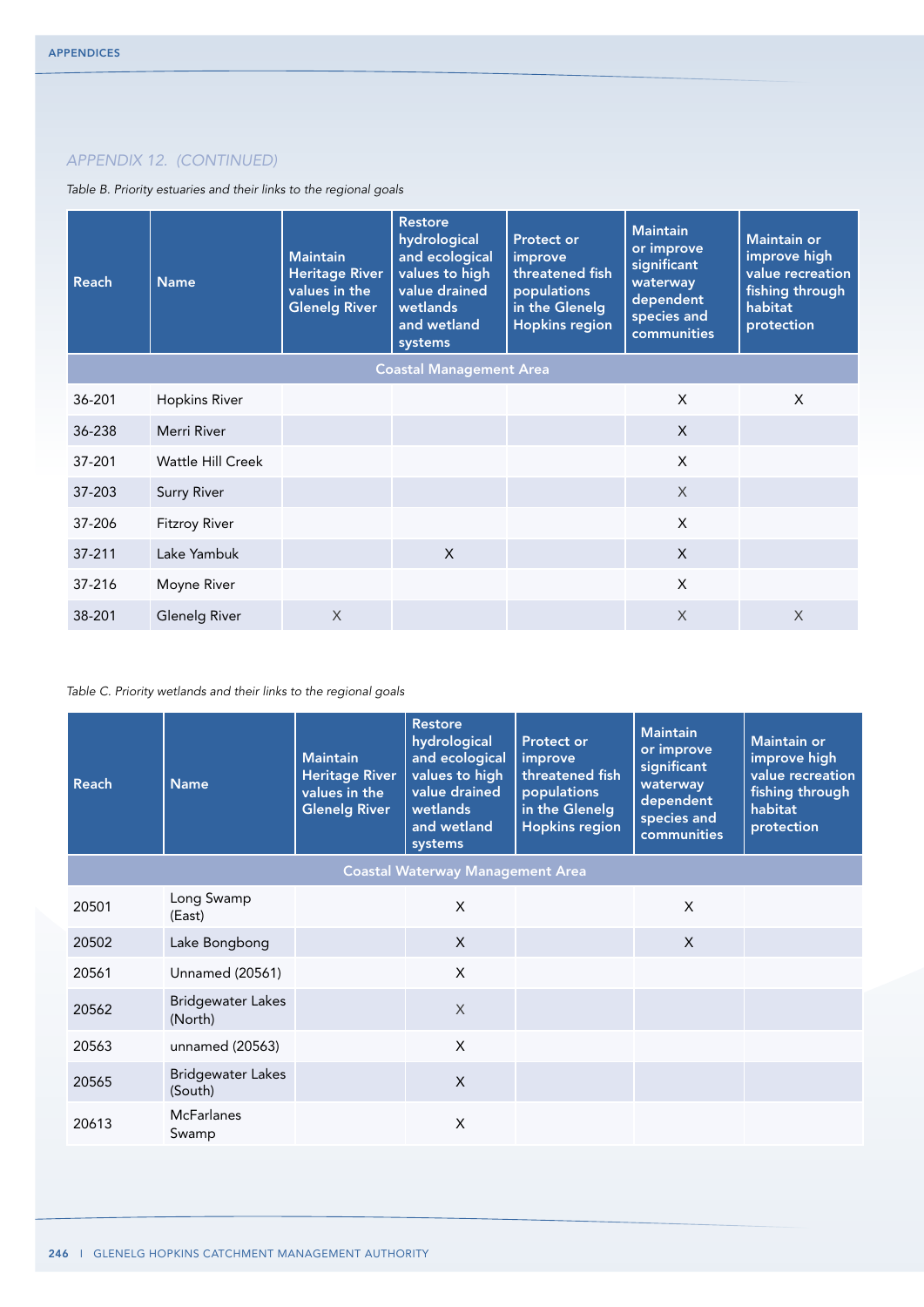| Reach  | <b>Name</b>                      | <b>Maintain</b><br><b>Heritage River</b><br>values in the<br><b>Glenelg River</b> | <b>Restore</b><br>hydrological<br>and ecological<br>values to high<br>value drained<br>wetlands<br>and wetland<br>systems | <b>Protect or</b><br>improve<br>threatened fish<br>populations<br>in the Glenelg<br><b>Hopkins region</b> | <b>Maintain</b><br>or improve<br>significant<br>waterway<br>dependent<br>species and<br>communities | <b>Maintain or</b><br>improve high<br>value recreation<br>fishing through<br>habitat<br>protection |
|--------|----------------------------------|-----------------------------------------------------------------------------------|---------------------------------------------------------------------------------------------------------------------------|-----------------------------------------------------------------------------------------------------------|-----------------------------------------------------------------------------------------------------|----------------------------------------------------------------------------------------------------|
| 20614  | Long Swamp<br>(West)             |                                                                                   | $\mathsf X$                                                                                                               |                                                                                                           | $\mathsf X$                                                                                         |                                                                                                    |
| 21141  | Tullich Swamp                    |                                                                                   |                                                                                                                           |                                                                                                           | X                                                                                                   |                                                                                                    |
| 25630  | Tower Hill Lake<br>(West)        |                                                                                   | $\boldsymbol{\mathsf{X}}$                                                                                                 |                                                                                                           | X                                                                                                   |                                                                                                    |
| 25632  | Wagon Bay                        |                                                                                   | $\pmb{\times}$                                                                                                            |                                                                                                           | X                                                                                                   |                                                                                                    |
| 25638  | <b>Tower Hill Lake</b><br>(East) |                                                                                   | $\mathsf X$                                                                                                               |                                                                                                           | X                                                                                                   |                                                                                                    |
| Condah | Lake Condah                      |                                                                                   | $\mathsf{X}$                                                                                                              |                                                                                                           | X                                                                                                   |                                                                                                    |
|        |                                  |                                                                                   | Lower Glenelg Waterway Management Area                                                                                    |                                                                                                           |                                                                                                     |                                                                                                    |
| 20137  | unnamed (20137)                  |                                                                                   |                                                                                                                           |                                                                                                           | $\pmb{\times}$                                                                                      |                                                                                                    |
| 20158  | Kaladbro Swamp                   |                                                                                   |                                                                                                                           |                                                                                                           | $\mathsf X$                                                                                         |                                                                                                    |
| 20568  | <b>Grassy Flats</b><br>Swamp     |                                                                                   |                                                                                                                           |                                                                                                           | $\pmb{\times}$                                                                                      |                                                                                                    |
| 20911  | McCallums Swamp                  |                                                                                   |                                                                                                                           |                                                                                                           | $\mathsf X$                                                                                         |                                                                                                    |
| 20965  | Grannys Swamp                    |                                                                                   |                                                                                                                           |                                                                                                           | X                                                                                                   |                                                                                                    |
| 21063  | unnamed (21063)                  |                                                                                   |                                                                                                                           |                                                                                                           | $\pmb{\times}$                                                                                      |                                                                                                    |
| 21088  | unnamed (21088)                  |                                                                                   |                                                                                                                           |                                                                                                           | $\pmb{\times}$                                                                                      |                                                                                                    |
| 21103  | unnamed (21103)                  |                                                                                   |                                                                                                                           |                                                                                                           | X                                                                                                   |                                                                                                    |
| 21131  | unnamed (21131)                  |                                                                                   |                                                                                                                           |                                                                                                           | $\pmb{\times}$                                                                                      |                                                                                                    |
| 21136  | unnamed (21136)                  |                                                                                   |                                                                                                                           |                                                                                                           | X                                                                                                   |                                                                                                    |
| 21166  | unnamed (21166)                  |                                                                                   |                                                                                                                           |                                                                                                           | $\mathsf X$                                                                                         |                                                                                                    |
| 21167  | unnamed (21167)                  |                                                                                   |                                                                                                                           |                                                                                                           | $\mathsf X$                                                                                         |                                                                                                    |
| 21180  | Mill Swamp                       |                                                                                   |                                                                                                                           |                                                                                                           | $\mathsf X$                                                                                         |                                                                                                    |
| 21186  | unnamed (21186)                  |                                                                                   |                                                                                                                           |                                                                                                           | $\mathsf X$                                                                                         |                                                                                                    |
| 21229  | unnamed (21229)                  |                                                                                   |                                                                                                                           |                                                                                                           | X                                                                                                   |                                                                                                    |
| 21243  | unnamed (21243)                  |                                                                                   |                                                                                                                           |                                                                                                           | $\mathsf X$                                                                                         |                                                                                                    |
| 21657  | Kerr Swamp                       |                                                                                   |                                                                                                                           |                                                                                                           | X                                                                                                   |                                                                                                    |
| 21752  | Church Swamp                     |                                                                                   |                                                                                                                           |                                                                                                           | $\mathsf X$                                                                                         |                                                                                                    |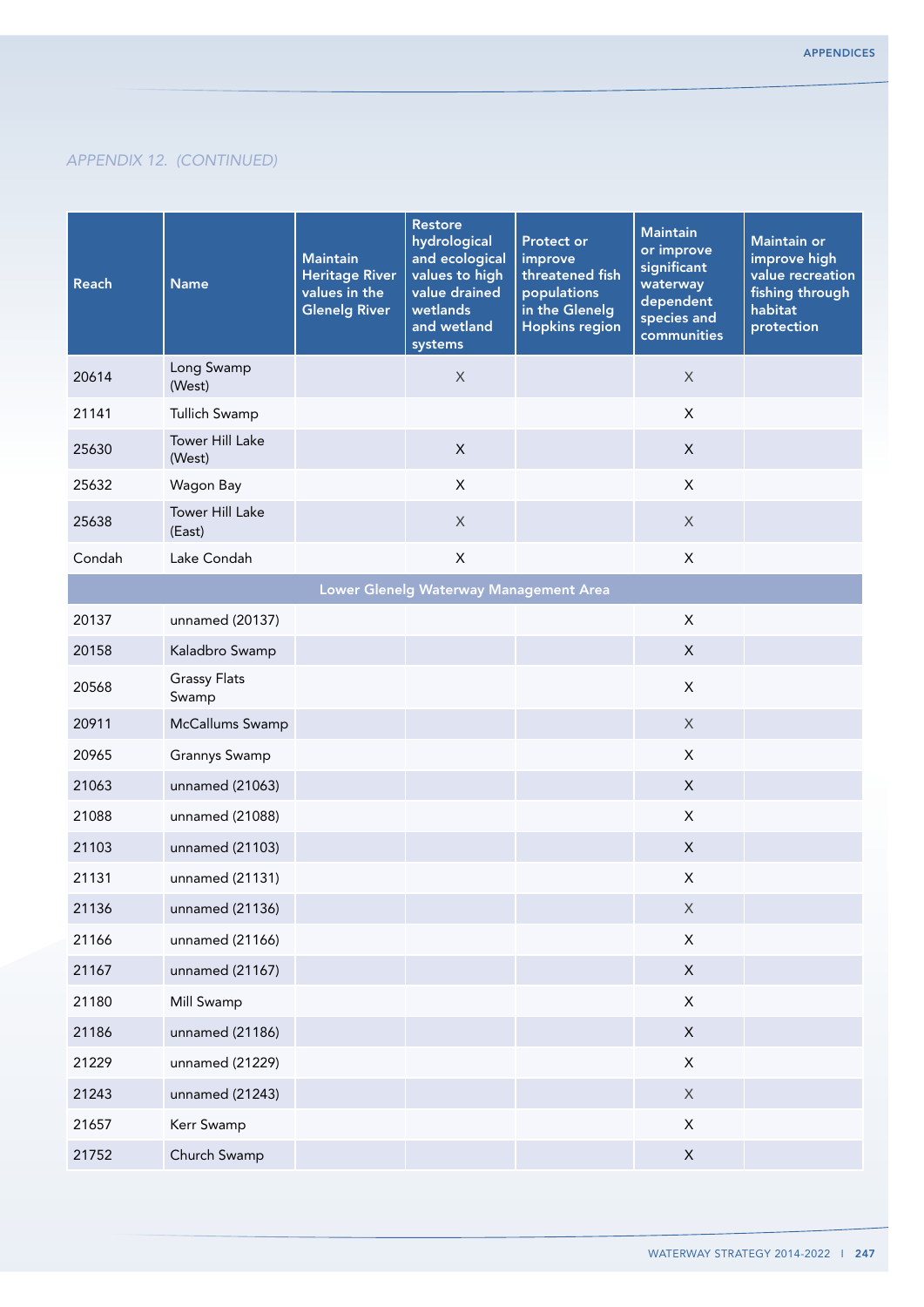| <b>Reach</b> | <b>Name</b>              | <b>Maintain</b><br><b>Heritage River</b><br>values in the<br><b>Glenelg River</b> | <b>Restore</b><br>hydrological<br>and ecological<br>values to high<br>value drained<br>wetlands<br>and wetland<br>systems | <b>Protect or</b><br>improve<br>threatened fish<br>populations<br>in the Glenelg<br><b>Hopkins region</b> | <b>Maintain</b><br>or improve<br>significant<br>waterway<br>dependent<br>species and<br>communities | Maintain or<br>improve high<br>value recreation<br>fishing through<br>habitat<br>protection |
|--------------|--------------------------|-----------------------------------------------------------------------------------|---------------------------------------------------------------------------------------------------------------------------|-----------------------------------------------------------------------------------------------------------|-----------------------------------------------------------------------------------------------------|---------------------------------------------------------------------------------------------|
| 21852        | <b>Blackjack Swamp</b>   |                                                                                   |                                                                                                                           |                                                                                                           | X                                                                                                   |                                                                                             |
| 22935        | unnamed (22935)          |                                                                                   | X                                                                                                                         |                                                                                                           | $\mathsf{X}$                                                                                        |                                                                                             |
| 22937        | Nowackis Swamp           |                                                                                   | X                                                                                                                         |                                                                                                           | X                                                                                                   |                                                                                             |
| 22953        | unnamed (22953)          |                                                                                   |                                                                                                                           |                                                                                                           | $\mathsf X$                                                                                         |                                                                                             |
| 22957        | unnamed (22957)          |                                                                                   |                                                                                                                           |                                                                                                           | $\mathsf{X}$                                                                                        |                                                                                             |
|              |                          |                                                                                   | <b>Upper Glenelg Waterway Management Area</b>                                                                             |                                                                                                           |                                                                                                     |                                                                                             |
| 22985        | Smokey Swamp             |                                                                                   | X                                                                                                                         |                                                                                                           | $\pmb{\times}$                                                                                      |                                                                                             |
| 22994        | unnamed (22994)          |                                                                                   | X                                                                                                                         |                                                                                                           | $\times$                                                                                            |                                                                                             |
| 23000        | Sampey Swamp             |                                                                                   | $\mathsf{X}$                                                                                                              |                                                                                                           | $\mathsf{X}$                                                                                        |                                                                                             |
| 23003        | unnamed (23003)          |                                                                                   | $\mathsf{X}$                                                                                                              |                                                                                                           | $\times$                                                                                            |                                                                                             |
| 23078        | Beniagh Swamp            |                                                                                   |                                                                                                                           |                                                                                                           | $\mathsf{X}$                                                                                        |                                                                                             |
| 27624        | Victoria Lagoon          |                                                                                   |                                                                                                                           |                                                                                                           | $\times$                                                                                            |                                                                                             |
| 27669        | Moora Moora<br>Reservoir |                                                                                   |                                                                                                                           |                                                                                                           | $\mathsf{X}$                                                                                        |                                                                                             |
| 27675        | Rocklands<br>Reservoir   |                                                                                   |                                                                                                                           |                                                                                                           | $\times$                                                                                            |                                                                                             |
|              |                          |                                                                                   | <b>Upper Hopkins Waterway Management Area</b>                                                                             |                                                                                                           |                                                                                                     |                                                                                             |
| 31808        | Lake Muirhead            |                                                                                   | X                                                                                                                         |                                                                                                           | X                                                                                                   |                                                                                             |
| 31816        | Mount William<br>Swamp   |                                                                                   | $\mathsf{X}$                                                                                                              |                                                                                                           | $\mathsf{X}$                                                                                        |                                                                                             |
| Cockajemmy   | Cockajemmy               |                                                                                   | X                                                                                                                         |                                                                                                           | X                                                                                                   |                                                                                             |
| Gooseneck    | Gooseneck<br>Swamp       |                                                                                   | $\sf X$                                                                                                                   |                                                                                                           | $\mathsf{X}$                                                                                        |                                                                                             |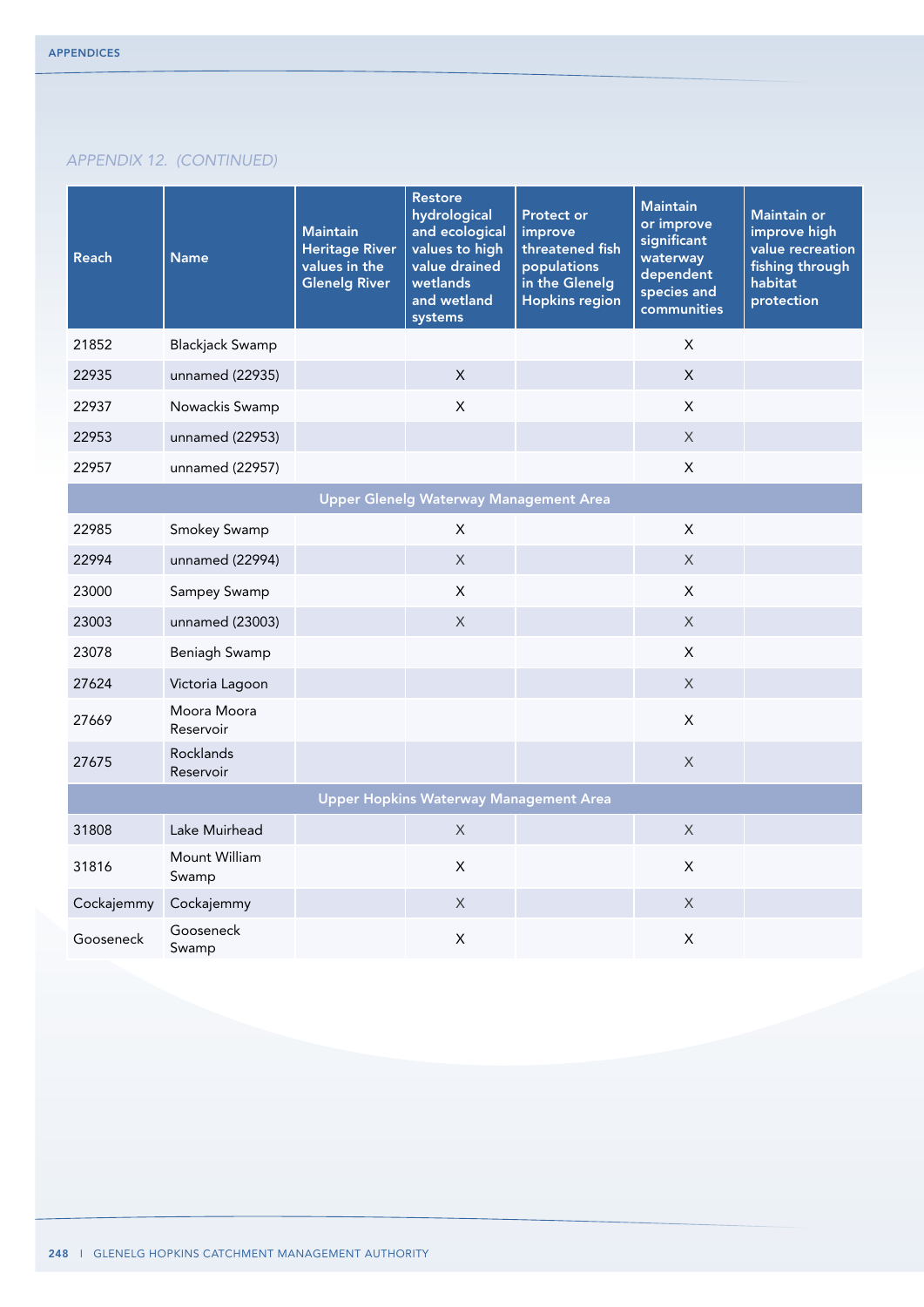| <b>Reach</b>                            | <b>Name</b>        | <b>Maintain</b><br><b>Heritage River</b><br>values in the<br><b>Glenelg River</b> | <b>Restore</b><br>hydrological<br>and ecological<br>values to high<br>value drained<br>wetlands<br>and wetland<br>systems | <b>Protect or</b><br>improve<br>threatened fish<br>populations<br>in the Glenelg<br><b>Hopkins region</b> | <b>Maintain</b><br>or improve<br>significant<br>waterway<br>dependent<br>species and<br>communities | <b>Maintain or</b><br>improve high<br>value recreation<br>fishing through<br>habitat<br>protection |
|-----------------------------------------|--------------------|-----------------------------------------------------------------------------------|---------------------------------------------------------------------------------------------------------------------------|-----------------------------------------------------------------------------------------------------------|-----------------------------------------------------------------------------------------------------|----------------------------------------------------------------------------------------------------|
| Volcanic Plain Waterway Management Area |                    |                                                                                   |                                                                                                                           |                                                                                                           |                                                                                                     |                                                                                                    |
| 29078                                   | Lake Towanway      |                                                                                   | X                                                                                                                         |                                                                                                           | X                                                                                                   |                                                                                                    |
| 29086                                   | unnamed (29086)    |                                                                                   | $\chi$                                                                                                                    |                                                                                                           | $\times$                                                                                            |                                                                                                    |
| 29106                                   | unnamed (29106)    |                                                                                   | $\mathsf{X}$                                                                                                              |                                                                                                           | $\sf X$                                                                                             |                                                                                                    |
| 32200                                   | Lake Elingamite    |                                                                                   |                                                                                                                           |                                                                                                           | $\times$                                                                                            |                                                                                                    |
| 32240                                   | Lake Bookar        |                                                                                   | X                                                                                                                         |                                                                                                           | X                                                                                                   |                                                                                                    |
| Nerrin Nerrin                           | Nerrin Nerrin      |                                                                                   | X                                                                                                                         |                                                                                                           | $\chi$                                                                                              |                                                                                                    |
|                                         |                    |                                                                                   | <b>Wannon Waterway Management Area</b>                                                                                    |                                                                                                           |                                                                                                     |                                                                                                    |
| 26609                                   | <b>Bryan Swamp</b> |                                                                                   | X                                                                                                                         |                                                                                                           | $\chi$                                                                                              |                                                                                                    |
| 26740                                   | Lake Kennedy       |                                                                                   | $\times$                                                                                                                  |                                                                                                           | $\times$                                                                                            |                                                                                                    |
| 26766                                   | Lake Linlithgow    |                                                                                   | X                                                                                                                         |                                                                                                           | $\mathsf{X}$                                                                                        |                                                                                                    |
| 26815                                   | unnamed (26815)    |                                                                                   | $\times$                                                                                                                  |                                                                                                           |                                                                                                     |                                                                                                    |
| 21154                                   | unnamed (21154)    |                                                                                   |                                                                                                                           |                                                                                                           | $\pmb{\times}$                                                                                      |                                                                                                    |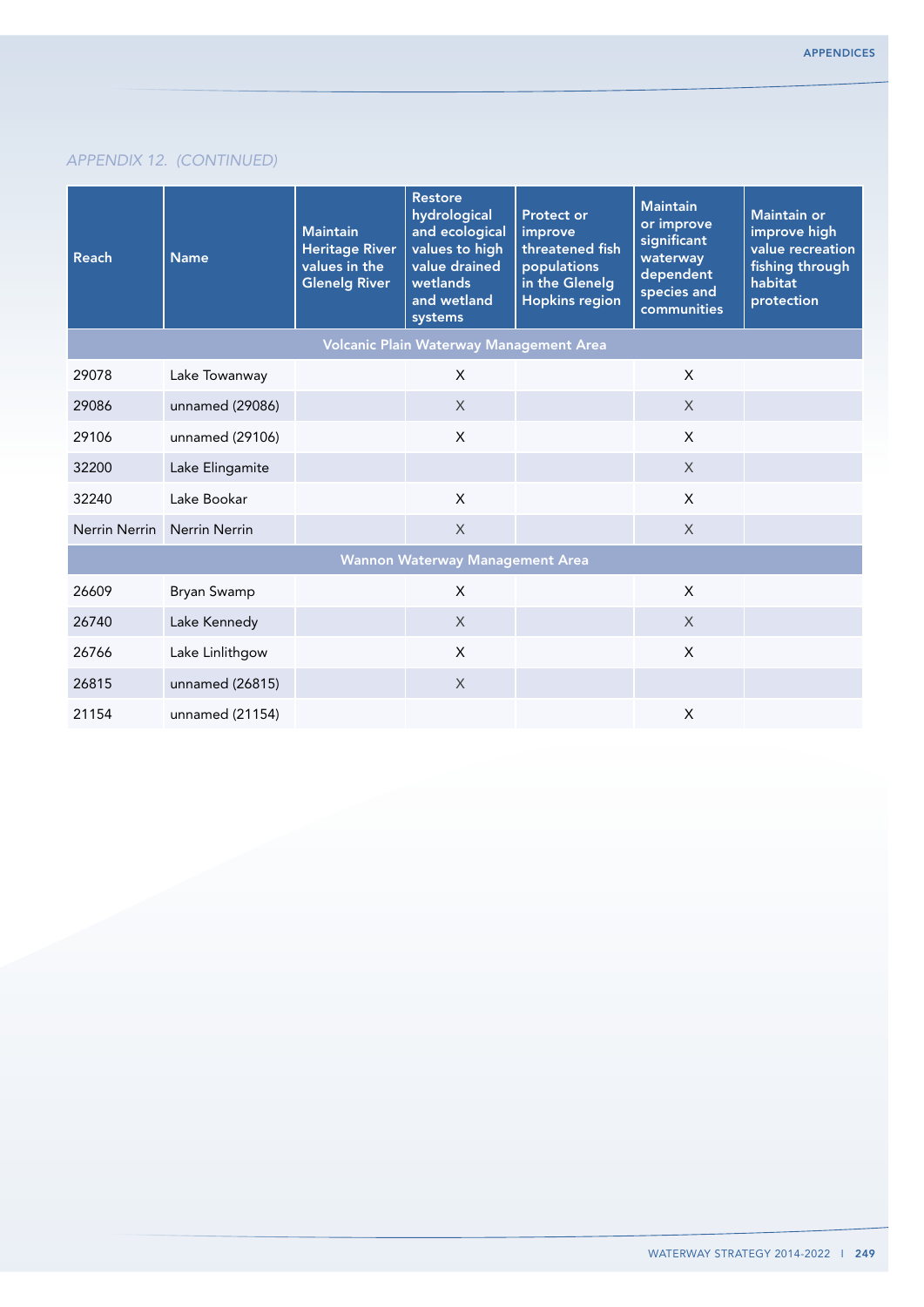## Appendix 13. Regional Condition Targets and their relevant waterway assets

| <b>RCT</b><br><b>REFERENCE</b> | <b>RCT</b>                                                                                                                                                                                                                            | <b>ASSETS CONTRIBUTING</b><br>TO THE RCT                                                                                                           |
|--------------------------------|---------------------------------------------------------------------------------------------------------------------------------------------------------------------------------------------------------------------------------------|----------------------------------------------------------------------------------------------------------------------------------------------------|
| 01                             | All extant populations of the Corangamite water skink are<br>maintained in systems of reserves or areas managed specifically for<br>their conservation, and are able to be maintained in the longer-term                              | $36-17$                                                                                                                                            |
| 02                             | By 2033, improve the condition of estuaries across the region                                                                                                                                                                         | 36-201, 36-238, 37-201, 37-203, 37-<br>206, 37-211, 37-216 and 38-201                                                                              |
| 03                             | Guarantee that the brown toadlet survives and prospers in the wild,<br>and maintains its potential to evolve                                                                                                                          | 38-13                                                                                                                                              |
| 04                             | Maintain access to Glenelg heritage river corridor for canoeing<br>and kayaking                                                                                                                                                       | 38-201                                                                                                                                             |
| 05                             | Maintain the estuarine vegetation condition in excellent condition                                                                                                                                                                    | 38-201                                                                                                                                             |
| 06                             | Maintain the recreational fishing value of assets listed as popular<br>fisheries in a Regional Fishery Management Plan or as a 'best fishing<br>water' in A Guide to Angling Inland Waters of Victoria                                | 36-201, 36-38, 37-03, 37-04, 37-11,<br>37-16, 38-07 and 38-201                                                                                     |
| 08                             | Protect all known populations of variegated pygmy perch and take<br>immediate action to ensure that suitable habitat is appropriately<br>management in at least three locations                                                       | 38-03, 38-04, 38-05, 38-06, 38-07, 38-<br>08, 38-09, 38-15, 38-16, 38-20, 38-21,<br>38-22, 38-23, 38-24, 38-26, 38-30, 38-<br>35, 38-37, and 38-44 |
| 09                             | Protect the Victorian brolga populations by ensuring that they can<br>breed successfully to maintain and increase population sizes, and<br>flock at consistently used sites without disturbance                                       | 20965, 21063, 21154, 21166, 21180,<br>21186, 21752, 22937, 22985, 23078,<br>26609, 26740, 26766, 27624, 31808,<br>and 31816                        |
| 10                             | Riparian vegetation condition is maintained in excellent condition                                                                                                                                                                    | 37-05, 38-12, 38-28                                                                                                                                |
| 11                             | Secure extant populations of growling grass frog, particularly those<br>occurring in known breeding habitats, and improve their viability<br>through increases in size and/or area of occurrence.                                     | 20502, 21141, 22935, 25630, 25632,<br>25638, 26609, 27669, 27675, 36-22,<br>36-23, 37-07, 38-11, 38-25, 38-40                                      |
| 12                             | The riparian vegetation of the Glenelg River (38-2) remains in<br>excellent condition                                                                                                                                                 | 38-02                                                                                                                                              |
| 13                             | The wetland vegetation condition is increased from good to<br>excellent at sites supporting the ancient greenling                                                                                                                     | 20614                                                                                                                                              |
| 15                             | To ensure that salt-lake tussock-grass can survive, flourish and retain<br>its potential for evolutionary development in the wild. To secure<br>populations or habitat from potentially incompatible land use or<br>catastrophic loss | 26766                                                                                                                                              |
| 16                             | To ensure that swamp everlasting can survive, flourish and retain<br>its potential for evolutionary development in the wild. To secure<br>populations or habitat from potentially incompatible land use or<br>catastrophic loss       | 20568                                                                                                                                              |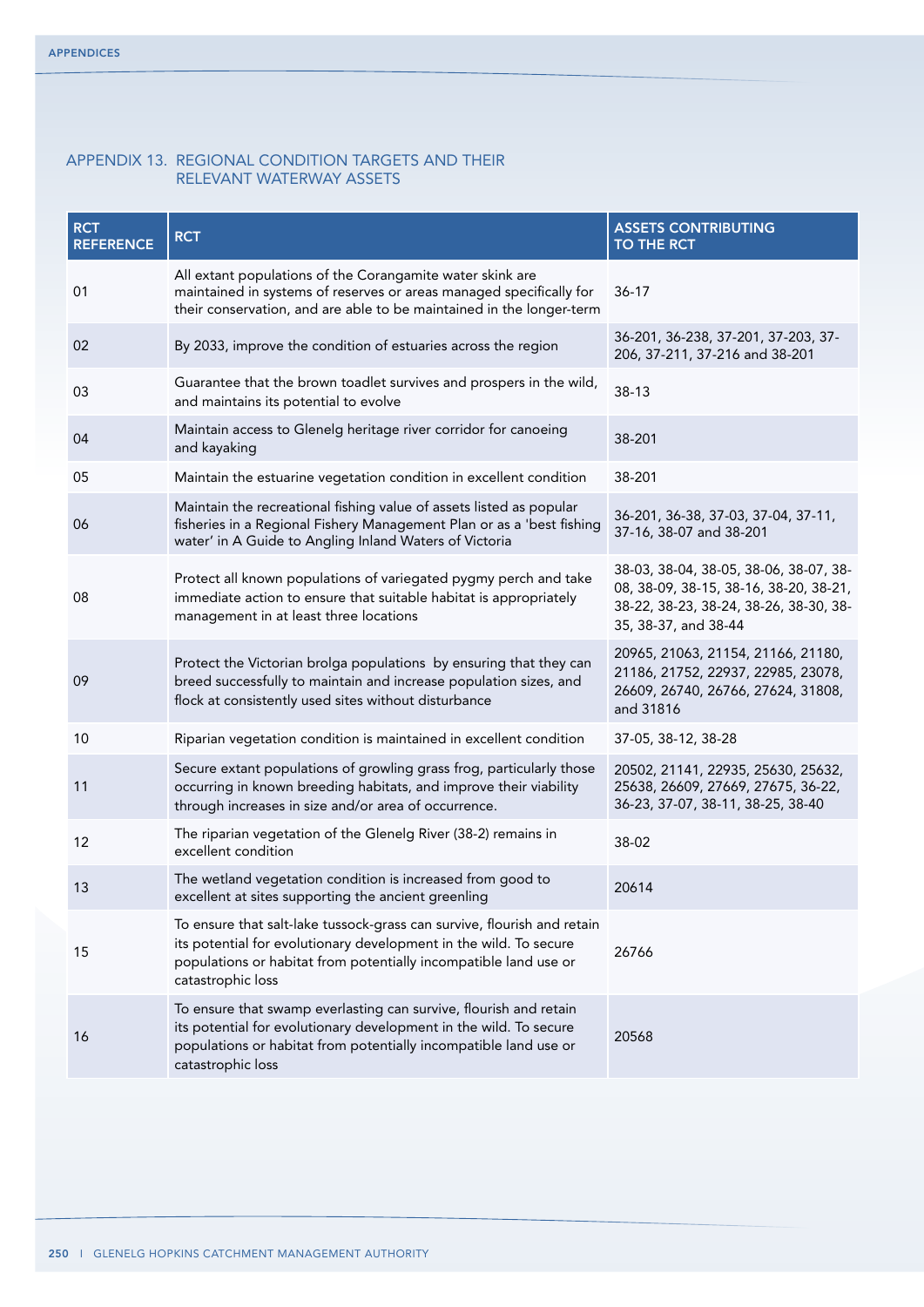| <b>RCT</b><br><b>REFERENCE</b> | <b>RCT</b>                                                                                                                                                                                                                           | <b>ASSETS CONTRIBUTING</b><br>TO THE RCT                                                                                                                                                |
|--------------------------------|--------------------------------------------------------------------------------------------------------------------------------------------------------------------------------------------------------------------------------------|-----------------------------------------------------------------------------------------------------------------------------------------------------------------------------------------|
| 17                             | To ensure that swamp greenhood can survive, flourish and retain<br>its potential for evolutionary development in the wild. To secure<br>populations or habitat from potentially incompatible land use or<br>catastrophic loss        | 20614                                                                                                                                                                                   |
| 18                             | To ensure that the late helmet-orchid can survive, flourish and retain<br>its potential for evolutionary development in the wild. To secure<br>populations or habitat from potentially incompatible land use or<br>catastrophic loss | 20501                                                                                                                                                                                   |
| 19                             | To ensure that the proud diuris can survive, flourish and retain<br>its potential for evolutionary development in the wild. To secure<br>populations or habitat from potentially incompatible land use or<br>catastrophic loss       | 25630                                                                                                                                                                                   |
| 20                             | To ensure that Callistemon wimmerensis can survive, flourish and<br>retain its potential for evolutionary development in the wild                                                                                                    | 38-08, 38-09, 38-10, and 38-11                                                                                                                                                          |
| 21                             | To ensure that identified drought refuges within the Glenelg<br>Hopkins region continue to meet the listing criteria                                                                                                                 | 20501, 20614, 25630, 25632, 25638,<br>26766, 26815, 31808, 31816, 32240<br>and 37-211                                                                                                   |
| 22                             | To ensure that listed important bird habitats within the Glenelg<br>Hopkins region continue to meet the listing criteria                                                                                                             | 20501, 20502, 20613, 32240 and<br>37-211                                                                                                                                                |
| 23                             | To ensure that the blue-billed duck can survive, flourish and retain<br>its potential for evolutionary development in the wild                                                                                                       | 20158, 20614, 21166, 21180, 21752,<br>22935, 23078, 25630, 25638, 26609,<br>26740, 26766, 27675, 31808, 31816,<br>32200 and 32240                                                       |
| 24                             | To guarantee that the Glenelg spiny crayfish can survive, flourish<br>and retain its potential for evolutionary development in the wild                                                                                              | 37-09, 38-02, 38-03, 38-04, 38-06,<br>38-11, 38-13, 38-14, 38-26, 38-28 and<br>38-35                                                                                                    |
| 25                             | To guarantee that the river blackfish (upper Wannon form)<br>can survive, flourish and retain its potential for evolutionary<br>development in the Wannon River                                                                      | 38-22, 38-23 and 38-24                                                                                                                                                                  |
| 26                             | To maintain the existing population and to rehabilitate former<br>breeding sites                                                                                                                                                     | 37-07, 37-203, 37-206, 37-211, 37-<br>201, 20614, 21141, 21180, 21657,<br>21752, 22937, 22985, 25630, 25632,<br>25638, 26609 and 27624                                                  |
| 27                             | To maintain the wetland vegetation condition in excellent condition                                                                                                                                                                  | 20137, 20911, 20965, 21063,<br>21088, 21103, 21131, 21136, 21154,<br>21167, 21186, 21229, 21243, 21852,<br>22953, 22957, 22994, 23000, 23003,<br>Condah, Gooseneck and Nerrin<br>Nerrin |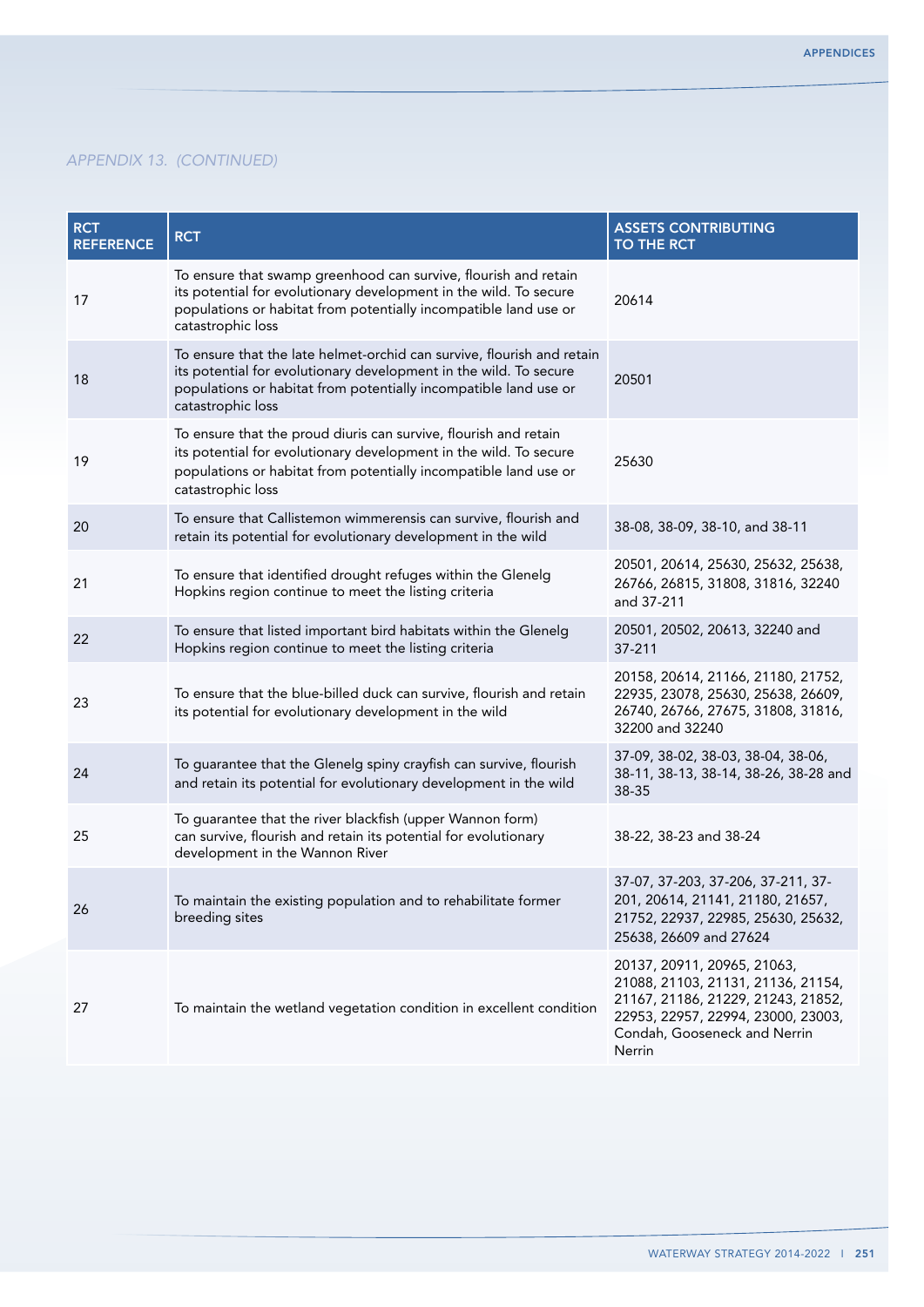| <b>RCT</b><br><b>REFERENCE</b> | <b>RCT</b>                                                                                                                                                                                                               | <b>ASSETS CONTRIBUTING</b><br><b>TO THE RCT</b>              |
|--------------------------------|--------------------------------------------------------------------------------------------------------------------------------------------------------------------------------------------------------------------------|--------------------------------------------------------------|
| 28                             | To minimise the probability of extinction and ensure long-term<br>survival of dwarf galaxias in the wild and to increase the probability<br>of important populations becoming self-sustaining the in the<br>long-term    | 38-23                                                        |
| 29                             | To minimise the probability of extinction and ensure long-term<br>survival of Yarra pygmy perch in the wild and to increase the<br>probability of important populations becoming self-sustaining<br>the in the long-term | 36-13, 38-23 and 38-24                                       |
| 30                             | To minimise the probability of extinction of the Australian grayling<br>in the wild and to increase the probability of important populations<br>becoming self-sustaining in the long-term                                | $36-13$                                                      |
| 31                             | To protect high value wetlands known to be utilised by<br>freckled duck                                                                                                                                                  | 25630, 25632, 26740, 26766, 27675,<br>31808, 31816 and 32240 |
| 39                             | Maintain the recreational values of Lake Yambuk                                                                                                                                                                          | 37-211                                                       |
| 40                             | To protect high value wetlands known to be utilised by musk duck                                                                                                                                                         | 29086                                                        |
| 41                             | By 2033, improve the condition of wetlands and maintain the<br>diversity of wetland types                                                                                                                                | 20614, 25630, 25632, 25638, 26609,<br>29078, 29086 and 29106 |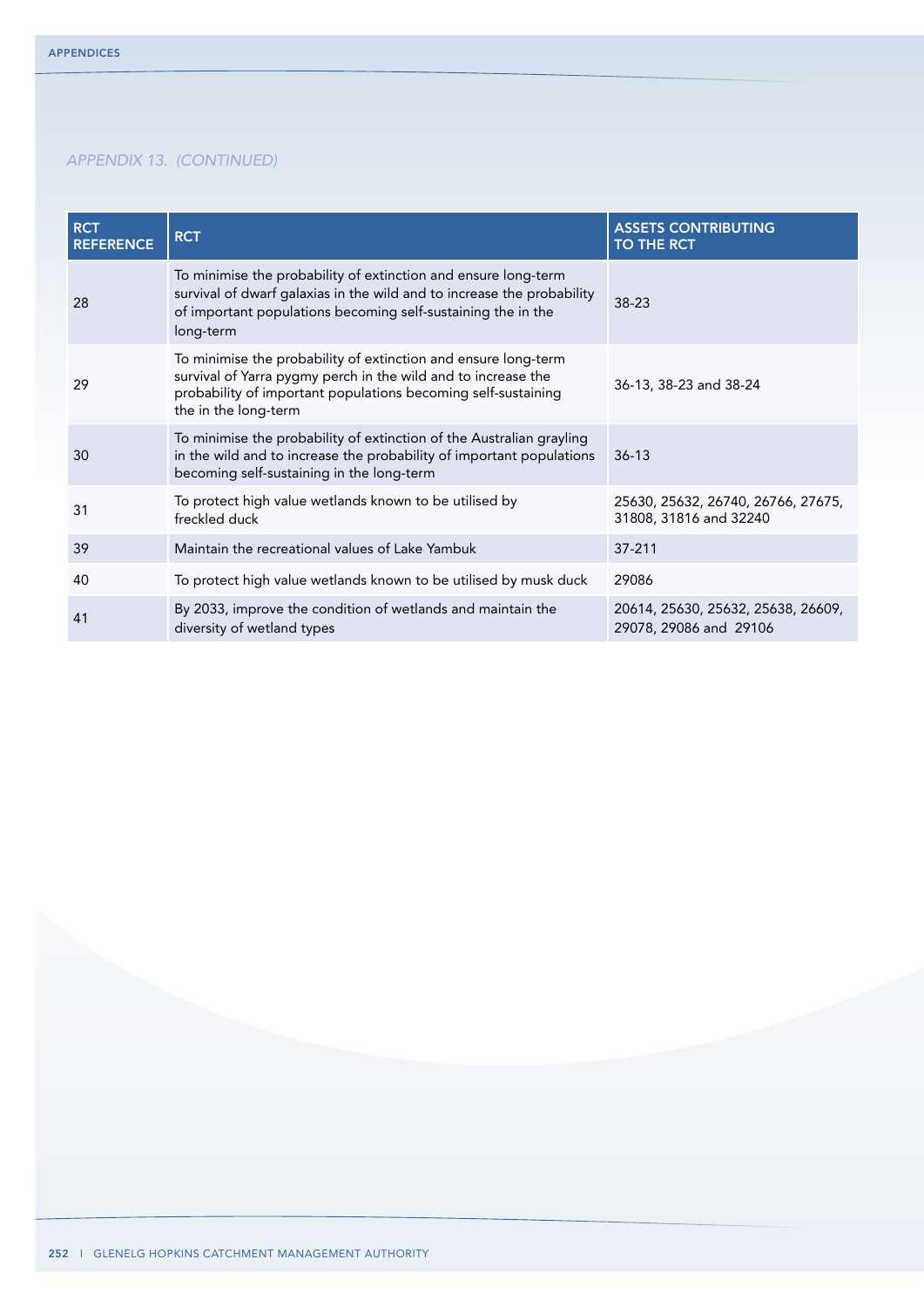# 7 Endnotes

- 1 DEPI (2013) Improving our Waterways: Victorian Waterway Management Strategy. Victorian Government, Melbourne.
- 2 Glenelg Hopkins CMA, Wetland status report, Glenelg Hopkins CMA, Hamilton, 2006.
- 3 Department of Natural Resources and Environment, Western District Lakes Ramsar Site, Strategic Management Plan, State of Victoria, Melbourne, 2002.
- 4 Glenelg Hopkins CMA Glenelg Hopkins regional catchment strategy 2013-2019. Glenelg Hopkins CMA, Hamilton, 2013.
- 5 Glenelg Hopkins CMA Glenelg Hopkins wetland status report, Glenelg Hopkins CMA, Hamilton, 2006.
- 6 Department of Sustainability and Environment (2013). Indicative Assessment of Climate Change Vulnerability for Wetlands in Victoria. Department of Sustainability and Environment, East Melbourne, Victoria. www.depi.vic.gov.au/water/rivers-estuariesand-wetlands/wetlands.
- Department of Environment and Primary Industries, Victorian Resources Online Statewide Index of Stream Condition, 2013, http://vro.dpi.vic.gov.au/dpi/vro/vrosite.nsf/pages/stream\_ cond\_index.
- 8 Department of Environment and Primary Industries, Third index of stream condition report, viewed 7 January 2014, www.depi.vic. gov.au/water/water-resource-reporting/Third-Index-of-Stream-Condition-report.
- 9 Glenelg Hopkins CMA, Glenelg Hopkins regional catchment strategy 2013-2019, Glenelg Hopkins CMA, Hamilton, 2013.
- 10 DEPI (2013) Improving our Waterways: Victorian Waterway Management Strategy. Victorian Government, Melbourne.
- 11 Department of Premier and Cabinet, Registered Aboriginal Parties, viewed 6 November 2013, www.dpc.vic.gov.au/index.php/ aboriginal-affairs/registered-aboriginal-parties. (Barson 2013)
- 12 Department of Sustainability and Environment, Western region sustainable water strategy, Victorian Government, Melbourne, 2011.
- 13 Glenelg Hopkins CMA, Glenelg Hopkins regional invasive animal strategy 201-2015. Glenelg Hopkins CMA, Hamilton, 2010.
- 14 Department of Primary Industries, Invasive plants and animals policy framework, Victorian Government, Melbourne, 2010.
- 15 Department of Primary Industries, Invasive pest plant and animal policy framework, Victorian Government, Melbourne, 2011.
- 16 Robley, A., Gormley A., Triggs, B., Albert, R., Bowd, M., Hatfield. C., McDonald, R., Rowe, C., Scott, K., and Smith, A. (2014) Glenelg Ark 2005–2013: Evidence of the Benefits for Native Mammals of Sustained Fox Control. Arthur Rylah Institute for Environmental Research Technical Report Series. Department of Environment and Primary Industries, Heidelberg, Victoria.
- 17 Department of Sustainability and Environment, Western region sustainable water strategy. Victorian Government, Melbourne, 2011.
- 18 Department of Sustainability and Environment, Western region sustainable water strategy. Victorian Government, Melbourne, 2011.
- 19 Department of Sustainability and Environment, Western region sustainable water strategy, Victorian Government, Melbourne, 2011.
- 20 Southern Rural Water www.srw.com.au/Page/Page.asp?Page\_ Id=687&h=0 created 6 May 2014 viewed 4 June 2014.
- 21 CSIRO, Interim climate projection statement, CSIRO, 2013.
- 22 CSIRO, Interim climate projection statement, CSIRO, 2013.
- 23 CSIRO, Climate Change and water availability in south-eastern Australia: A synthesis of findings from phase 2 of the South Eastern Australian Climate Initiative (SEACI), CSIRO, 2012.
- 24 CSIRO, Climate Change and water availability in south-eastern Australia: A synthesis of findings from phase 2 of the South Eastern Australian Climate Initiative (SEACI), CSIRO, 2012.
- 25 IPCC, 5th Assessment report (AR5) Summary for policymakers, 2013.
- 26 The Victorian Coastal Strategy (2008). Victorian Coastal Council Melbourne.
- 27 Victorian Climate Change Adaptation Plan (2013), Victorian Government, Melbourne, 2013
- 28 M Dunlop, H Parris, P Ryan,& F Kroon, Climate-ready conservation objectives: a scoping study, National Climate Change Adaptation Research Facility, Gold Coast, 2013.
- 29 T Booth & K Williams, Developing biodiverse plantings suitable for changing climatic conditions 1: Underpinning scientific methods, 2012.
- 30 DEPI (2013) Improving our Waterways: Victorian Waterway Management Strategy. Victorian Government, Melbourne.
- 31 Estuary Entrance Management Support System, viewed 14 January 2014, www.ghcma.vic.gov.au/coast-and-marine/estuaries/ estuary-publications-2/.
- 32 DEPI (2013) Improving our Waterways: Victorian Waterway Management Strategy. Victorian Government, Melbourne.
- 33 J Hale& R Butcher, Ecological character description for the Western District lakes Ramsar site. Report to the Department of Sustainability, Environment, Population and Communities, Canberra, 2011.
- 34 Department of Sustainability and Environment, Western District Lakes Ramsar Site strategic management plan, Victorian Government, Melbourne 2002.
- 35 J Hale & R Butcher, Ecological character description for the Western District lakes Ramsar site. Report to the Department of Sustainability, Environment, Population and Communities, Canberra, 2011.
- 36 Department of Sustainability and Environment, Monitoring, evaluation and reporting framework for land, water and biodiversity, Victorian Government, Melbourne, 2012.
- 37 GHD (2012) River and Estuary Conceptual Models to Support Development of Regional Waterway Strategies. Unpublished report to the Department of Sustainability and Environment, Victoria.
- 38 DEPI (2013) Improving our Waterways: Victorian Waterway Management Strategy. Victorian Government, Melbourne.
- 39 DEPI (2013) Improving our Waterways: Victorian Waterway Management Strategy. Victorian Government, Melbourne.
- 40 DEPI (2013) Improving our Waterways: Victorian Waterway Management Strategy. Victorian Government, Melbourne.
- 41 DEPI (2013) Improving our Waterways: Victorian Waterway Management Strategy. Victorian Government, Melbourne.
- 42 DEPI (2013) Improving our Waterways: Victorian Waterway Management Strategy. Victorian Government, Melbourne.
- 43 DEPI (2013) Improving our Waterways: Victorian Waterway Management Strategy. Victorian Government, Melbourne.
- 44 DEPI (2013) Improving our Waterways: Victorian Waterway Management Strategy. Victorian Government, Melbourne.
- 45 DEPI (2013) Improving our Waterways: Victorian Waterway Management Strategy. Victorian Government, Melbourne.
- 46 Department of Sustainability and Environment, Western Region Sustainable Water Strategy, Victorian Government, Melbourne, 2011.